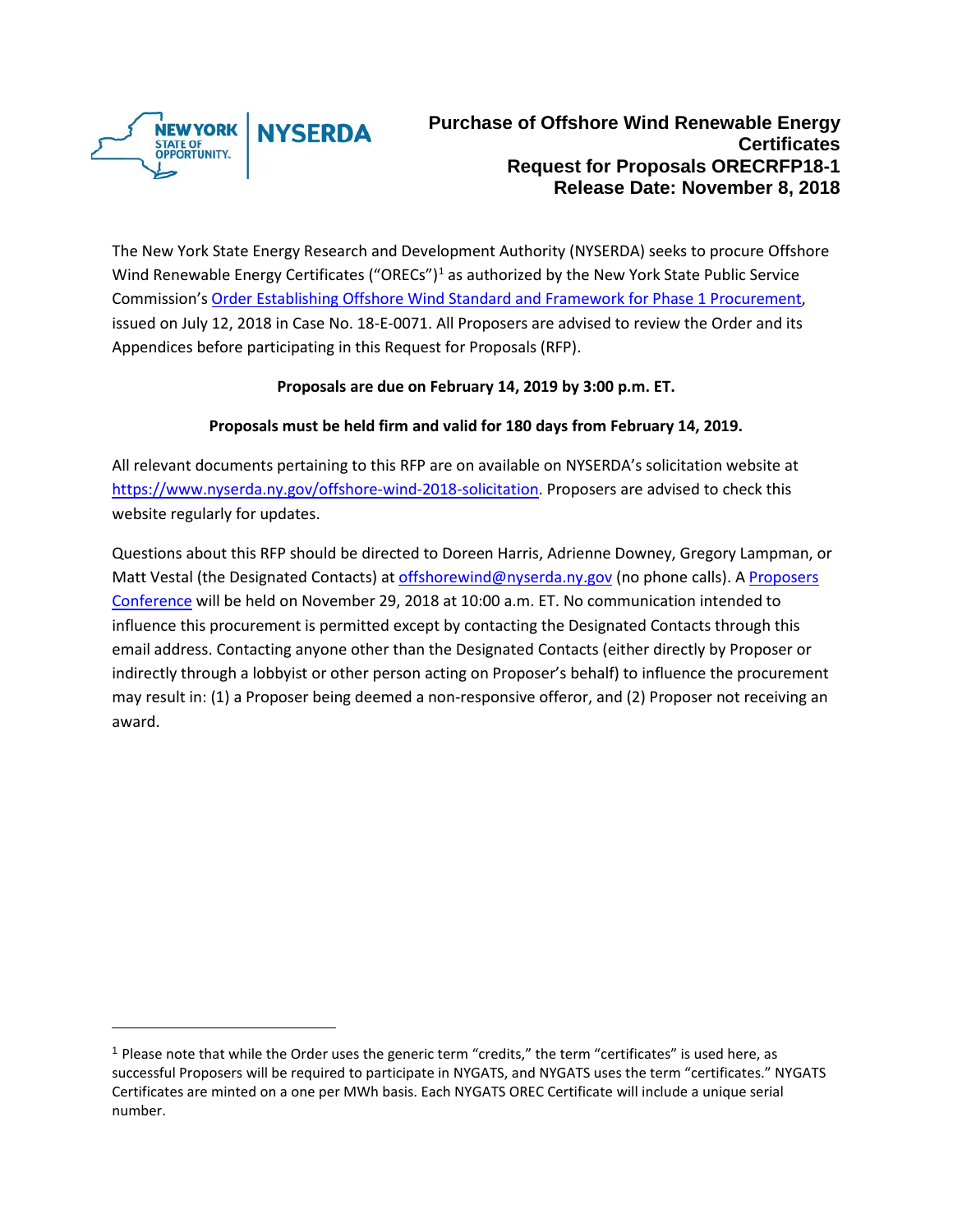# **CONTENTS**

| $\mathbf{1}$   |     |       |                                                                                           |  |  |  |  |  |
|----------------|-----|-------|-------------------------------------------------------------------------------------------|--|--|--|--|--|
| 1.1            |     |       |                                                                                           |  |  |  |  |  |
|                | 1.2 |       |                                                                                           |  |  |  |  |  |
|                | 1.3 |       |                                                                                           |  |  |  |  |  |
|                | 1.4 |       |                                                                                           |  |  |  |  |  |
|                | 1.5 |       |                                                                                           |  |  |  |  |  |
|                | 1.6 |       |                                                                                           |  |  |  |  |  |
|                | 1.7 |       |                                                                                           |  |  |  |  |  |
|                | 1.8 |       |                                                                                           |  |  |  |  |  |
|                | 1.9 |       |                                                                                           |  |  |  |  |  |
|                |     |       |                                                                                           |  |  |  |  |  |
| $\overline{2}$ |     |       |                                                                                           |  |  |  |  |  |
|                | 2.1 |       |                                                                                           |  |  |  |  |  |
|                |     |       |                                                                                           |  |  |  |  |  |
|                |     | 2.1.2 |                                                                                           |  |  |  |  |  |
|                |     | 2.1.3 |                                                                                           |  |  |  |  |  |
|                |     | 2.1.4 |                                                                                           |  |  |  |  |  |
|                |     | 2.1.5 |                                                                                           |  |  |  |  |  |
|                |     | 2.1.6 |                                                                                           |  |  |  |  |  |
| $2.2^{\circ}$  |     |       | Contract Commitments Relating to Considerations Identified in the Offshore Wind Order  13 |  |  |  |  |  |
|                |     |       |                                                                                           |  |  |  |  |  |
|                |     | 2.2.2 |                                                                                           |  |  |  |  |  |
|                |     | 2.2.3 |                                                                                           |  |  |  |  |  |
|                |     | 2.2.4 |                                                                                           |  |  |  |  |  |
|                |     | 2.2.5 |                                                                                           |  |  |  |  |  |
|                |     | 2.2.6 |                                                                                           |  |  |  |  |  |
|                |     | 2.2.7 |                                                                                           |  |  |  |  |  |
|                |     | 2.2.8 |                                                                                           |  |  |  |  |  |
|                |     | 2.2.9 |                                                                                           |  |  |  |  |  |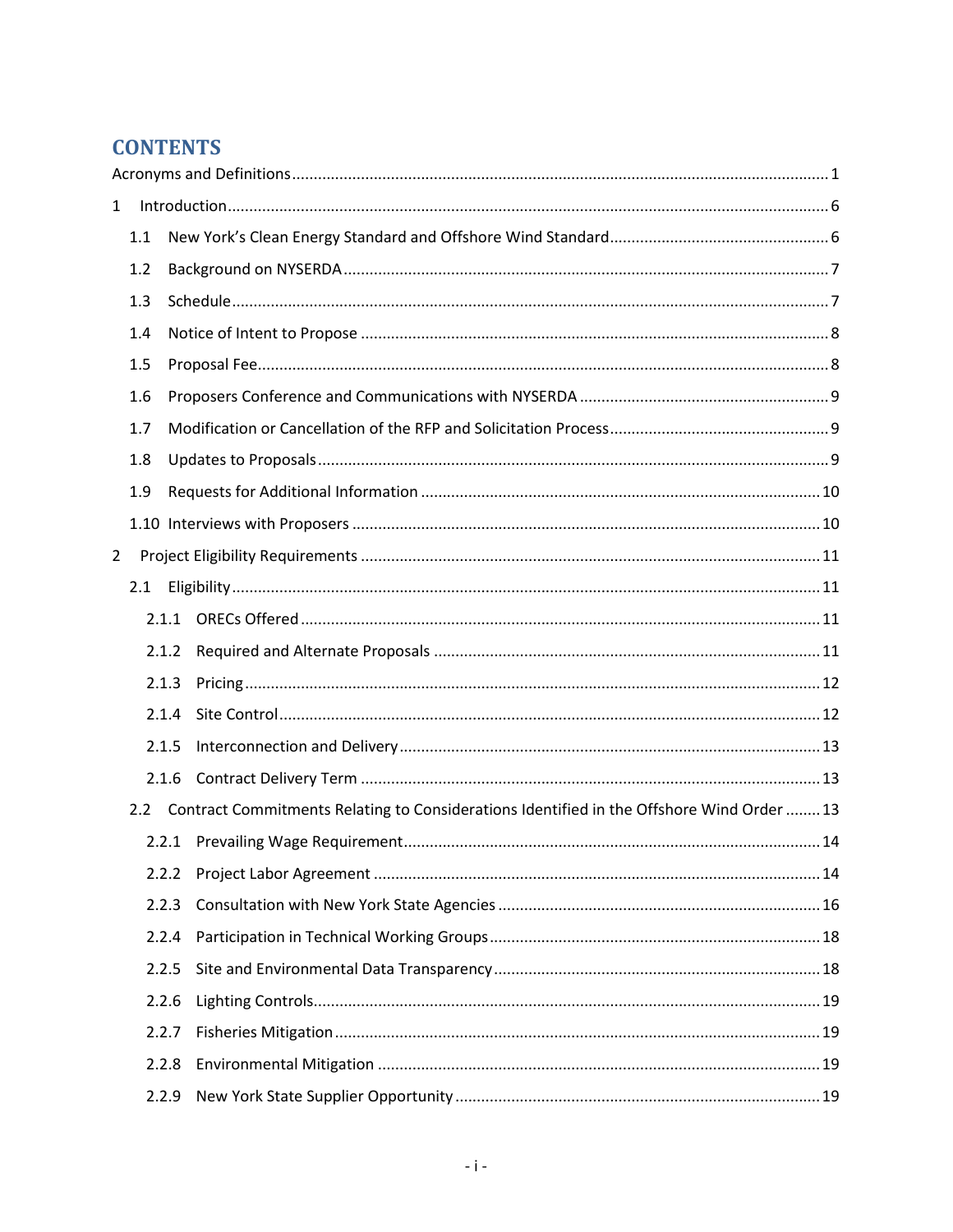| 3 |     |       |  |  |
|---|-----|-------|--|--|
|   | 3.1 |       |  |  |
|   | 3.2 |       |  |  |
|   |     | 3.2.1 |  |  |
|   |     | 3.2.2 |  |  |
|   |     | 3.2.3 |  |  |
|   |     | 3.2.4 |  |  |
|   |     | 3.2.5 |  |  |
|   |     | 3.2.6 |  |  |
|   |     | 3.2.7 |  |  |
|   |     | 3.2.8 |  |  |
|   |     | 3.2.9 |  |  |
|   |     |       |  |  |
|   |     |       |  |  |
|   | 3.3 |       |  |  |
| 4 |     |       |  |  |
|   | 4.1 |       |  |  |
|   |     |       |  |  |
|   |     | 4.1.2 |  |  |
|   | 4.2 |       |  |  |
|   | 4.3 |       |  |  |
|   | 4.4 |       |  |  |
| 5 |     |       |  |  |
|   | 5.1 |       |  |  |
|   | 5.2 |       |  |  |
|   | 5.3 |       |  |  |
| 6 |     |       |  |  |
|   | 6.1 |       |  |  |
|   | 6.2 |       |  |  |
|   |     | 6.2.1 |  |  |
|   |     |       |  |  |
|   | 6.3 |       |  |  |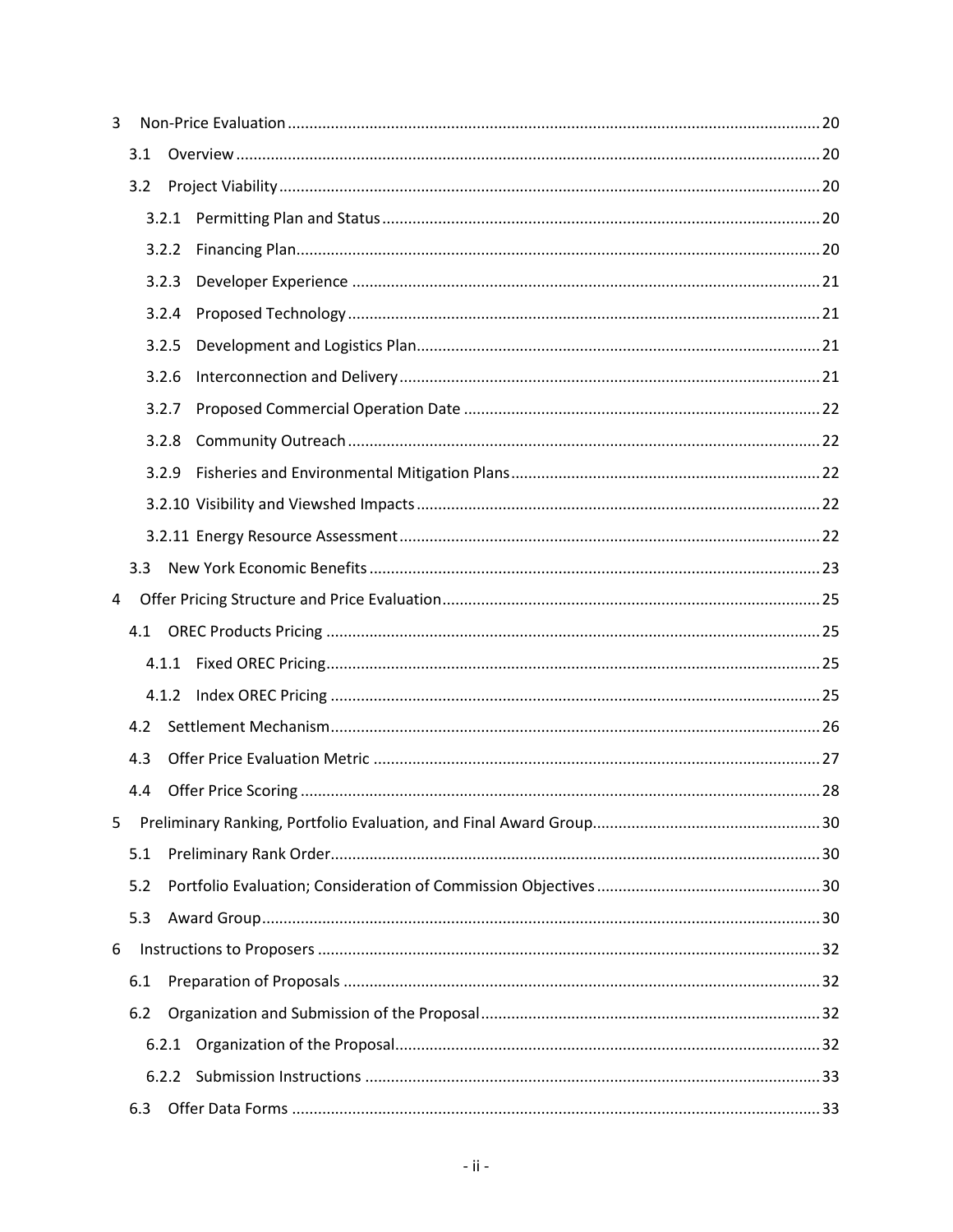|                | 6.4 |       |  |
|----------------|-----|-------|--|
|                |     | 6.4.1 |  |
|                |     | 6.4.2 |  |
|                |     | 6.4.3 |  |
|                |     | 6.4.4 |  |
|                |     | 6.4.5 |  |
|                |     | 6.4.6 |  |
|                |     | 6.4.7 |  |
|                |     | 6.4.8 |  |
|                |     | 6.4.9 |  |
|                |     |       |  |
|                |     |       |  |
|                |     |       |  |
|                |     |       |  |
|                |     |       |  |
|                |     |       |  |
|                |     |       |  |
|                | 6.5 |       |  |
|                | 6.6 |       |  |
| $\overline{7}$ |     |       |  |
|                | 7.1 |       |  |
|                | 7.2 |       |  |
| 8              |     |       |  |
|                | 8.1 |       |  |
|                | 8.2 |       |  |
|                | 8.3 |       |  |
|                | 8.4 |       |  |
|                | 8.5 |       |  |
|                | 8.6 |       |  |
|                | 8.7 |       |  |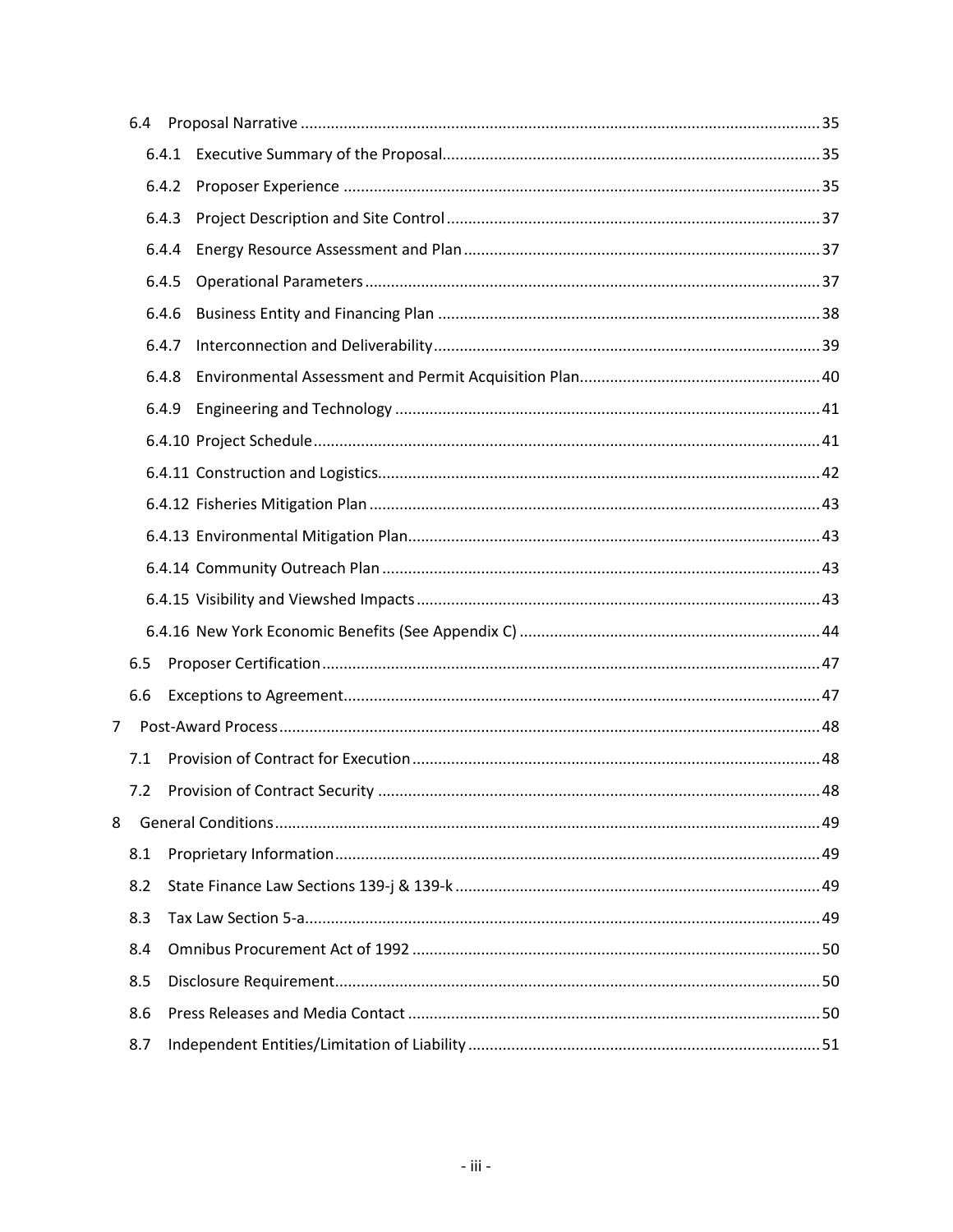- Appendix A Notice of Intent to Propose Appendix B Proposal Certification Form Appendix C Economic Benefits Claims and Verification Appendix D Elements of the Fisheries Mitigation Plan Appendix E Elements of the Environmental Mitigation Plan Appendix F Offshore Wind Renewable Energy Certificate Standard Form Purchase and Sale Agreement Appendix G Offer Data Form
	- Appendix H Master Offers Form
	- Appendix I Proposal Submission Guide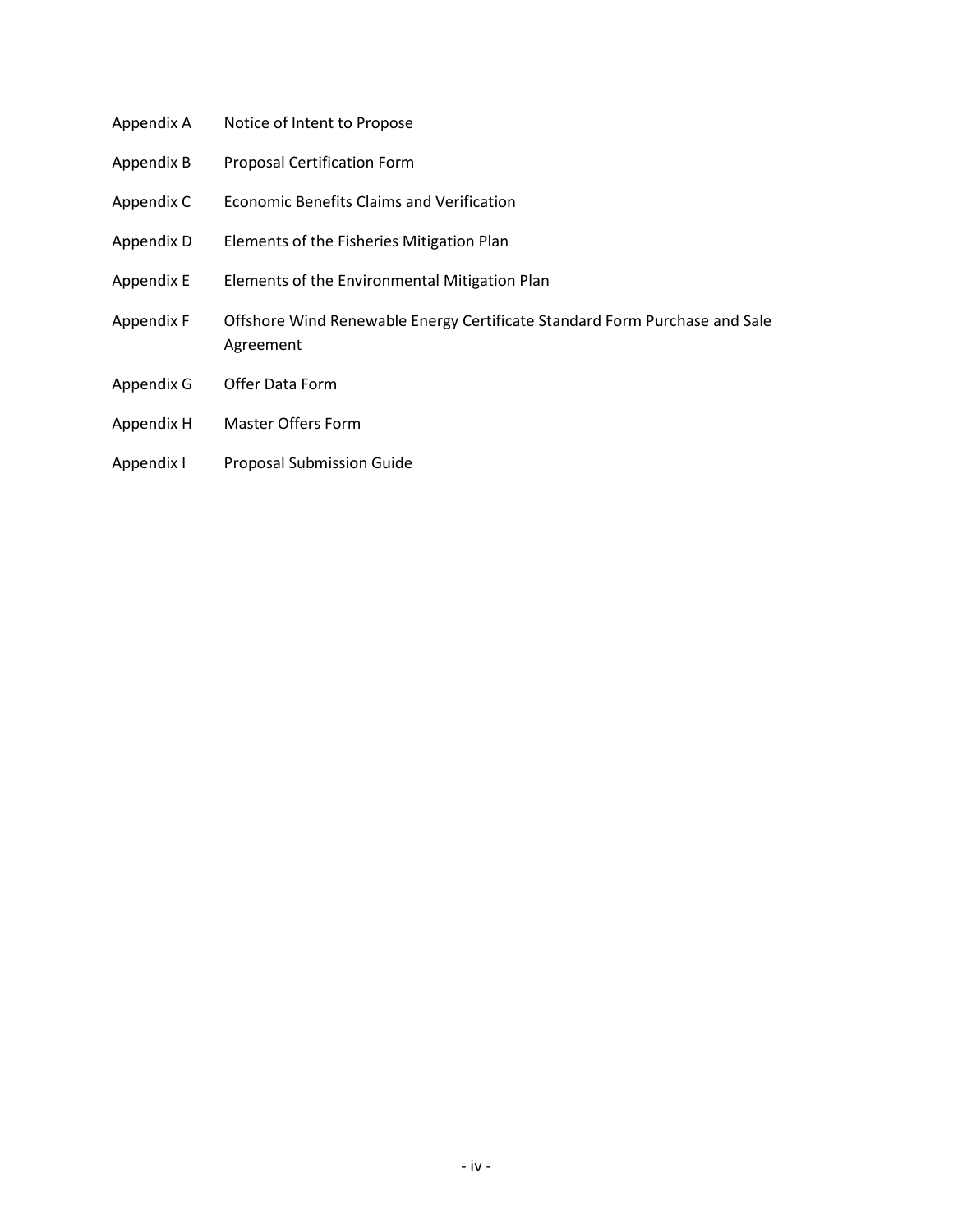# <span id="page-5-0"></span>**ACRONYMS AND DEFINITIONS**

**Actual Production** – The amount of electric energy production from the Project, in MWh delivered to the Injection Point, for which NYSERDA is obligated to purchase the associated ORECs under Article II of the Agreement.

**Agreement** – Offshore Wind Renewable Energy Certificate Standard Form Purchase and Sale Agreement.

**Alternate Proposal** – a Proposal defined in Sectio[n 2.1.2.](#page-15-3)

**Annual OREC Cap** – The amount of ORECs equal to the product of 1.1 and the P10 Annual OREC Exceedance.

**Applicable OREC Price Method** – The method employed by NYSERDA in each month for determining the Monthly OREC Price as determined in Section 4.01 of the Agreement.

**Award Notification Date** – The date upon which NYSERDA provides written confirmation to a Proposer indicating that a Project has been selected for contract negotiations.

**Benchmark LNOC** – The confidential maximum price levels for the Fixed OREC and the Index OREC offers that NYSERDA will employ in its evaluation.

**BOEM** – The Bureau of Ocean Energy Management within the U.S. Department of the Interior.

**CES** – Clean Energy Standard.

**Commercial Operation** – A state of operational readiness under which (i) generating capacity is available and physically producing electric energy and associated ORECs, and (ii) all rights, abilities, permits and approvals to schedule and deliver energy to the Delivery Point have been obtained.

**Commercial Operation Date** – The date upon which the Project or the first portion of the Project enters Commercial Operation.

**Contingent Economic Benefits** –Economic benefits, related to the development, refurbishment, or expansion of port facilities in New York State that are contingent on the support, funding, investment, or cooperation of New York State or its instrumentalities, in a manner that would be in addition to New York State's standard economic development support and incentive programs (See [https://esd.ny.gov/industries/cleantech-and-renewable-energy\)](https://esd.ny.gov/industries/cleantech-and-renewable-energy), detailed in Appendix C.

**Contract Delivery Term** – The period of performance under the Agreement. The Contract Delivery Term will commence on the first day of the month after any portion of the Project commences Commercial Operation and end at the earlier of (i) the date upon which the Contract Tenor has elapsed, or (ii) the Outer Limit Date.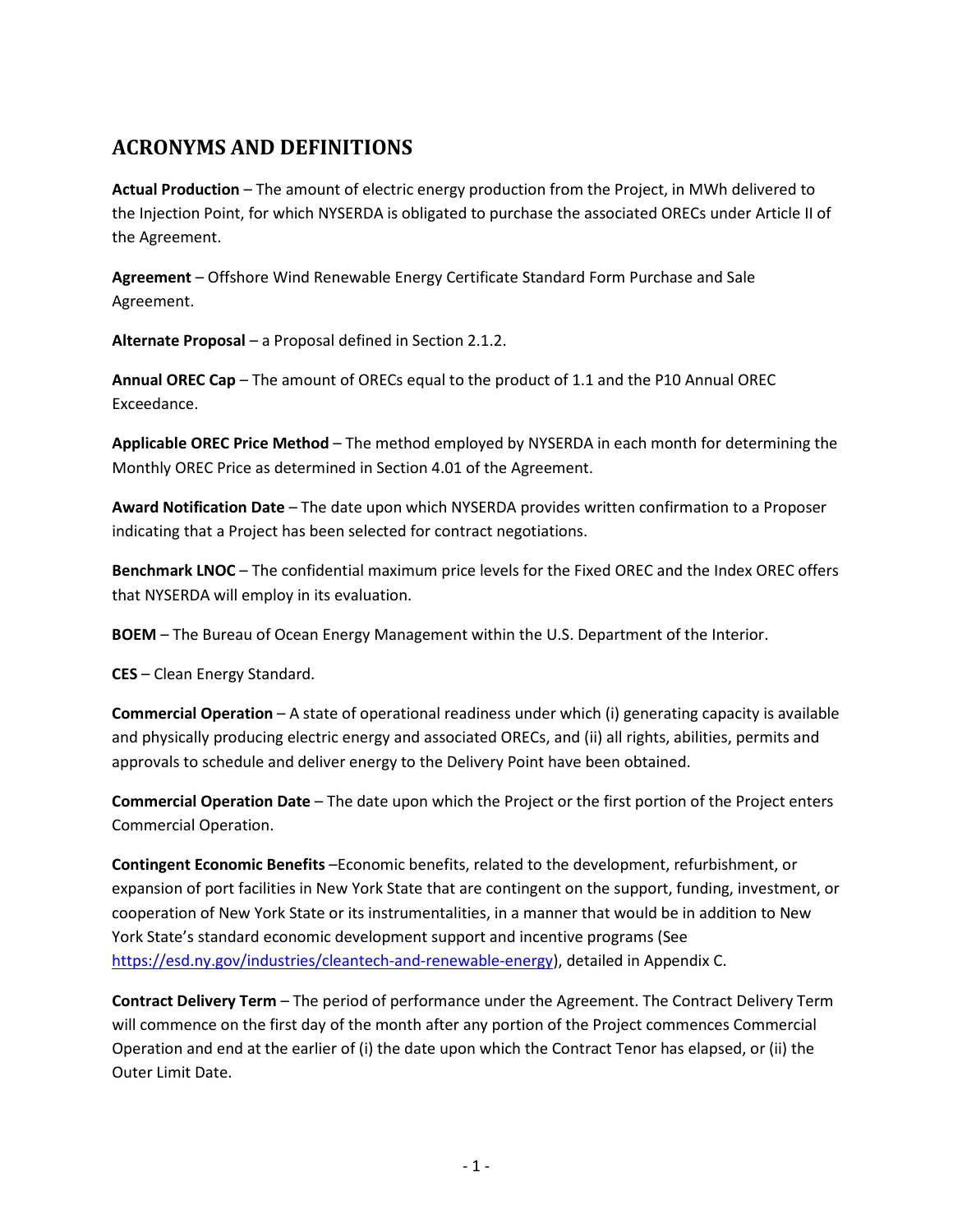**Contract Tenor** – The maximum duration of the Contract Delivery Term. The Contract Tenor shall be stated in years.

**Contract Year** – A 12-month period commencing with the beginning of the Contract Delivery Term and each anniversary thereof during the Contract Delivery Term. The phrase "Contract Year" followed by a number shall refer to a discrete Contract Year within the Contract Delivery Term such that "Contract Year 1" refers to the first 12-month period commencing with the beginning of the Contract Delivery Term, "Contract Year 2" refers to the second such 12-month period, and so on.

**Delivery Point** – For Projects that inject energy directly into the New York Control Area, the generator bus or location where (a) the administrator of the wholesale power market, or (b) the operator of the transmission/distribution utility, public authority or municipal electric company, measures, or otherwise determines, energy production from the Project. For Projects that inject energy outside of the New York Control Area, the generator bus or location where the NYISO measures energy delivery from the Project into the New York Control Area.

**Economic Benefits Plan** – A plan submitted as part of the Proposal, as further described in Appendix C.

**Economic Benefits Report** – An independently audited report, documenting the total dollar amount of actual Economic Benefits accrued to New York and associated activities and commitments undertaken from the Award Notification Date through the end of the first three (3) years of the Contract Delivery Term (See Appendix C).

**Environmental Attributes** – All environmental characteristics, claims, credits, benefits, emissions reductions, offsets, allowances, allocations, howsoever characterized, denominated, measured or entitled, attributable to the generation of Actual Eligible Production by a Selected Project, consistent with the delineation of attributes set forth in the Agreement.

**Expected Total Dollars** – The total dollar amount of Economic Benefits in Categories 1 and 2 as presented in the Proposal and accepted by NYSERDA, expected to accrue to New York State as a result of the development, construction, modification, interconnection, and operation of the Selected Project from the Award Notification Date through the end of the first three (3) Contract Years.

**Fixed OREC Price** – A fixed, as-offer price in dollars per OREC as described in Section 4.02 of the Agreement.

**FOIL** – New York's Freedom of Information Law, Public Officers' Law Article 6.

**Index OREC Price** – An adjustable price in dollars per OREC that nets a fixed, as-offered strike price monthly against a reference price expressed in a market index as determined by NYSERDA pursuant to Section 4.03 of the Agreement.

**Incremental Economic Benefits** – Those economic benefits within the categories specified in Appendix C that a Proposer can demonstrate: (1) will accrue subsequent to an award under this RFP, (2) would not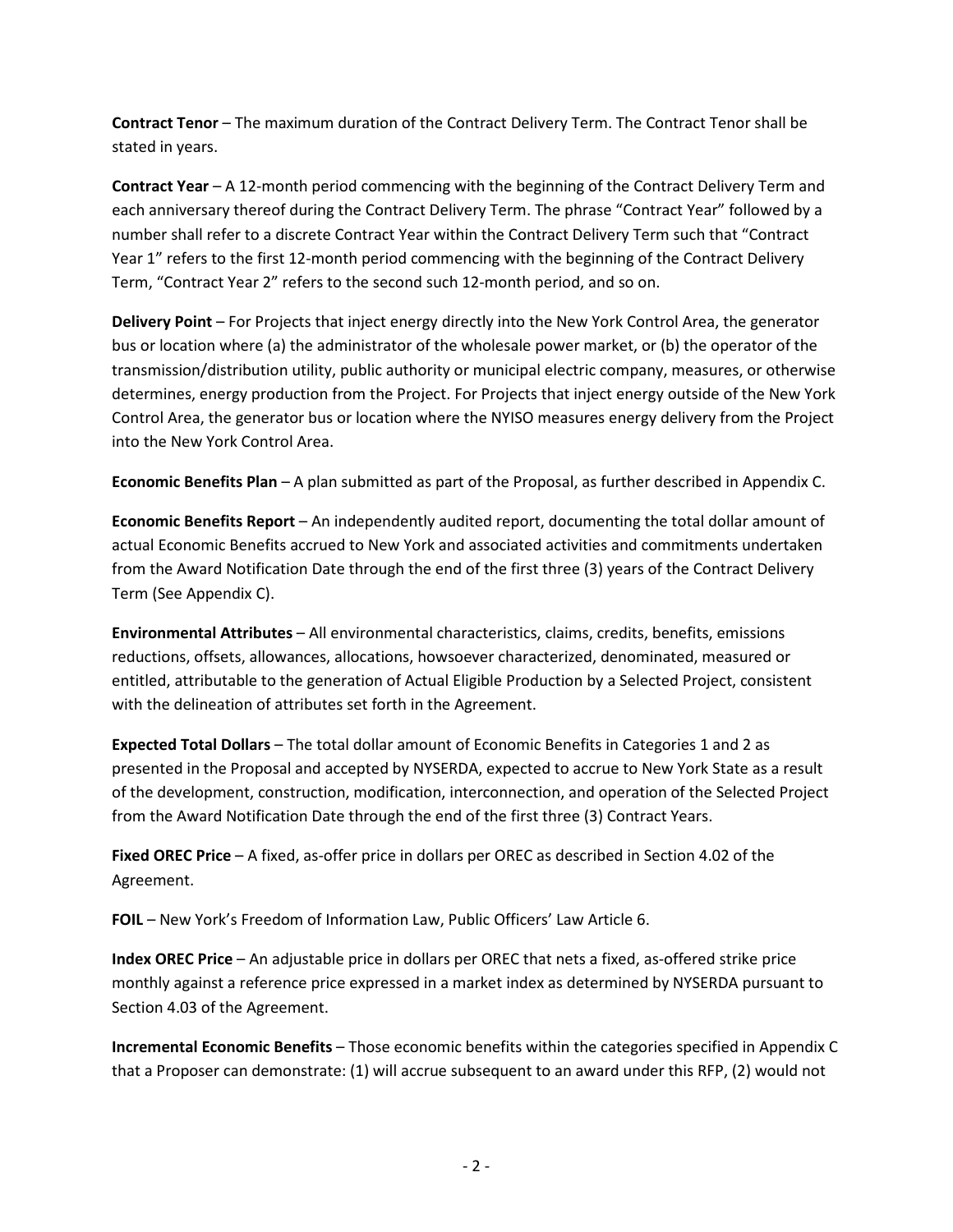have accrued but for the award of a contract under this RFP, and (3) are not contingent on the support, funding, investment, or cooperation of New York State or its instrumentalities.

**Injection Point** – For Selected Projects that interconnect directly into the New York Control Area, the Injection Point is the Delivery Point. For Selected Projects that interconnect outside of the NYCA, the Injection Point shall be the generator bus or the location where the administrator of the local control area measures energy delivery from the Selected Project into the local market.

**Levelized Unit Net OREC Cost (LNOC)** – A means of comparing Proposals with different pricing structures, OREC quantity schedules, Commercial Operation Dates, and Contract Tenors, as described in Sectio[n 4.3.](#page-31-0)

**Long-Term Jobs** – Jobs lasting three or more years.

**LSE** – Load-serving entity.

**Major Supplier** – A supplier of goods and services to Proposer with an anticipated contract value of \$5 million or greater.

**Monthly OREC Price** – A price in dollars per OREC determined by NYSERDA for each month of the Contract Delivery Term. If the Applicable OREC Price Method is the Fixed OREC Price, the Monthly OREC Price shall be calculated pursuant to Section 4.02 of the Agreement. If the Applicable OREC Price Method is the Index OREC Price, the Monthly OREC Price shall be calculated pursuant to Section 4.03 of the Agreement.

**New York Control Area (NYCA)** – The geographic bounds of the electricity system that is under the control of the NYISO, which includes transmission facilities listed in the ISO/Transmission Owner Agreement Appendices A-1 and A-2, as may be amended from time to time.

**New York Generation Attribute Tracking System (NYGATS)** – The tracking system that records electricity generation attribute information within New York State, and processes generation attribute information from energy imported and consumed within New York State, as a basis for creating generation attribute certificates, including ORECs. NYGATS will create exactly one OREC per MWh of generation attributable to the Project and delivered to the Delivery Point.

**NYISO Capacity Market** – Collectively, the wholesale markets for capacity administered by NYISO.

**NYISO Energy Market** – Collectively, the wholesale markets for electric energy administered by NYISO.

**NYSERDA Consultants** – Consultants engaged by NYSERDA to assist with the evaluation of Proposals.

**Offer Capacity** – The electric generating capacity of the Project, measured as the installed (nameplate) capacity in alternating current at the Offshore Wind Generation Facility.

**Offshore Wind Generation Facility** – The installed wind turbine generators and all other associated offshore equipment and infrastructure located within the BOEM lease area.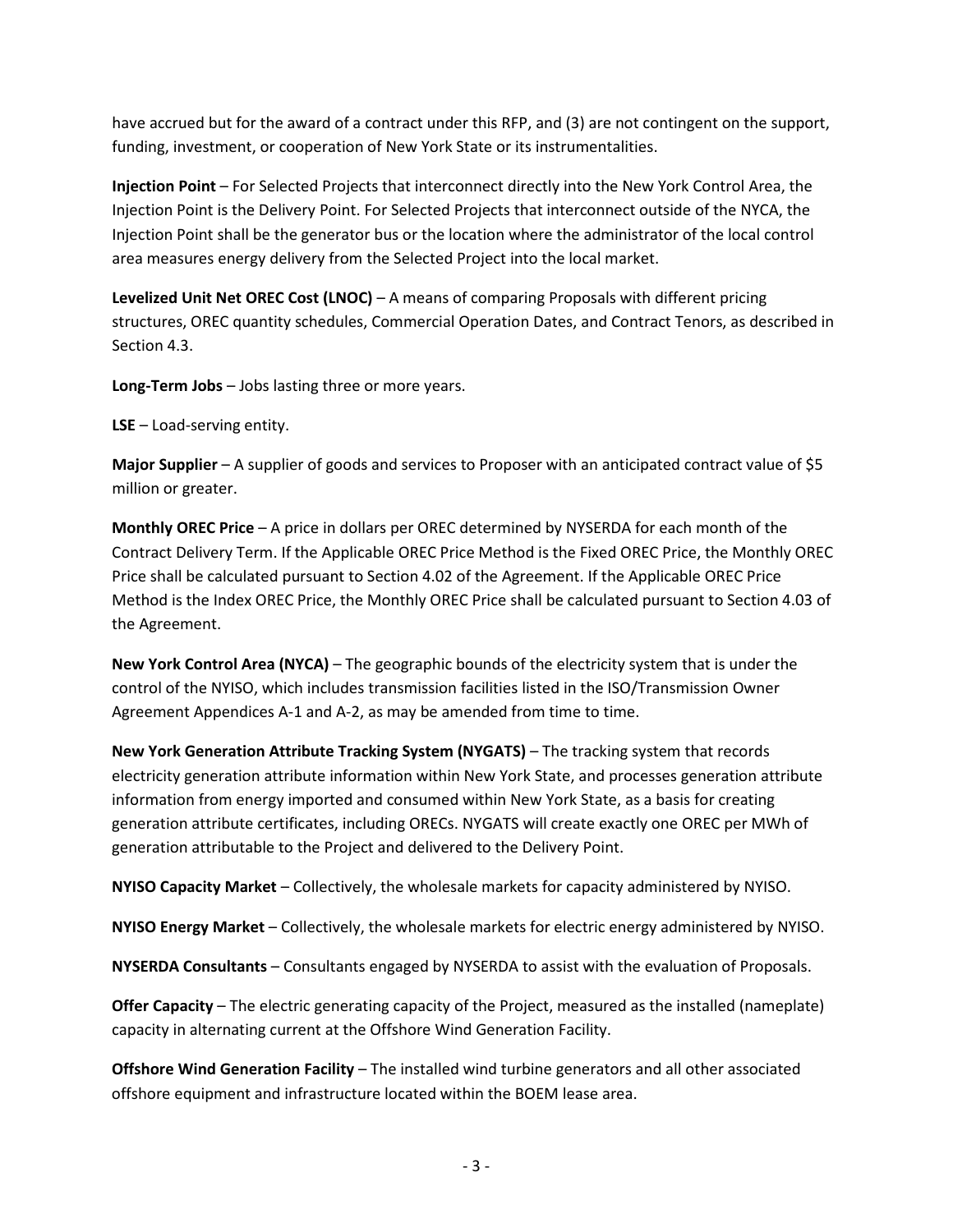**Offshore Wind Order** – The New York Public Service Commission's [Order Establishing Offshore Wind](http://documents.dps.ny.gov/public/Common/ViewDoc.aspx?DocRefId=%7b37EE76DF-81B1-47D4-B10A-73E21ABA1549%7d)  [Standard and Framework for Phase 1 Procurement,](http://documents.dps.ny.gov/public/Common/ViewDoc.aspx?DocRefId=%7b37EE76DF-81B1-47D4-B10A-73E21ABA1549%7d) issued and effective on July 12, 2018 in Case No. 18- E-0071.

**Offshore Wind Renewable Energy Certificate (OREC)** – The electronic record of generation data created by NYGATS and representing all of the attributes, including all Environmental Attributes, of one MWh of electric generation from an Offshore Wind Facility delivered into the New York Control Area and registered with the NYGATS tracking system. The attributes represented in each OREC include all environmental characteristics, claims, credits, benefits, emissions reductions, offsets, allowances, allocations, howsoever characterized, denominated, measured or entitled, attributable to the generation of Actual Eligible Production by a Project, including but not limited to: (i) any direct emissions or any avoided emissions of pollutants to the air, soil or water including but not limited to sulfur oxides (SO<sub>x</sub>), nitrogen oxides (NO<sub>x</sub>), carbon monoxide (CO), particulate matter and other pollutants; (ii) any direct or avoided emissions of carbon dioxide ( $CO<sub>2</sub>$ ), methane (CH<sub>4</sub>) and other greenhouse gases (GHGs) that have been or may be determined by the United Nations Intergovernmental Panel on Climate Change to contribute to the actual or potential threat of altering the Earth's climate by trapping heat in the atmosphere; (iii) all set-aside allowances and/or allocations from emissions trading programs made unnecessary for compliance in such program as a result of performance under the Agreement, including but not limited to allocations available under 6 NYCRR §§ 204, 237 and 238; and (iv) all credits, certificates, registrations, recordations, or other memorializations of whatever type or sort, representing any of the above.

**Outer Limit Date** – A backstop date upon which the Contract Delivery Term ends regardless of whether the full Contract Tenor has elapsed. If the Contract Tenor is 20 years, the Outer Limit Date is January 1, 2047. If the Contract Tenor is 25 years, the Outer Limit Date is January 1, 2052.

**P10 Annual OREC Exceedance** – An amount of electrical energy (in MWh), such that the estimated probability in any given year that generation from the Project delivered to the Delivery Point would exceed that amount is 10 percent.

**Project** – An Offshore Wind Generation Facility and the associated equipment, infrastructure, and support facilities necessary to construct, operate and deliver energy to the designated Delivery Point and the corresponding ORECs to an account designated by NYSERDA in the NYGATS.

**Proposal** – An offer to sell ORECs from an Offshore Wind Generation Facility for a given installed capacity, strike price, tenor, and Delivery Point that conforms to the requirements of this RFP.

**Proposer** – The business entity that submits a Proposal in response to this RFP.

**Reference Capacity Price** – A broad index of NYISO Capacity Market prices for NYISO Zones G to K as set forth in Section 4.03 of the Agreement.

**Reference Energy Price** – A broad index of NYISO Energy Market prices for NYISO Zones J and K as set forth in in Section 4.03 of the Agreement.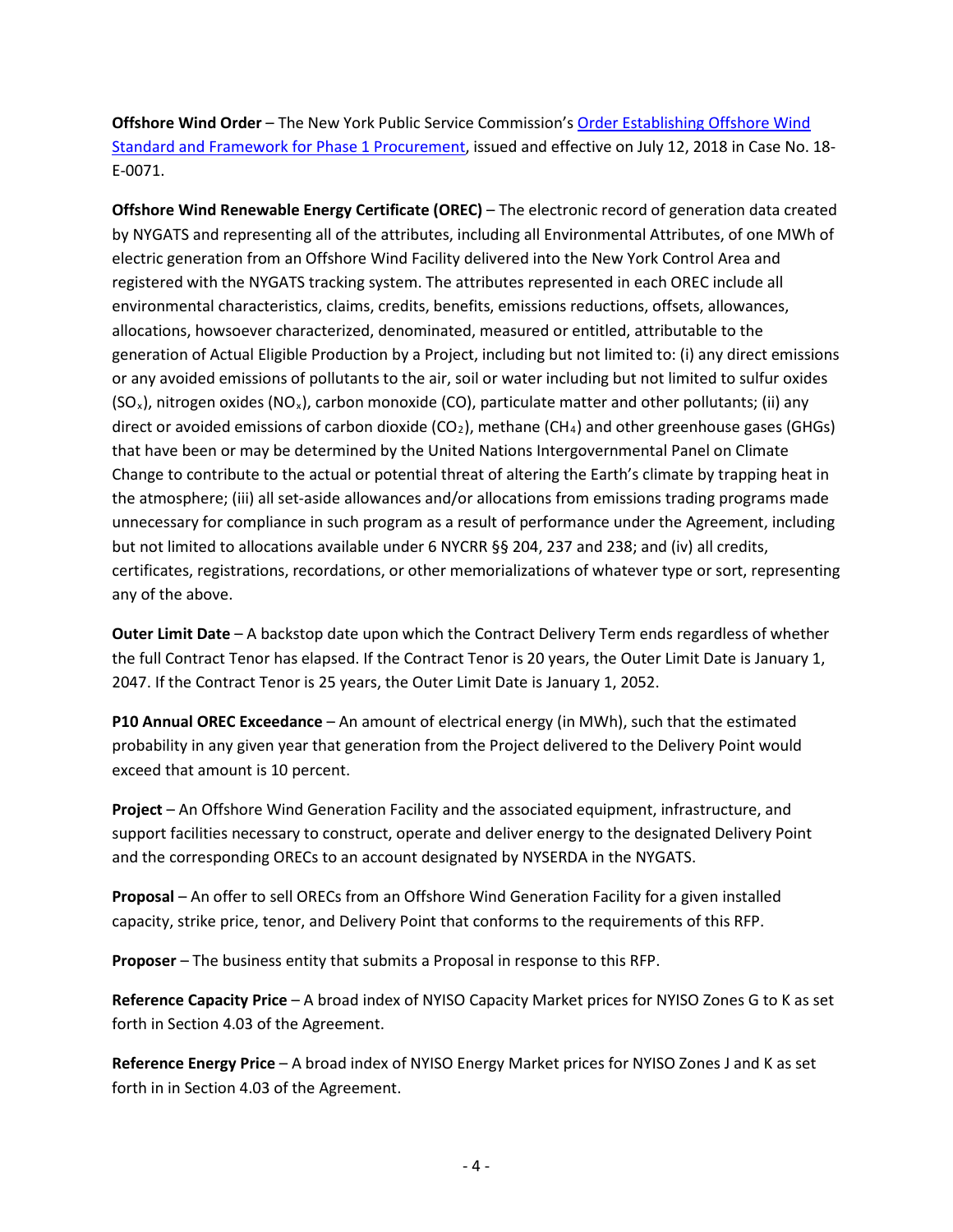**Required Base Proposal** – A Proposal of a required installed capacity range, 25-year tenor, and constant nominal Fixed OREC and Index OREC strike prices, as described in Section [2.1.2.](#page-15-3)

**Required Transmission Proposal** – A required technical configuration as described in Sectio[n 2.1.2](#page-15-3) that includes a direct marine cable interconnection from the Offshore Wind Generation Facility to a point in NYISO Zone J or Zone K.

**Scoring Committee** – Members of NYSERDA Staff, New York State Department of Public Service Staff, and competitively-selected Independent Evaluators responsible for evaluating Proposals received through this RFP.

**Seller** – A Proposer selected by NYSERDA who has executed an Agreement to sell ORECs to NYSERDA pursuant to this RFP.

**Short-Term Jobs** – Jobs lasting less than three years.

**TWG** – Technical Working Group.

**Verified Total Dollars** – The total dollar amount of Economic Benefits in Categories 1 and 2 verified by NYSERDA to have accrued to New York as a result of the development, construction, modification, interconnection, and operation of the Project from the Award Notification Date through the end of the first three (3) Contract Years.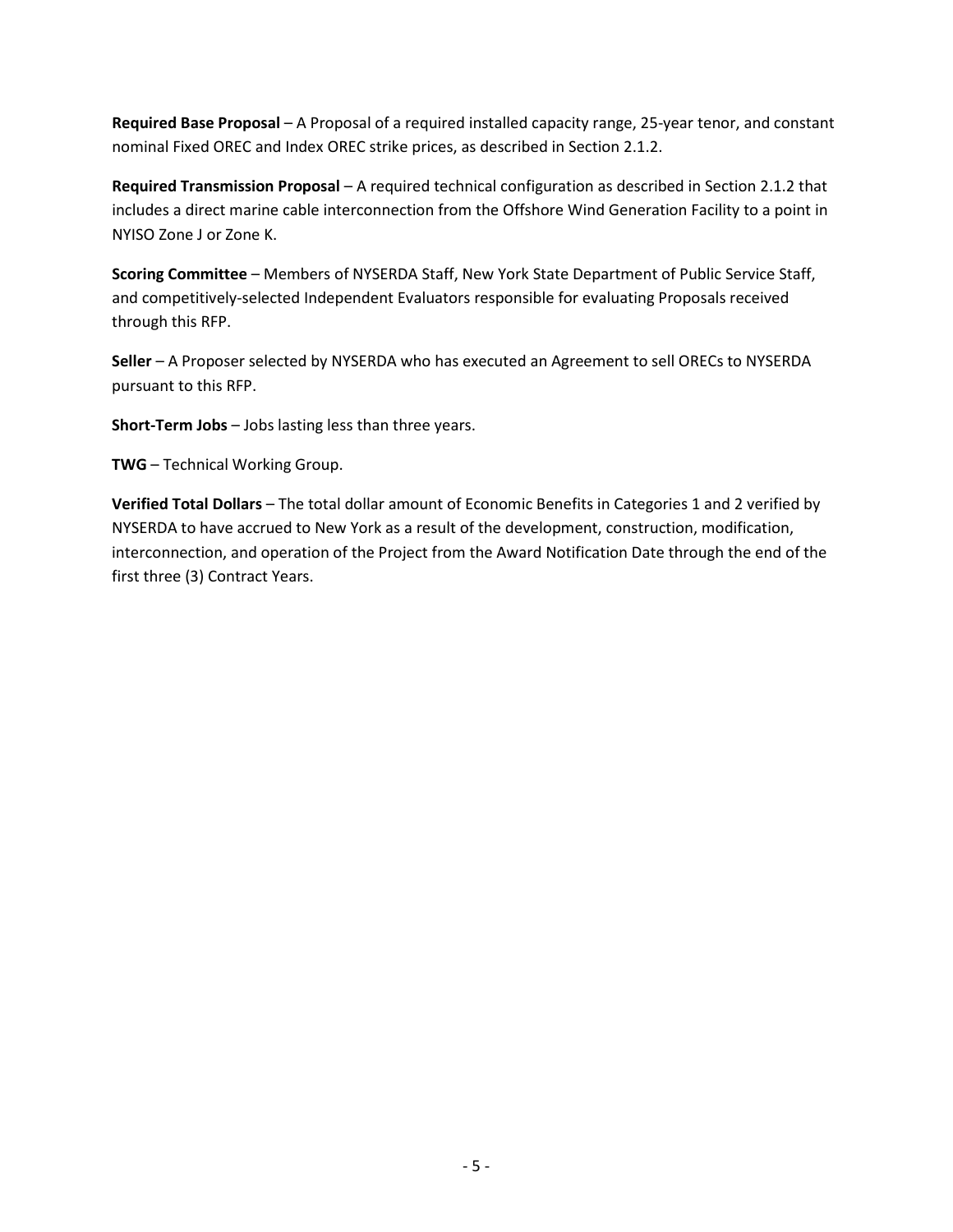# <span id="page-10-0"></span>**1 INTRODUCTION**

 $\overline{\phantom{a}}$ 

# <span id="page-10-1"></span>**1.1 New York's Clean Energy Standard and Offshore Wind Standard**

New York State has adopted some of the most ambitious clean energy goals in the nation, with the stated goal of reducing greenhouse gas emissions by 40% by 2030, and 80% by 2050. In concert with the State's greenhouse gas reduction goals, the New York State Energy Planning Board issued the 2015 State Energy Plan (SEP), which established that 50% of New York's electricity be derived from renewable energy sources by 2030 ("50 by 30" goal). On August 1, 2016, the New York State Public Service Commission (Commission) adopted a Clean Energy Standard (CES) to help achieve the SEP goals.<sup>[2](#page-10-2)</sup>

Recognizing that New York has a substantial potential for offshore wind production, the Commission requested that NYSERDA perform a study to identify the appropriate mechanisms to achieve this potential and make recommendations for the Commission's consideration. On January 29, 2018, NYSERDA released the New York State Offshore Wind Master Plan (Master Plan), which presents a comprehensive roadmap to encourage the development of 2,400 MW of offshore wind by 2030. The Master Plan includes over 20 studies that gather data on environmental, social, economic, regulatory, and infrastructure issues relevant to offshore wind energy development, and cover a wide variety of topics related to siting, regulatory, wildlife, commercial, economic, and other important considerations. The Master Plan also includes the results of the State's extensive outreach efforts with interested agencies, entities, communities, and individuals, in order to achieve a balanced evaluation of the potential for offshore wind development.

The Commission issued its Order Establishing Offshore Wind Standard and Framework for Phase 1 [Procurement](http://documents.dps.ny.gov/public/Common/ViewDoc.aspx?DocRefId=%7b37EE76DF-81B1-47D4-B10A-73E21ABA1549%7d) on July 12, 2018 (Offshore Wind Order).[3](#page-10-3) The Offshore Wind Order adopts the goal of procuring Offshore Wind Renewable Energy Certificates (ORECs) associated with 2.4 GW of offshore wind capacity by 2030, in furtherance of the achievement of the CES. The Offshore Wind Order further authorized NYSERDA to implement Phase 1 of an offshore wind procurement program, which consists of procuring ORECs associated with approximately 800 MW of offshore wind, to be contracted in 2018 and 2019, pursuant to methods and criteria prescribed therein. The Offshore Wind Order further permits NYSERDA to award more than 800 MW in contracts in this first round of the Phase 1 solicitation if sufficient attractive offers are received, in which case further Commission action would be required to authorize the 2019 procurement. For avoidance of doubt, NYSERDA seeks to acquire ORECS only, and will not have any claim to associated electric energy, capacity, or ancillary services associated with the ORECs.

<span id="page-10-2"></span><sup>2</sup> Case 15-E-0032, Proceeding on Motion of the Commission to Implement a Large-Scale Renewable Program and a Clean Energy Standard, Order Adopting a Clean Energy Standard (issued August 1, 2016).

<span id="page-10-3"></span><sup>&</sup>lt;sup>3</sup> Case 18-E-0071, In the Matter of Offshore Wind Energy, Order Establishing Offshore Wind Standard and Framework for Phase 1 Procurement (issued July 12, 2018).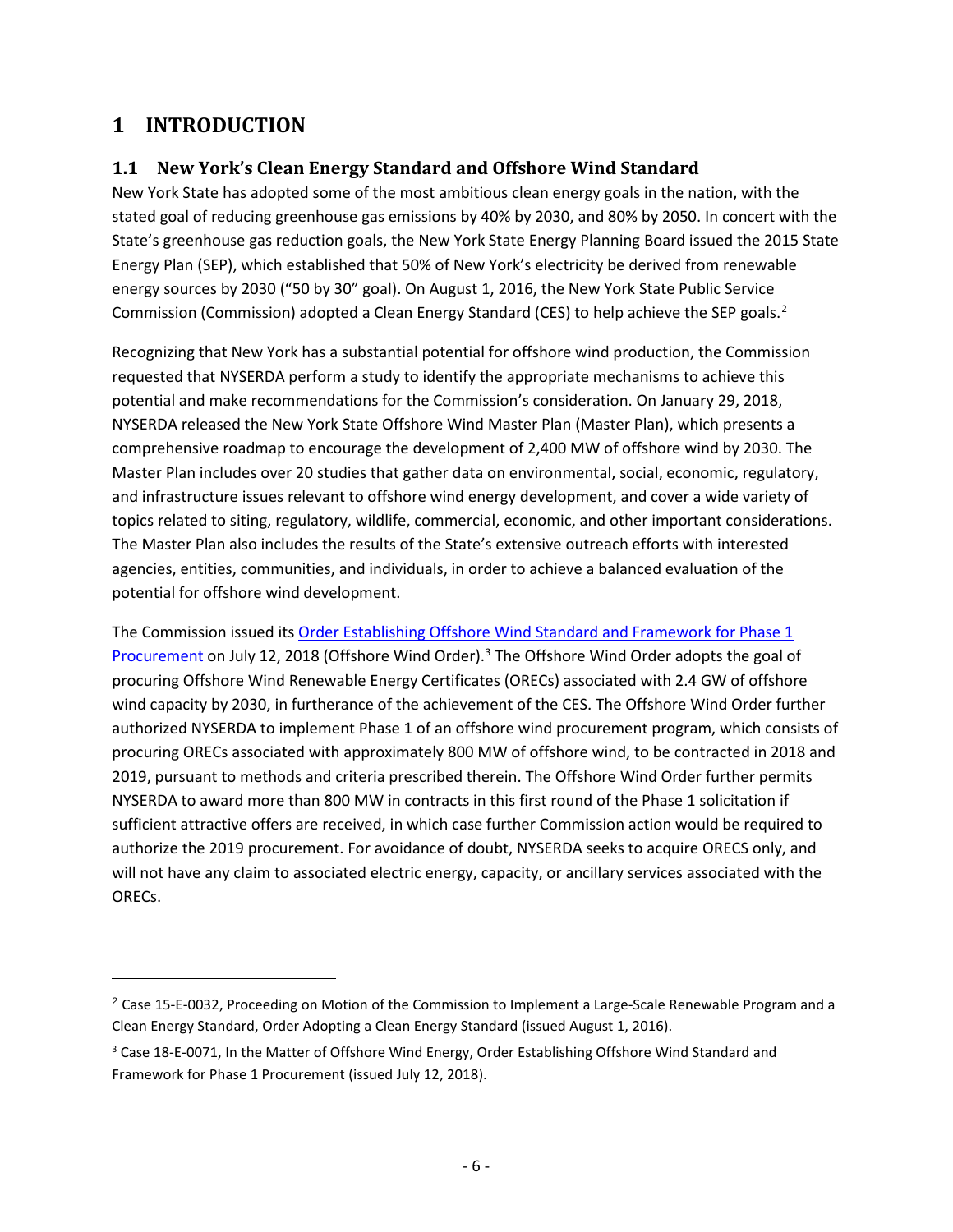## <span id="page-11-0"></span>**1.2 Background on NYSERDA**

NYSERDA was created in 1975 by the New York State Legislature as a public authority and public benefit corporation. Similar to NYSERDA's role in solicitations issued under the CES and the former Renewable Portfolio Standard Main Tier,<sup>[4](#page-11-2)</sup> the Offshore Wind Order authorizes NYSERDA to act as the central administrator of the Offshore Wind Standard program.

Pursuant to the Offshore Wind Order, NYSERDA will purchase ORECs from the contracted Project on behalf of the jurisdictional and voluntarily-complying Load Serving Entities (LSEs) in New York State within the Public Service Commission's jurisdiction, as well as the non-jurisdictional New York Power Authority and Long Island Power Authority that may opt to use NYSERDA as the purchasing entity, and will then sell the ORECs to the LSEs for compliance with the LSEs' offshore wind obligation. Each LSE will be obligated to purchase a percentage of ORECs purchased by NYSERDA in a year that represents the portion of the electric energy load served by the LSE in relation to the total electric energy load served by all LSEs operating in New York State during that period.

## <span id="page-11-1"></span>**1.3 Schedule**

l

The schedule for ORECRFP18-1 is as follows (all times ET):

| RFP Release Date                                                                                                                                     | November 8, 2018                                                                     |  |
|------------------------------------------------------------------------------------------------------------------------------------------------------|--------------------------------------------------------------------------------------|--|
| <b>Proposers Conference</b>                                                                                                                          | November 29, 2018, 10:00 a.m.                                                        |  |
| State of the Science Workshop on Wildlife and<br>Offshore Wind Energy Development <sup>5</sup><br>(This in-person event is optional but recommended) | November 13, 2018, 10:00 a.m. - 8:30 p.m.<br>November 14, 2018 8:00 a.m. - 4:30 p.m. |  |
| New York Offshore Wind Supplier Forum <sup>6</sup><br>(This in-person event is optional but recommended)                                             | November 15, 2018, 9:00 a.m. - 4:00 p.m.                                             |  |
| Deadline for Submission of Written Questions                                                                                                         | December 6, 2018, 3:00 p.m.                                                          |  |
| Responses to Written Questions Posted                                                                                                                | December 13, 2018                                                                    |  |
| Deadline for Notice of Intent to Propose                                                                                                             | December 20, 2018, 3:00 p.m.                                                         |  |
| <b>Deadline for NYSERDA Portal Registration</b>                                                                                                      | February 7, 2019, 3:00 p.m.                                                          |  |
| <b>Deadline for Submission of Proposals</b>                                                                                                          | February 14, 2019, 3:00 p.m.                                                         |  |
| <b>NYSERDA Award Notification Date</b>                                                                                                               | April 2019                                                                           |  |
| Contract(s) Executed                                                                                                                                 | June 2019                                                                            |  |

Please note that the above dates are subject to change. Notification of any changes to the RFP process or documents will be posted on the [NYSERDA Offshore Wind 2018 Solicitation website](https://www.nyserda.ny.gov/offshore-wind-2018-solicitation) and sent via email to those parties who have submitted a Notice of Intent to Submit Proposal.

<span id="page-11-2"></span><sup>4</sup> Under the CES and former Renewable Portfolio Standard Main Tier, NYSERDA has supported the development of approximately 2,000 MW of operating land-based wind projects; additional renewable capacity of approximately 2,000 MW is contracted and is under development.

<span id="page-11-3"></span><sup>5</sup> <http://www.briloon.org/offshorewindny/workshop>

<span id="page-11-4"></span><sup>6</sup> <https://www.nyserda.ny.gov/All-Programs/Programs/Offshore-Wind/Contact/Events/Supplier-Forum>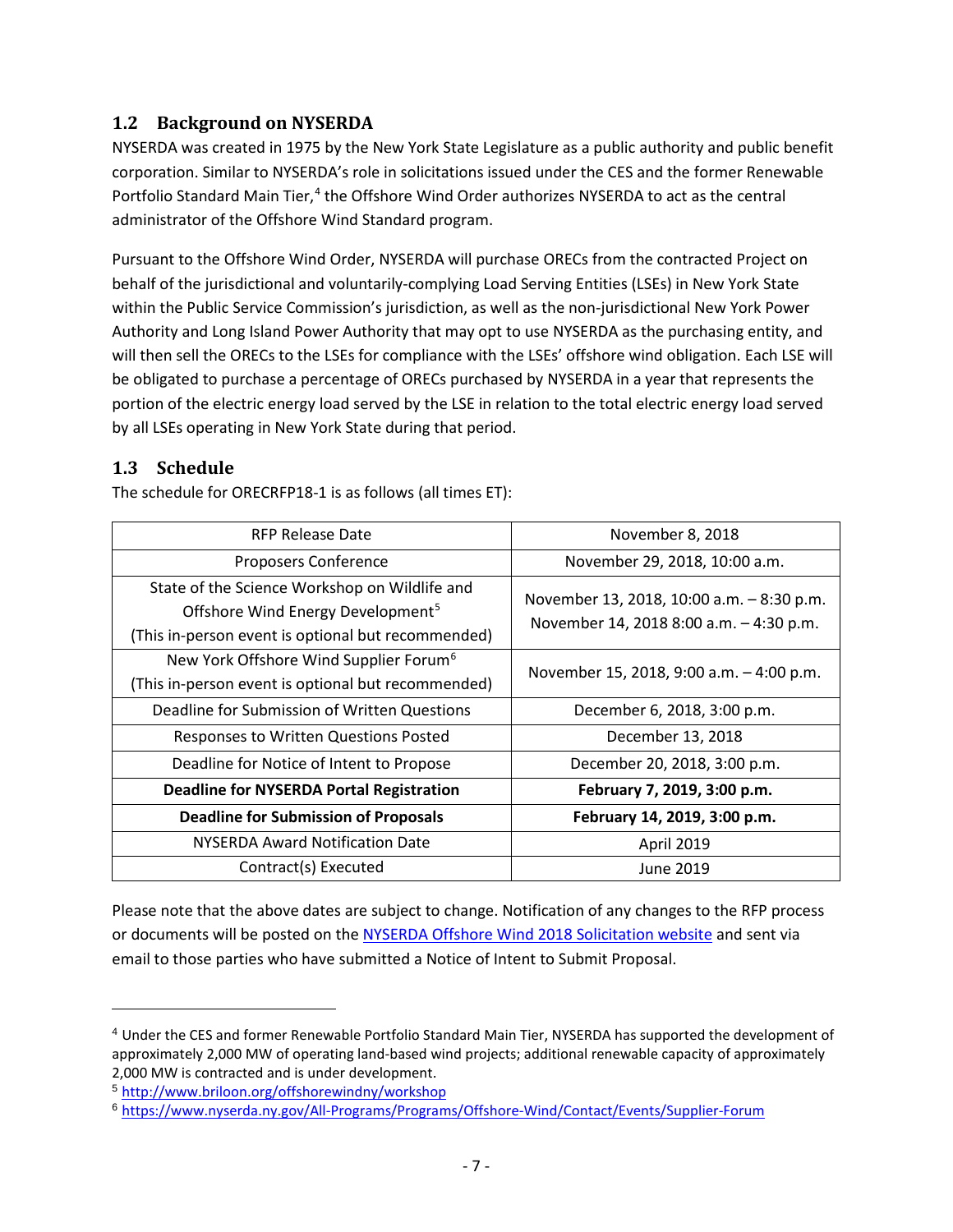### <span id="page-12-0"></span>**1.4 Notice of Intent to Propose**

Prospective Proposers are encouraged to submit a Notice of Intent to Propose, which is attached as Appendix A to this RFP. NYSERDA will email updates regarding this RFP to prospective Proposers who submit a Notice of Intent to Propose. This does not relieve prospective Proposers of their responsibility to check th[e NYSERDA Offshore Wind 2018 Solicitation website](https://www.nyserda.ny.gov/offshore-wind-2018-solicitation) for news and updates. Prospective Proposers who submit a Notice of Intent to Propose are not obligated to submit a Proposal, and Proposals will be accepted from parties who do not submit a Notice of Intent to Propose. The Notice of Intent to Propose form should be sent to [offshorewind@nyserda.ny.gov](mailto:offshorewind@nyserda.ny.gov) by the date indicated in Section [1.3](#page-11-1) using the subject line: Notice of Intent to Propose ORECRFP18-1.

## <span id="page-12-1"></span>**1.5 Proposal Fee**

Proposals must be accompanied by a proposal fee which will be used by NYSERDA to offset the cost of the evaluation of Proposals. The base proposal fee is \$300,000 which will cover the Required Base Proposal and the Required Transmission Proposal (if separate from the Required Base Proposal), as defined in Section [2.1.2.](#page-15-3) Alternate Proposals, as also defined in Section [2.1.2,](#page-15-3) are permitted. Each Alternate Proposal that has a different installed capacity, transmission system, delivery point, technical configuration, and/or expected Commercial Operation Date will require an additional \$40,000 proposal fee. Alternate Proposals that vary only the strike prices and/or Contract Tenor will require an additional \$20,000 proposal fee. The proposal fee will automatically be computed within the forms used to submit a Proposal. The proposal fee and the Contract Security amounts set forth in Article XV of the Purchase and Sale Agreement are the only fees or monetary obligations of Proposer.

All proposal fees must be clearly labeled with a unique Description/Reference described below.

Electronic Proposal Fee Instructions

### If paying via ACH:

Name of Bank: Bank of America For the Account of: NYSERDA MAC 30 ABA #: 021000322 Account #: 6010316543 Description/Reference: (Proposer -Name of Project\_ ORECRFP18-1)

If paying via wire: Name of Bank: Bank of America For the Account of: NYSERDA MAC 30 ABA #: 026009593 Account #: 6010316543 Description/Reference: (Proposer - Name of Project\_ ORECRFP18-1)

#### If paying via Certified Funds:

If the Proposal Fee is provided via a cashier's check or other certified funds, the proposal fee must be payable to NYSERDA and clearly labeled with Proposer's name, name of Project and ORECRFP18-1.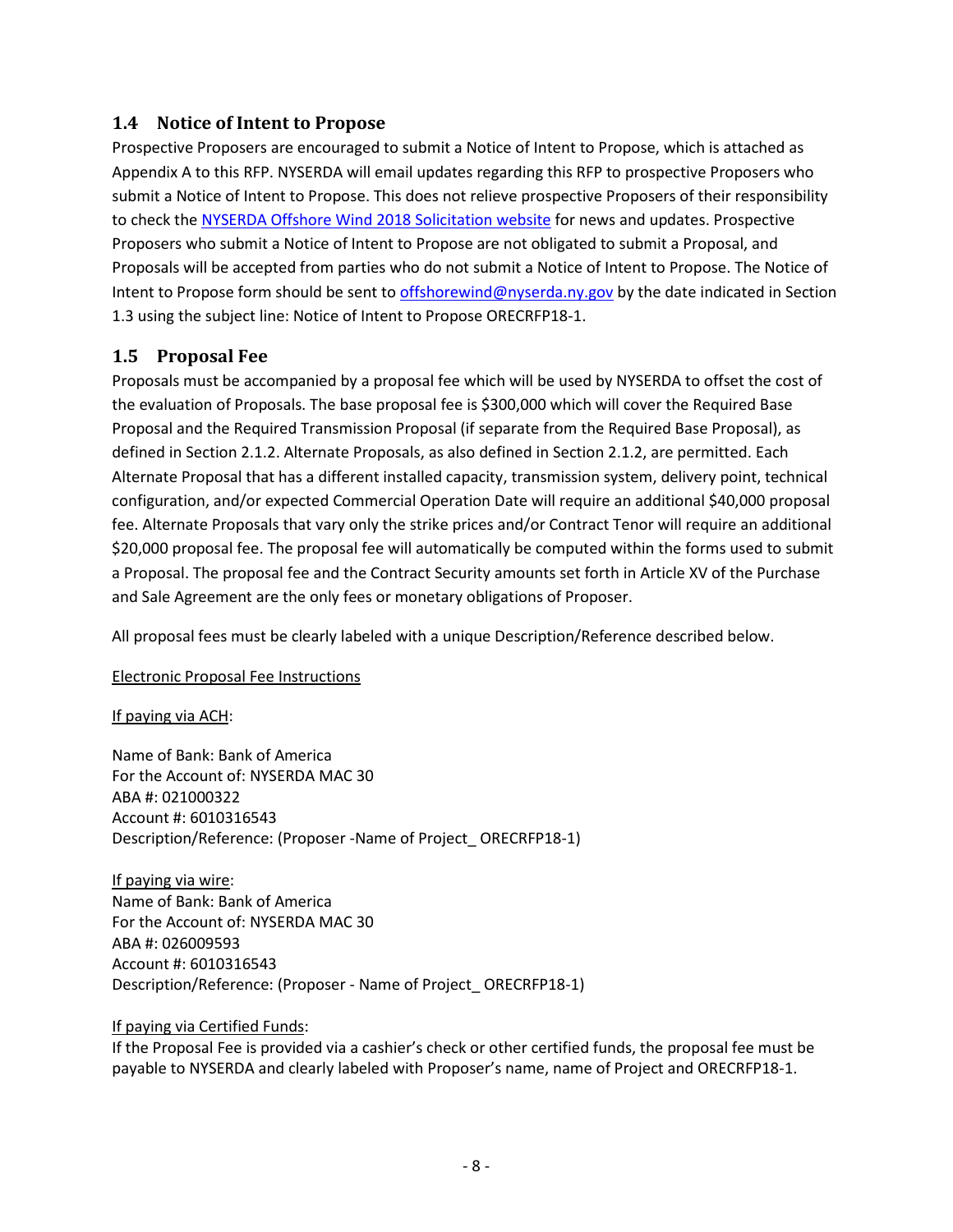Joanne Sullivan, ORECRFP18-1 NYS Energy Research and Development Authority 17 Columbia Circle Albany, NY 12203-6399

The proposal fee is non-refundable unless NYSERDA cancels this RFP. If this RFP is canceled by NYSERDA, uncommitted proposal fees will be returned. **In no other event will any portion of the proposal fee be refunded, regardless of whether or not a Proposal(s) is (are) selected by NYSERDA.**

# <span id="page-13-0"></span>**1.6 Proposers Conference and Communications with NYSERDA**

A Proposers Conference for interested persons will be held via [Webinar](https://nyserda-events.webex.com/mw3300/mywebex/default.do?nomenu=true&siteurl=nyserda-events&service=6&rnd=0.3031690116895227&main_url=https%3A%2F%2Fnyserda-events.webex.com%2Fec3300%2Feventcenter%2Fevent%2FeventAction.do%3FtheAction%3Ddetail%26%26%26EMK%3D4832534b0000000445e0aedaad63e96333702179a55236078ad9b8278a92c879febfb0476996ef1a%26siteurl%3Dnyserda-events%26confViewID%3D105418977852816417%26encryptTicket%3DSDJTSwAAAARl_SGJSyfbJ05puWf3wkCjMyuzHQoXwPWmzhPHGDUvSg2%26) [\(https://nyserda](https://nyserda-events.webex.com/nyserda-events/onstage/g.php?MTID=e2cd79881e7deed788c1707b1266d50d7)[events.webex.com/nyserda-events/onstage/g.php?MTID=e2cd79881e7deed788c1707b1266d50d7\)](https://nyserda-events.webex.com/nyserda-events/onstage/g.php?MTID=e2cd79881e7deed788c1707b1266d50d7). Links can be similarly found via [NYSERDA's Offshore Wind](https://www.nyserda.ny.gov/offshore-wind-2018-solicitation) 2018 Solicitation website. Proposers are encouraged to register for this event as early as possible. The purpose of Proposers Conference is to provide Proposers the opportunity to clarify their understanding of any aspect of this RFP. Prospective Proposers may ask questions during Proposers Conference, and NYSERDA may respond orally. However, only written answers that are provided by NYSERDA in response to questions and posted on the [NYSERDA Offshore Wind 2018 Solicitation website](https://www.nyserda.ny.gov/offshore-wind-2018-solicitation) by the deadline for responses listed in in the schedule in Section [1.3](#page-11-1) will constitute official responses.<sup>[7](#page-13-3)</sup> Questions and responses will be anonymized.

With the exception of Proposers Conference, all pre-Proposal contacts with NYSERDA by prospective Proposers and interested parties regarding this RFP or related matters must be via email to the Designated Contacts a[t offshorewind@nyserda.ny.gov.](mailto:offshorewind@nyserda.ny.gov) Prospective Proposers are encouraged to submit written questions about this RFP with the subject line "ORECRFP18-1 Question" on or before the date indicated in Section [1.3.](#page-11-1)

# <span id="page-13-1"></span>**1.7 Modification or Cancellation of the RFP and Solicitation Process**

The terms and conditions of this RFP may, at any time, be changed, postponed, withdrawn, and/or canceled, including any requirement, term or condition of this RFP, without any liability to NYSERDA, NYSERDA Consultants, or members of the Scoring Committee. Any changes to this RFP will be posted on the on the [NYSERDA Offshore Wind 2018 Solicitation website](https://www.nyserda.ny.gov/offshore-wind-2018-solicitation) and an email will be sent to all prospective Proposers who have submitted a Notice of Intent to Propose. Prospective Proposers are encouraged to check the website frequently to be advised of any RFP changes or other news.

### <span id="page-13-2"></span>**1.8 Updates to Proposals**

 $\overline{\phantom{a}}$ 

Proposers will not have an opportunity to refresh or restate Proposals after the Deadline for Submission of Proposals. If, prior to the Deadline for Submission of Proposals, a Proposer wishes to modify a Proposal that was submitted before the Deadline for Submission of Proposals, Proposer should contact NYSERDA's Designated Contacts. Otherwise, Proposers may provide new information that was not available at the time of their Proposal submission or the deadline for submission of Proposals. For example, this may include updates on the status of obtaining permits, interconnection studies, or

<span id="page-13-3"></span> $7$  Questions solely regarding the calculation or payment of the proposal fee may be directed to the Designated Contacts at [offshorewind@nyserda.ny.gov](mailto:offshorewind@nyserda.ny.gov) and will be answered in confidence to Proposer.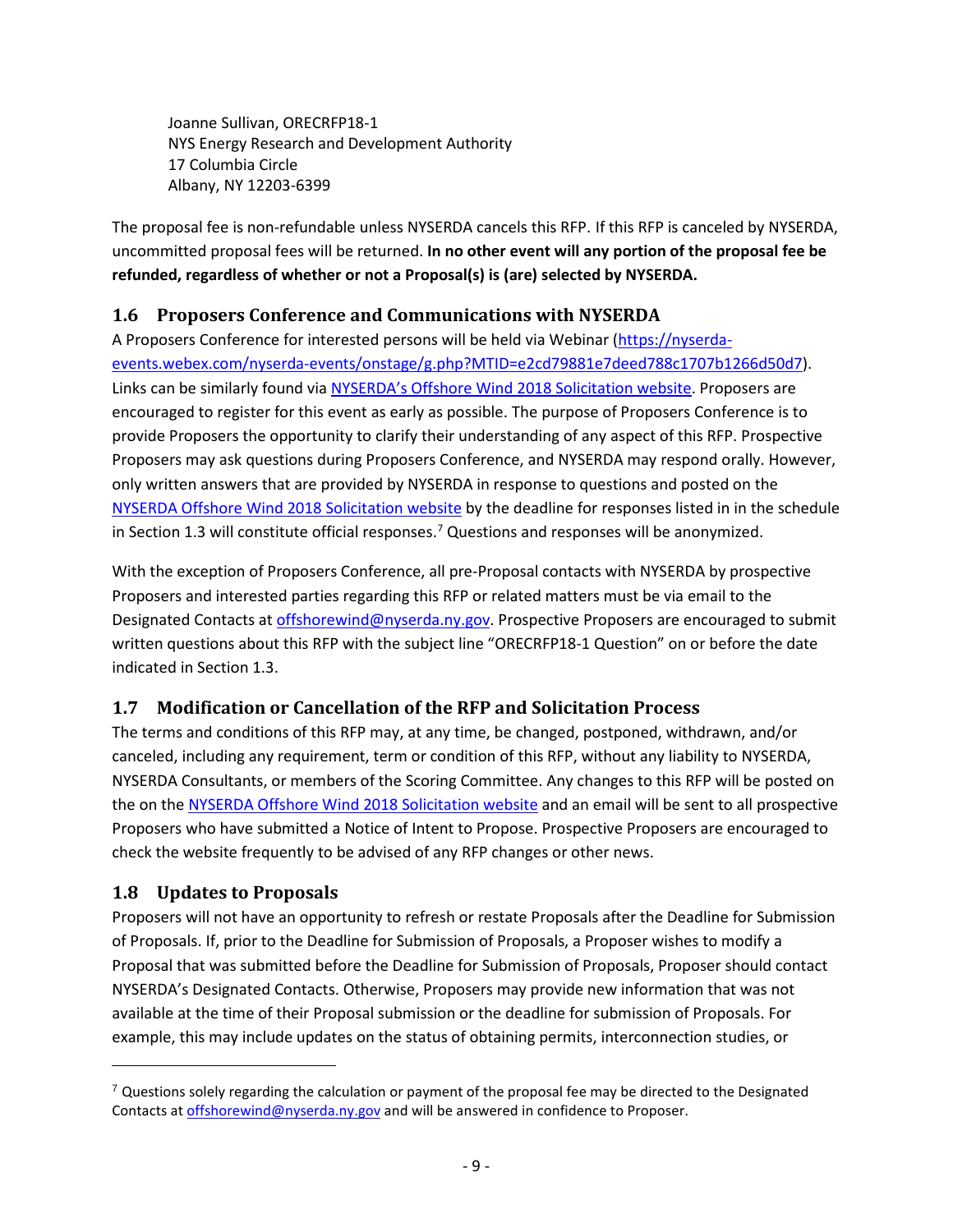financing. Unless the information is provided at NYSERDA's request under Section [1.9,](#page-14-0) these updates are for informational purposes only and will not be treated by the Scoring Committee as a change or revision to the terms of the Proposal. If there are any material events that affect the validity of the Proposal, Proposers must promptly notify NYSERDA in writing. NYSERDA reserves the right to consider these material changes during Proposal evaluation.

# <span id="page-14-0"></span>**1.9 Requests for Additional Information**

Following the submission of Proposals, NYSERDA and the Scoring Committee may request clarification and additional information from Proposers at any time throughout duration of the evaluation process. Such information will be subject to protection of proprietary information as described in Section [8.1,](#page-53-1) consistent with other Proposal submission materials. Proposers that do not respond promptly to such information requests or do not provide adequate information may be eliminated from further consideration or have the information in their Proposals modified by NYSERDA or the Scoring Committee to allow a reasonable and appropriate evaluation.

# <span id="page-14-1"></span>**1.10 Interviews with Proposers**

NYSERDA may request in-person interviews with any Proposer, to be scheduled at a mutually convenient time.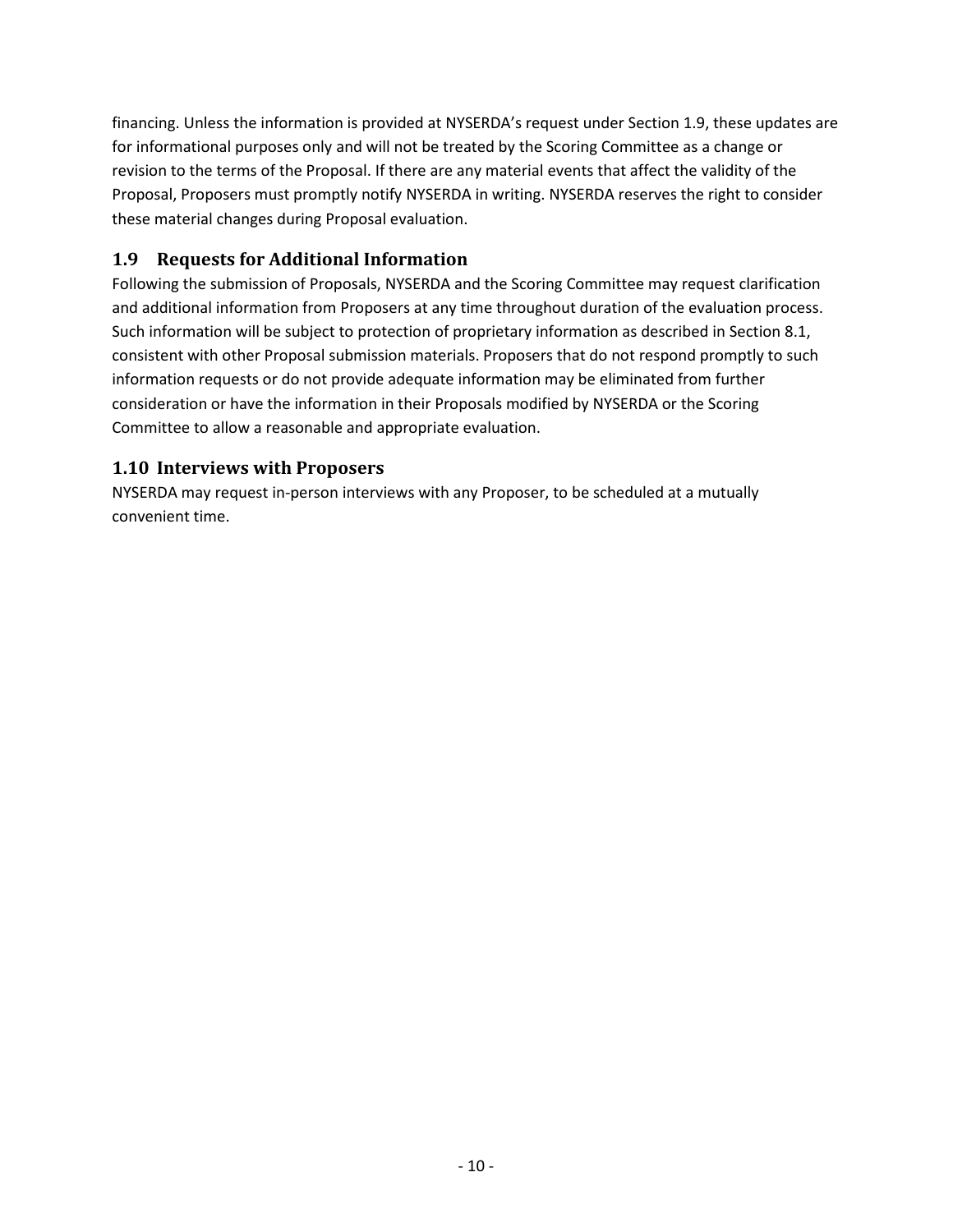# <span id="page-15-0"></span>**2 PROJECT ELIGIBILITY REQUIREMENTS**

# <span id="page-15-1"></span>**2.1 Eligibility**

To participate in this RFP, all Proposals must demonstrate compliance with each of the eligibility requirements enumerated in this Section 2.1.1 through 2.1.6. As used in this RFP, the term "Project" includes the Offshore Wind Generation Facility, along with all associated equipment, infrastructure, and support facilities necessary to develop, operate, transmit, and deliver energy from the Offshore Wind Generation Facility to the Delivery Point, and ORECs to an account designated by NYSERDA in NYGATS.

# <span id="page-15-2"></span>**2.1.1 ORECs Offered**

NYSERDA is seeking to procure ORECs produced from one or more Offshore Wind Generation Facilities located in the ocean waters of the United States that become operational on or after January 1, 2015 and with approximately 800 MW of total installed capacity. NYSERDA may award contracts for ORECs from less than 800 MW or more than 800 MW of total installed capacity if the submitted Proposals justify the larger quantity.

The OREC production from the Offshore Wind Generation Facility offered to NYSERDA through this RFP, up to the Annual OREC Cap, may not be contractually committed to any other entity over the proposed Contract Delivery Term. Awardee will retain ownership and all rights to ORECs that exceed the Annual OREC Cap.

# <span id="page-15-3"></span>**2.1.2 Required and Alternate Proposals**

All Proposers must submit a Required Base Proposal and a Required Transmission Proposal but may also submit Alternate Proposals with varied parameters as described below.

- A **Required Base Proposal** must be for ORECs delivered from an approximately 400 MW Offshore Wind Generation Facility,<sup>[8](#page-15-4)</sup> for a 25-year Contract Tenor.<sup>[9](#page-15-5)</sup> The Required Base Proposal must include both Fixed OREC and Index OREC pricing expressed as a constant nominal strike price over the Contract Tenor.
- A **Required Transmission Proposal** must be for ORECs associated with energy delivered through a direct marine cable interconnection from the Offshore Wind Generation Facility to a point in NYISO Zone J or Zone K. The Required Transmission Proposal may be included as part of the Required Base Proposal but is not a mandatory component of the Required Base Proposal and may instead be submitted as a second required Proposal. If the Required Transmission Proposal is part of the Required Base Proposal, it must meet all the requirements of the Required Base Proposal. Otherwise, a separate Required Transmission Proposal does not need to be for an approximate 400 MW Offshore Wind Generation Facility but must include both Fixed OREC and

l

<span id="page-15-4"></span><sup>&</sup>lt;sup>8</sup> The Required Base Proposal may reasonably deviate from the 400 MW target requirement if the design capacity of individual components of the Offshore Wind Generation Facility do not sum to exactly 400 MW. The allowed capacity range for the Required Base Proposal is between 380 and 420 MW.

<span id="page-15-5"></span><sup>&</sup>lt;sup>9</sup> See Section 15.08 of the Agreement.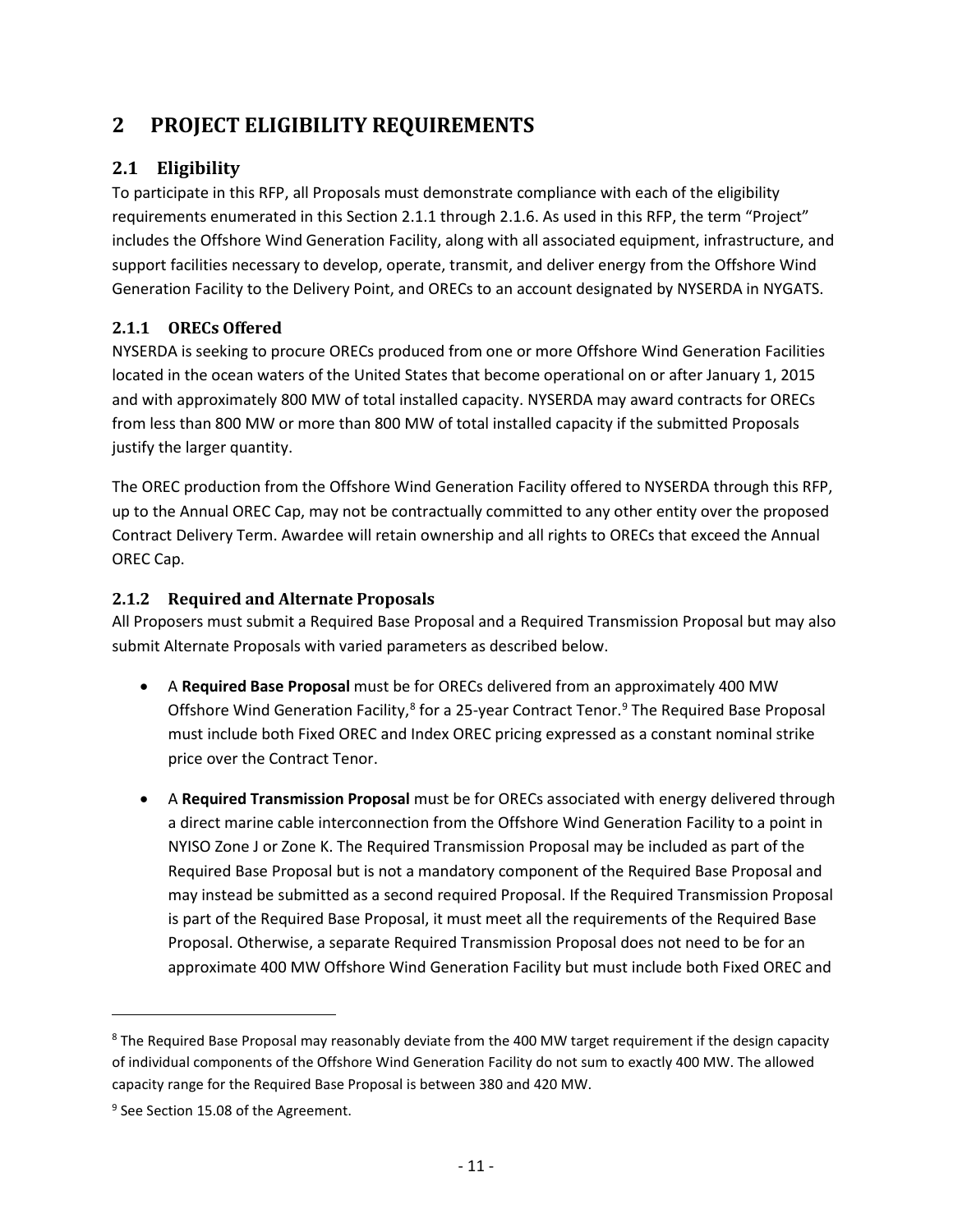Index OREC pricing over the Contract Tenor. A separate Required Transmission Proposal may be for either a 20-year or 25-year Contract Tenor and may offer constant nominal or nondecreasing nominal Fixed OREC and Index OREC Strike Prices as described in Sectio[n 2.1.3.](#page-16-0)

• **Alternate Proposals** may be for ORECs delivered from Offshore Wind Generation Facilities of other technical configurations or interconnection points, other installed capacity, or other expected Commercial Operation Dates. However, Proposals for less than 200 MW will not be eligible. Alternate Proposals may be for either a 20-year or 25-year Contract Tenor and may offer constant nominal or non-decreasing nominal Fixed OREC and Index OREC Strike Prices as described in Sectio[n 2.1.3.](#page-16-0)

A Proposer may condition the acceptance of one Proposal based on the withdrawal or acceptance of other Proposals. Project eligibility requirements do not preclude the option to propose multiple interconnection points in NYCA as may be necessary to reasonably minimize interconnection costs.

## <span id="page-16-0"></span>**2.1.3 Pricing**

Each Proposal must include firm offer prices in two different forms: Fixed OREC pricing and Index OREC pricing. Offer prices for each Proposal, including for the Required Transmission Proposal, are allinclusive; that is, for all components of the Project. Under Fixed OREC pricing, the OREC price is equal to the corresponding Contract Year's Fixed OREC Strike Price in the offer price schedule. Under Index OREC pricing, the OREC price varies monthly, and is equal to the corresponding Contract Year's Index OREC Strike Price minus the monthly Reference Energy Price and the monthly Reference Capacity Price, as further described in Sectio[n 4.1.2.](#page-29-3) For both forms of pricing, and consistent with the conditions described in Section [2.1.2,](#page-15-3) only constant nominal pricing or pricing that increases nominally by Contract Year, subject to a maximum of 2.0% annual nominal escalation, will be accepted.

### <span id="page-16-1"></span>**2.1.4 Site Control**

Proposer must hold (a) an irrevocable right or option to develop the entire Offshore Wind Generation Facility site footprint within a federal Bureau of Ocean Energy Management (BOEM) commercial wind energy lease area; or (b) demonstrate the existence, within or as a part of the Proposal, of a fullyexecuted lease for the BOEM commercial wind energy lease area within which the Offshore Wind Generation Facility is to be sited; or (c) demonstrate that it is a provisional winner of a BOEM wind energy area lease sale pursuant to 30 C.F.R. 585 and is proceeding toward lease execution. Proposers must notify NYSERDA promptly upon the execution of such lease. Section 9.01(c) of the Agreement requires Seller to warrant that it "has, or reasonably expects to have prior to the time needed, all real property rights to construct, interconnect, and operate the Selected Project."

Proposers must identify the proposed interconnection point(s), describe what rights Proposer has to the interconnection point(s), and provide a detailed plan and timeline for the acquisition of any additional rights necessary for the interconnection(s) and for the right-of-way for transmission radial line to the interconnection point(s). Such rights may be held by Proposer directly or indirectly via partnership with a transmission developer. Proposers may enter into contract arrangement with a transmission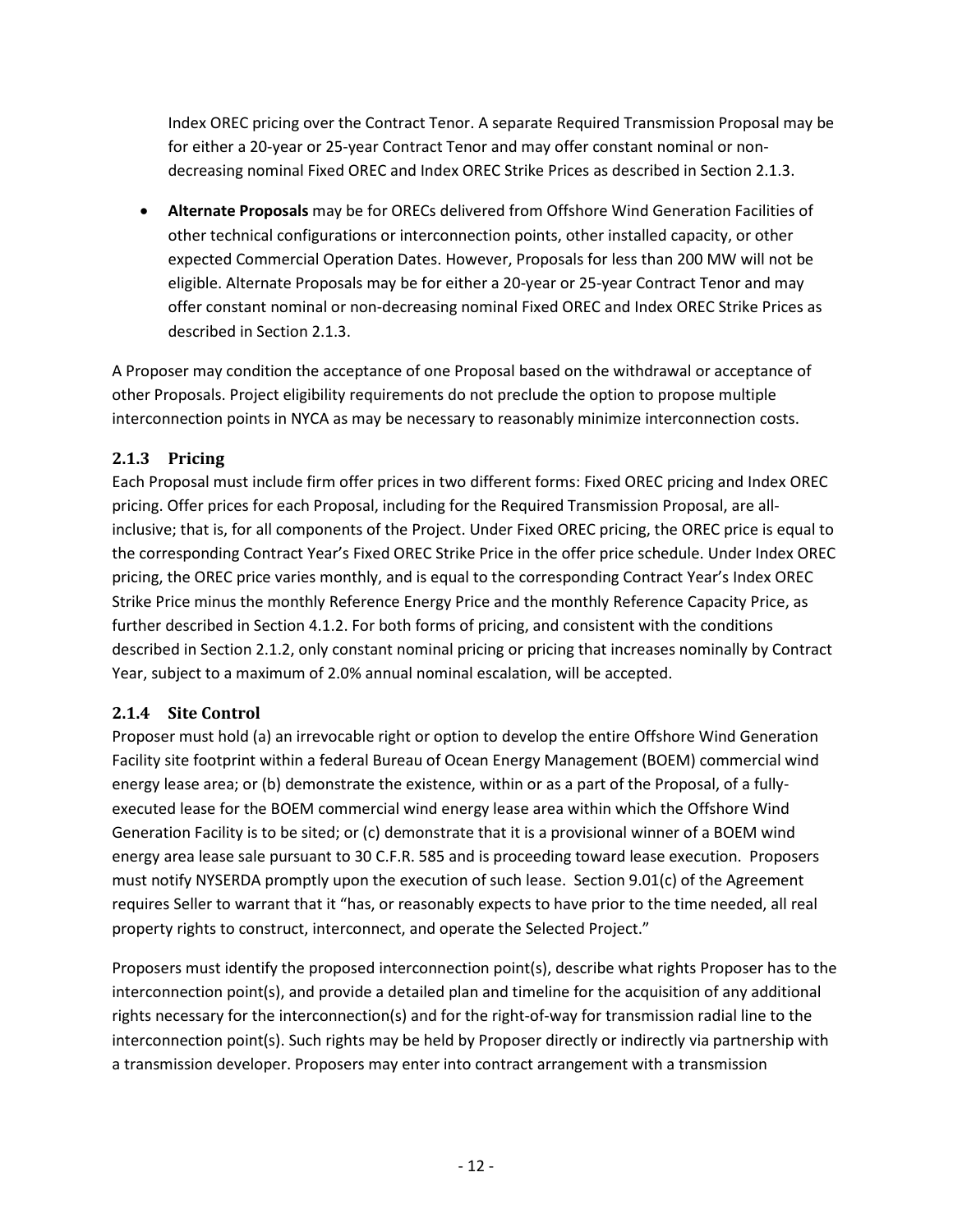developer to support evidence of site control, which NYSERDA may consider in its determination of project viability.

## <span id="page-17-0"></span>**2.1.5 Interconnection and Delivery**

Proposers must demonstrate that energy generated by the Offshore Wind Generation Facility can be delivered into the NYCA. An Offshore Wind Generation Facility may interconnect in an adjacent Control Area (except in the case of the Required Transmission Proposal); such Proposals must address how Proposers intend to fulfill the Electricity Delivery Requirements contained in Article III of the Agreement.

For the Required Transmission Proposal or for any Proposal including a direct interconnection to the NYCA, Proposers must have submitted a valid Large Facility Interconnection Request with NYISO. For Offshore Wind Generation Facility Proposals that would interconnect in an adjacent Control Area, Proposers must have submitted a similar interconnection request to ISO New England or PJM, as applicable.

# **2.1.5.1 Conformance with NYGATS Operating Rules**

If awarded a contract, Proposers must obtain a valid NYGATS ID for the Offshore Wind Generation Facility and operate in conformance with the NYGATS Operating Rules. Delivery of electricity during the Contract Delivery Term that complies with the Electricity Delivery Requirement contained in Article III of the Agreement will be sufficient to support the creation of ORECs by NYGATS and the implementation of the Forward Certificate Transfer of ORECs, up to the Annual OREC Cap, into NYSERDA's NYGATS Account. NYSERDA will make payment for ORECs from the Offshore Wind Generation Facility delivered to NYSERDA's NYGATS account.

### <span id="page-17-1"></span>**2.1.6 Contract Delivery Term**

Each Proposal must specify an expected Commercial Operation Date. For a multi-phase installation, the Commercial Operation Date will be the date of operation of the first phase of installed capacity.

The Contract Delivery Term will commence on the first day of the month after the actual Commercial Operation Date and end after the term of the Contract Tenor or at the Outer Limit Date, whichever occurs first. If less than twenty-five percent (25%) of the Project has commenced Commercial Operation (as determined on an installed capacity basis as compared to the Offer Capacity), Seller may elect to delay the commencement of the Contract Delivery Term for a period not to exceed one year after any portion of the Project has achieved Commercial Operation.

The OREC production from the Offshore Wind Generation Facility offered to NYSERDA through this RFP, up to the Annual OREC Cap, may not be contractually committed to any other entity over the Contract Delivery Term.

# <span id="page-17-2"></span>**2.2 Contract Commitments Relating to Considerations Identified in the Offshore Wind Order**

The Offshore Wind Order authorizes NYSERDA to include at its discretion, certain contract requirements in agreements resulting from this solicitation. NYSERDA has adopted the following requirements and has incorporated them into the Agreement.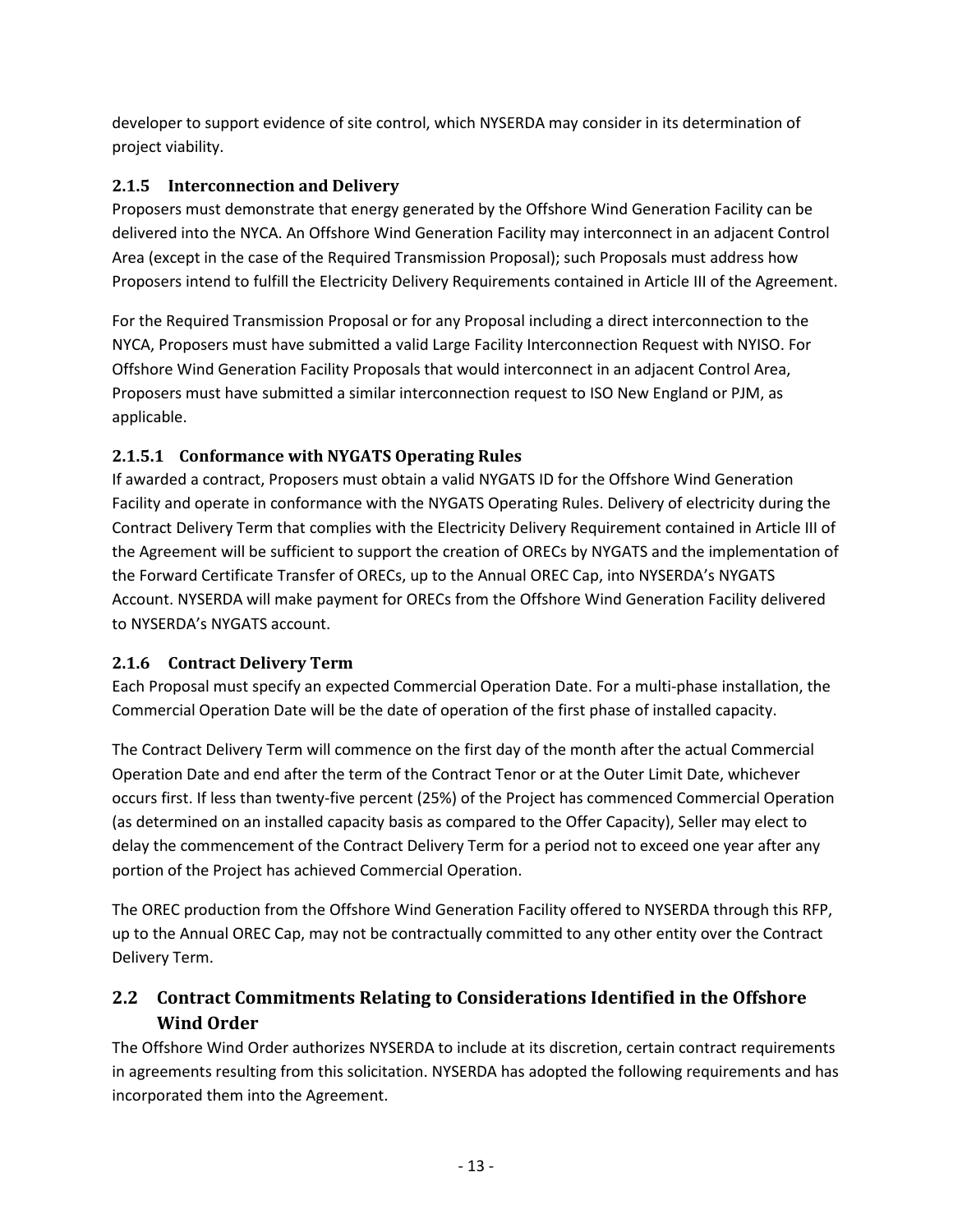### <span id="page-18-0"></span>**2.2.1 Prevailing Wage Requirement**

Although this is not a public work covered by NYS Article 8, and unless otherwise provided in a Project Labor Agreement (PLA) covering the construction on the Project, all laborers, workmen and mechanics (within the meaning of those terms under NYS Labor Law Article 8) performing construction activities within the United States (including federal waters) with respect to the Project, including, but not limited to, the assembly, staging, installation, erection, and placement of the Project and its electrical interconnection as well as those construction activities related to start-up and commissioning of the Project, whether through long-term or short-term employment, must be paid wages and benefits in an amount not less than the Prevailing Rates (as determined under NYS Section 220 for construction activities in New York, or for construction activities elsewhere as determined by analogous state law) that would be applicable to a public work in the area where the subject Project construction activities occur. Unless provided otherwise in any negotiated PLA, it is generally expected that covered construction, for these purposes, will include United States-based offsite fabrication traditionally performed on-site by construction craft when that fabrication produces items specifically designed for construction of the Project, fabrication occurs off-site for the convenience of the contractor, and the fabrication is part of a single integrated construction process. For construction activities in federal waters, the rates shall be those applicable at the location of the port or ports from which the laborers, workmen or mechanics are based for purposes of that offshore work. This requirement applies: (1) to all laborers, workmen and mechanics performing construction activities, whether direct employees of the Seller or of Seller's subcontractor(s), and (2) regardless of whether or not such employment was claimed as an Incremental or Contingent Economic Benefit in its Proposal. See Section 18.10 of the Agreement.

### <span id="page-18-1"></span>**2.2.2 Project Labor Agreement**

The Offshore Wind Order authorizes NYSERDA to consider the inclusion of a Project Labor Agreement (PLA) requirement in its RFP. As referenced here, a PLA refers generally to a single collective bargaining agreement (including a pre-hire agreement) covering both contractors in the construction industry working on a Project and a bona fide building and construction trade labor organization representing the craft workers on that Project.

After consideration of the potential impact of a PLA, NYSERDA has concluded that a PLA, with appropriate terms, could serve the State's and public's interest. Accordingly, as is described more fully in Section 18.11 of the Agreement, each awardee will be required to present to NYSERDA for its review, within 30 days of the date of the Bureau of Ocean Energy Management's (BOEM) approval of the Construction and Operation Plan (COP) for the Project, a plan outlining its intentions with respect to the negotiation of a PLA to cover all construction activities on the Project, as defined in Section [2.2.2,](#page-18-1) within the United States (including in federal waters). NYSERDA should thereafter be kept apprised of negotiations as they proceed, and NYSERDA shall have the right to have one or more representatives attend negotiation sessions as it determines is in its best interests.

Such negotiations are to cover, at a minimum, the topics described below.

The PLA should contain: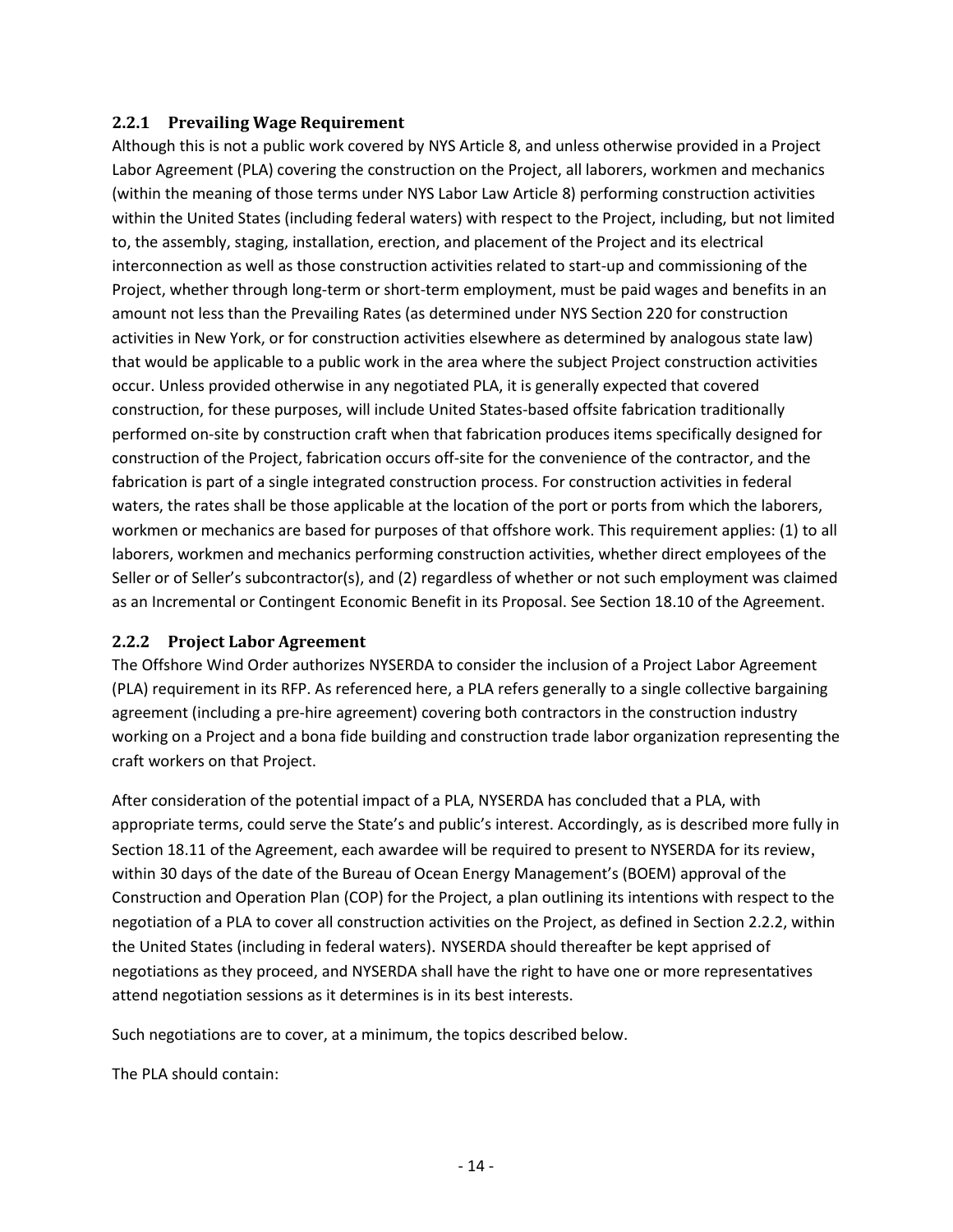- 1. Provisions that appropriately limit applicability of the PLA to United States-based (including federal waters) covered work on the Project (and not extending to any other work performed by Project contractors and subcontractors, or to the work of their affiliated entities), ensuring that Project contractors or subcontractors are not required to become a signatory to any other labor agreement, and appropriately providing for the supremacy of the PLA over any potentially conflicting labor agreements that might otherwise apply to contractors and subcontractors. The PLA must apply to all covered construction and all contractors and subcontractors, of whatever tier, performing construction work on the Project (subject to appropriate exceptions), and the PLA should be available to all contractors and subcontractors, of whatever tier, regardless of their union affiliation;
- 2. Provisions for appropriate union recognition and security (limited to Project work) and the referral of skilled craft workers, including provisions for staffing in the event qualified referrals are not reasonably available and for the reasonable use of a number of core employees by contractors and subcontractors (regardless of union affiliation and referral practices that might otherwise exist);
- 3. Comprehensive labor harmony provisions to ensure against Project disruption as a result of worksite disputes or other labor disputes of any kind;
- 4. Comprehensive provisions for the resolution of workplace disputes through third party resolution, including provisions for the resolution of jurisdictional disputes (without Project disruption), and appropriate provisions for labor management cooperation;
- 5. Appropriate provisions to allow the cost effective and efficient coordination of multiple trades and contractors and subcontractors (notwithstanding any local labor agreements that might otherwise be applicable to contractors and subcontractors), as well as other appropriate management rights (such as adequately ensuring the Contractors'/subcontractors' choice of materials, techniques, methods, technology or design, or, regardless of source or location; use and installation of equipment, machinery, package units, pre-cast, pre-fabricated, pre-finished, or pre-assembled materials, tools, or other labor-saving devices; the installation or use of materials, supplies or equipment regardless of their source (including as may be required by a vendor and/or to ensure warranty coverage); and to perform off-site work, subject to any restrictions imposed by law);
- 6. Appropriate provisions promoting MWBE employment, as well as the employment of New York workers and low-income workers;
- 7. Appropriate provisions for the use of apprentices; and
- 8. Appropriate provisions for rules governing worksite access and conduct.

Awardees may appoint or delegate to a contractor or third party the authority to conduct such negotiations and/or to execute the PLA; however, the responsibility to deliver the PLA and to ensure its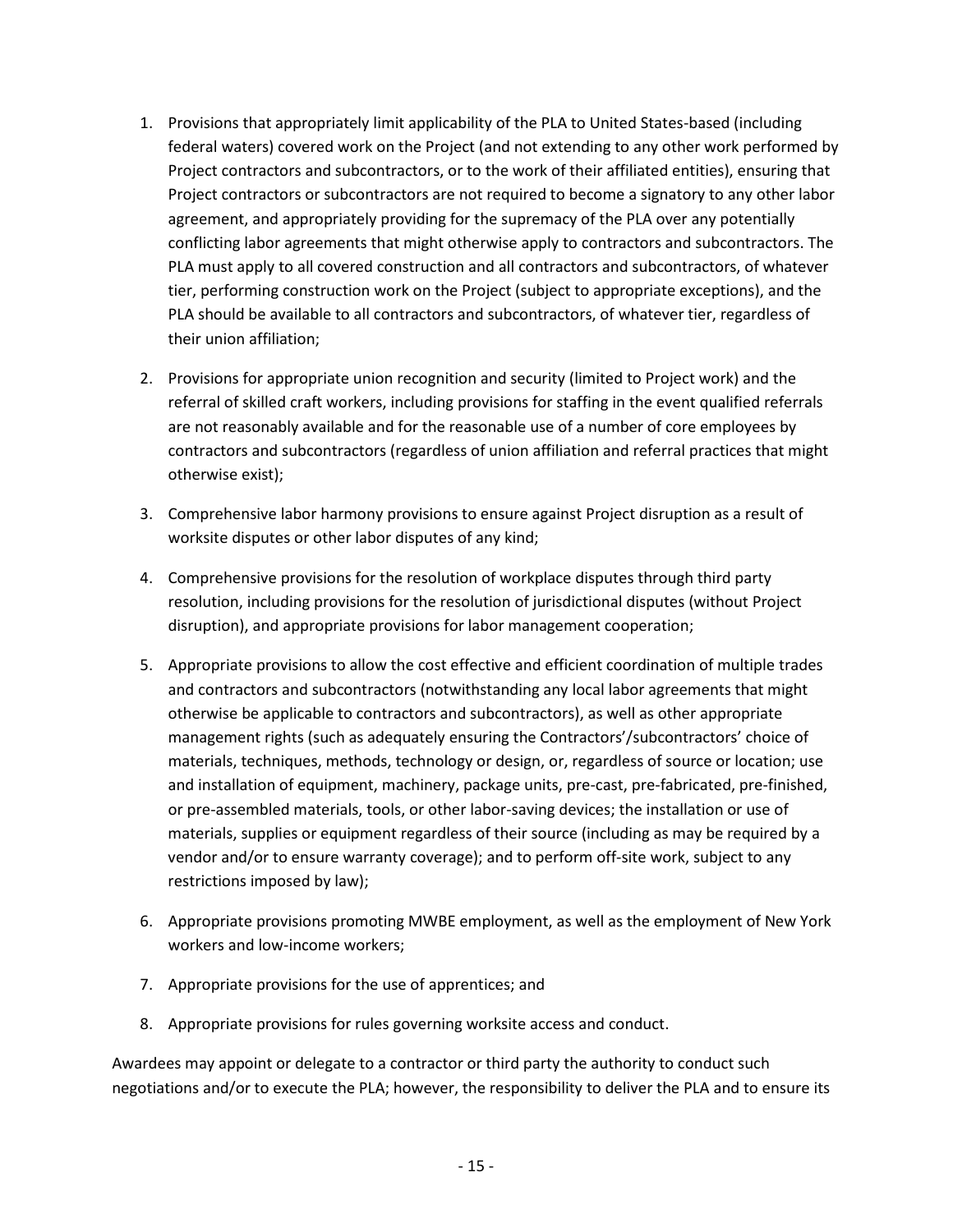sufficiency and compliance with its terms will remain with awardee. A final PLA consistent with this Section shall be presented to NYSERDA for review and approval within 180 days of BOEM's approval of the COP for the Project. Section 18.11 of the Agreement provides further procedures should the awardee fail to reach agreement on a final PLA within that timeline.

NYSERDA's review of any agreed-upon PLA will be based on the specific terms of the negotiated PLA and will take into account the best interests of NYSERDA with respect to the Project, and the public it serves, and will include consideration of Project viability, the cost-effectiveness of the PLA, and the need for timely Project completion.

## <span id="page-20-0"></span>**2.2.3 Consultation with New York State Agencies**

Proposers must agree, if awarded a contract, to consult with certain New York State agencies during planning and development of the Offshore Wind Generation Facility, including the transmission radial line to the on-land interconnection point. The intention of these consultations is to provide the agencies with a greater understanding of the Project and inform the contract awardee about important resource considerations and the permitting approach early in the process, and to inform the approach with feedback from stakeholders and New York State agencies in an effort to reduce uncertainty, improve transparency, and minimize conflicts. Earlier, periodic informal consultations are advised to narrow issues and streamline the formal process. This requirement will be accomplished in parallel with the federal process, recognizing that the Bureau of Ocean Energy Management (BOEM) has primary jurisdiction over the offshore aspects of a Project.

At a minimum, contract awardees will be required to consult with the following agencies relating to agency goals and responsibilities on the following topics:

- 1. The New York State Department of State (DOS) with respect to a Project's consistency with the policies set forth in the State's Coastal Management Program;
- 2. The New York State Department of Environmental Conservation (DEC) with respect to assessment and mitigation of potential environmental impacts, including but not limited to, water quality, air quality, benthic communities, fish, fisheries and wildlife impacts of the Project;
- 3. The New York State Office of Parks, Recreation and Historic Preservation (OPRHP) with respect to the assessment and mitigation of effects on sites of historic or archeological significance;
- 4. The New York State Department of Public Service (NYDPS) with respect to a Project's electrical interconnection and any applicable regulatory requirements under the Public Service Law;
- 5. The New York State Office of General Services (OGS) with respect to a Project's electrical interconnection involving State land; and
- 6. NYSERDA as a point of contact with respect to a Project's general consistency with the New York State Offshore Wind Master Plan and stakeholder feedback.

More specifically, the required consultation will consist of the following steps: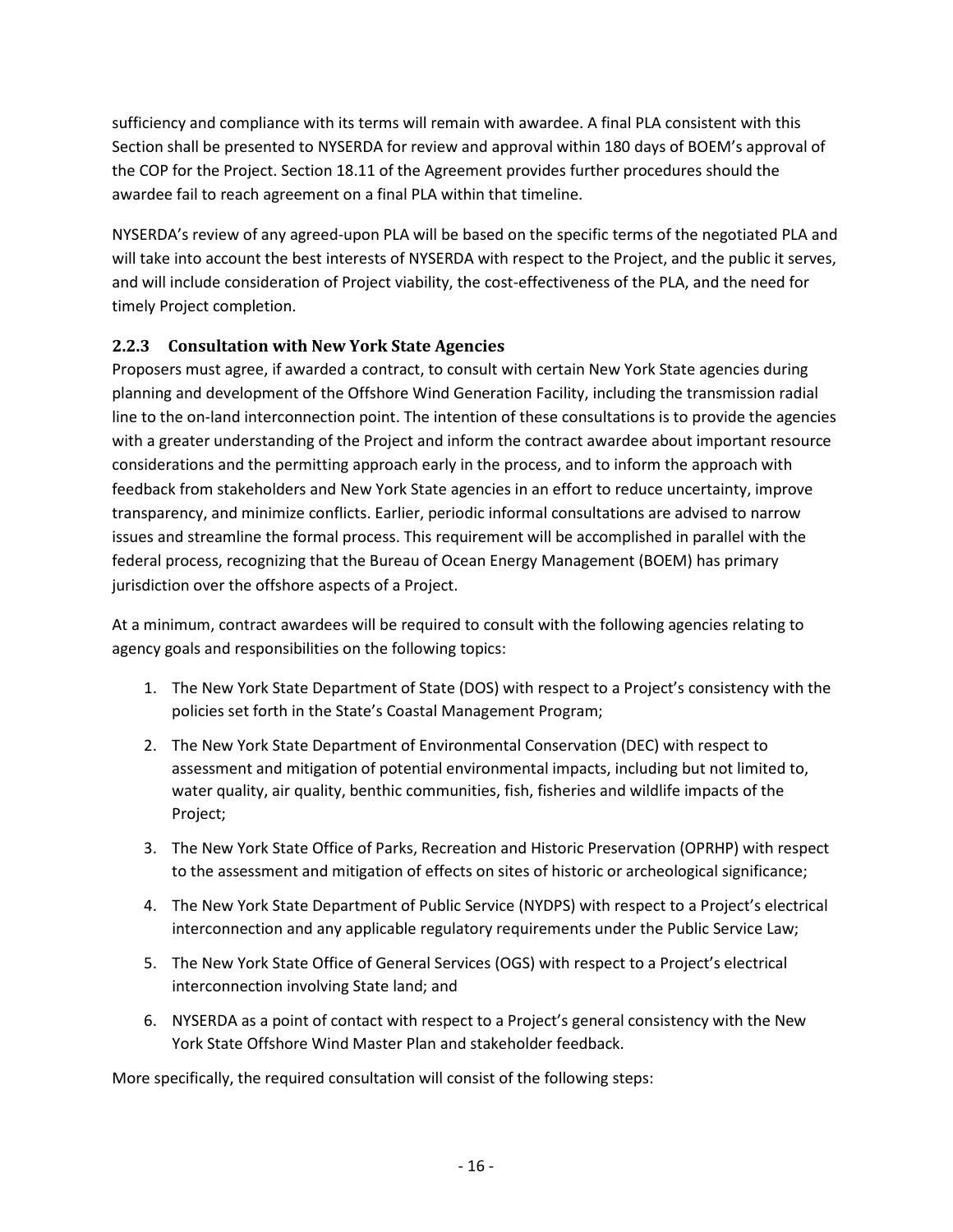1. At the time it submits a proposed Site Assessment Plan (SAP) to BOEM, a contract awardee will also submit the proposed SAP to DOS, DEC, OPRHP, NYDPS, OGS, NYSERDA, and any other state agency that NYSERDA notifies contract awardee to include (each, a "Consulting State Agency"), so that each such Consulting State Agency may provide input on the SAP concurrently with BOEM's review. Each Consulting State Agency will provide to the contract awardee the agency's initial comments on the proposed SAP – either jointly or individually – within 60 calendar days of receipt. The contract awardee then must meet or engage with each Consulting State Agency that requests a meeting at reasonable times and intervals in an effort to attempt to resolve any issues.

If a contract awardee has already submitted its SAP to BOEM at the time of its Proposal under this RFP, the contract awardee should so state in its Proposal and propose an alternative process for consultation with the Consulting State Agencies.

- 2. At the time it submits a proposed Construction and Operations Plan (COP) to BOEM, a contract awardee will also submit the proposed COP to the Consulting State Agencies, so that each Consulting State Agency may provide input on the SAP concurrently with BOEM's review. Each Consulting State Agency will provide to the contract awardee that agency's initial comments on the proposed COP – jointly or individually – within 60 days of receipt. The contract awardee then must meet or engage with those Consulting State Agencies that request such a meeting, at reasonable times and intervals in order to attempt to resolve any issues. If a contract awardee has already submitted to BOEM a COP at the time of its Proposal under this RFP, the contract awardee should so state in its Proposal and propose an alternative process for consultation with the Consulting State Agencies with respect to the COP.
- 3. The requirements and processes set forth in paragraphs 1 and 2 above will apply to any component, or resubmittal of a SAP or a COP, respectively, that a contract awardee submits to BOEM, including, but not limited to, any required surveys or documentation required under the National Environmental Policy Act. Thus, the contract awardee will submit all SAP and COP components and revisions to the Consulting State Agencies concurrent with submission to BOEM.
- 4. Proposers are directed to reference Section [8.1](#page-53-1) of the RFP, where the treatment of confidential information is discussed. The Consulting State Agencies will not disclose information generated by those agencies (such as comments on draft materials) that they determine contains confidential trade secret information provided by a contract awardee to third parties. Notwithstanding an assertion by a contract awardee that particular information constitutes confidential trade secret information exempt from FOIL, the Consulting State Agencies will make their own determinations as to how to comply with the law and whether a FOIL exemption applies. In order to do so, the Consulting State Agencies may request further information from a contract awardee about contract awardee's asserted justification for withholding designated information. Any agreement on the part of any Consulting State Agency to exempt certain information from FOIL disclosure shall not bind any other agency and shall not diminish a contract awardee's obligation to make non-proprietary Site and Environmental Data available to the public.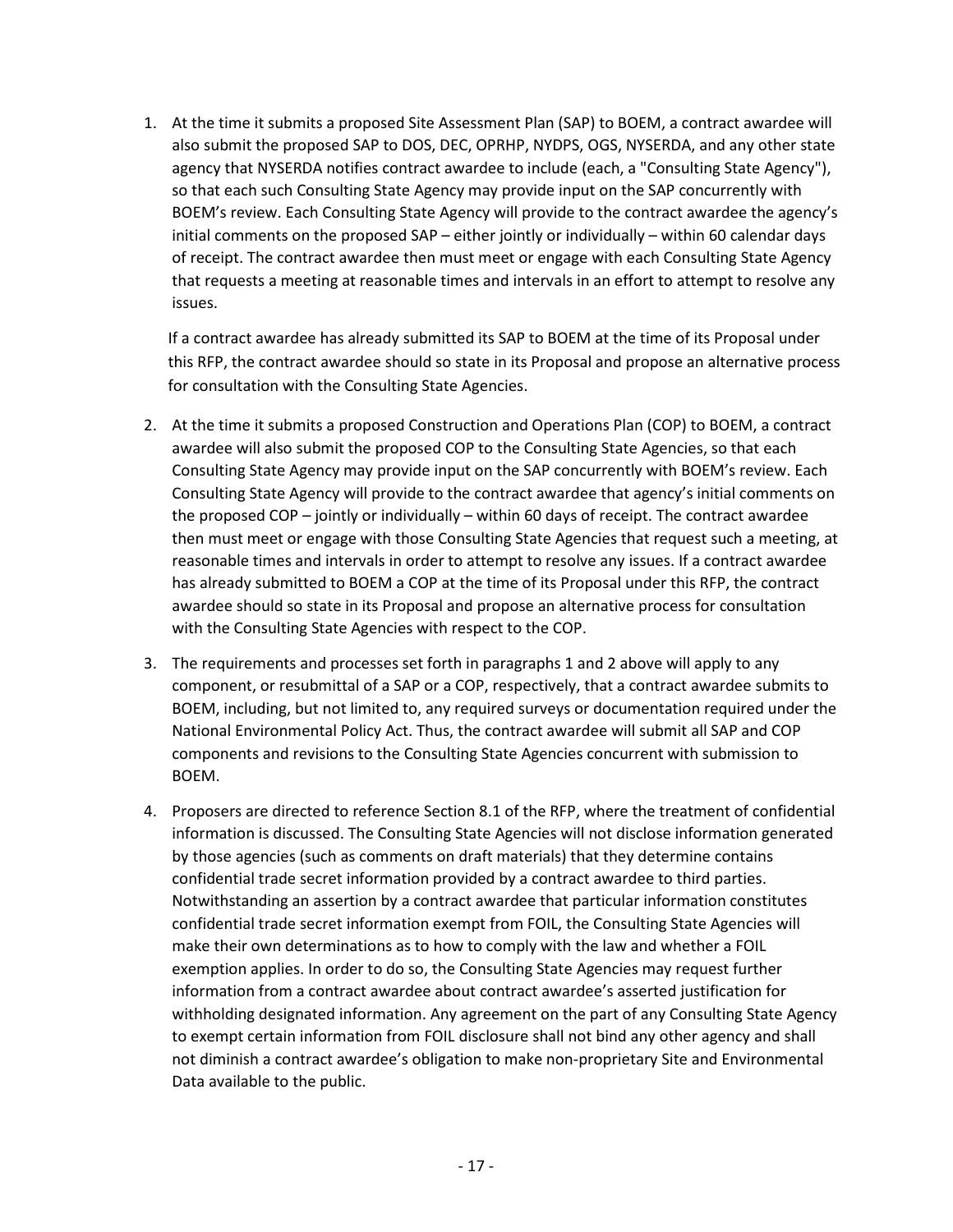5. The consultation requirements set forth above in this Section 2.2.3 do not obviate or replace the federal Coastal Zone Management Act regulatory requirement in 15 CFR Part 930 and in the event of conflicting timeframes, the federal regulations will prevail.

### <span id="page-22-0"></span>**2.2.4 Participation in Technical Working Groups**

Proposers must agree, if awarded an Agreement, to reasonably participate in the Environmental, Commercial and Recreational Fishing, Maritime, and Jobs and Supply Chain Technical Working Groups (TWGs) as directed by NYSERDA. This includes participation in TWG meetings and engaging with the relevant stakeholder groups within the TWG regarding the proposed Project.

### <span id="page-22-1"></span>**2.2.5 Site and Environmental Data Transparency**

If awarded a contract, Proposers must agree to make publicly available any information or data and supporting metadata that is developed in furtherance of a Project and relates to environmental characteristics, or use by wildlife, of any offshore, nearshore or onshore areas, as well as any data sponsored or developed by a contract awardee relating to the potential impacts of the construction, operation, or decommissioning of a Project on the environment and wildlife of such areas (separately and collectively, "Site and Environmental Data"). Contract awardees will be required to make Site and Environmental Data publicly available on an ongoing basis as soon after collection as is practicable for use by third parties in decision making around adaptive management. Data typically classified as proprietary, such as metocean data and geophysical/geotechnical data, will not be considered Site and Environmental Data for purposes of this requirement.

Real or nearly real-time reporting of marine mammal sighting and detections may be required and the timing of the availability of other data will be determined though consultations with DOS, DEC or NYSERDA, either individually or as a group. Other environmental data must be made available as soon after collection as is reasonable, on an ongoing and routine basis as appropriate to the collection method and as discussed with DOS, DEC, NYDPS, or NYSERDA, either individually or as a group.

Contract awardees may choose to use existing publicly accessible data repositories and/or developer sponsored websites as venues to host the data and metadata. The intention of this requirement is to allow independent data users the opportunity to develop an understanding of the environmental characteristics of potential offshore wind energy development areas, including areas within which Projects may be located, and to independently assess the impacts of offshore wind energy development on those characteristics in a timely manner. Site and Environmental Data includes information that a contract awardee develops before, during, and after this RFP process, and includes, but is not limited to, information relating to the following topics:

- 1. Air quality and emissions
- 2. Water quality
- 3. Fish and fish habitats
- 4. Birds and bats
- 5. Marine mammals and sea turtles
- 6. Benthic communities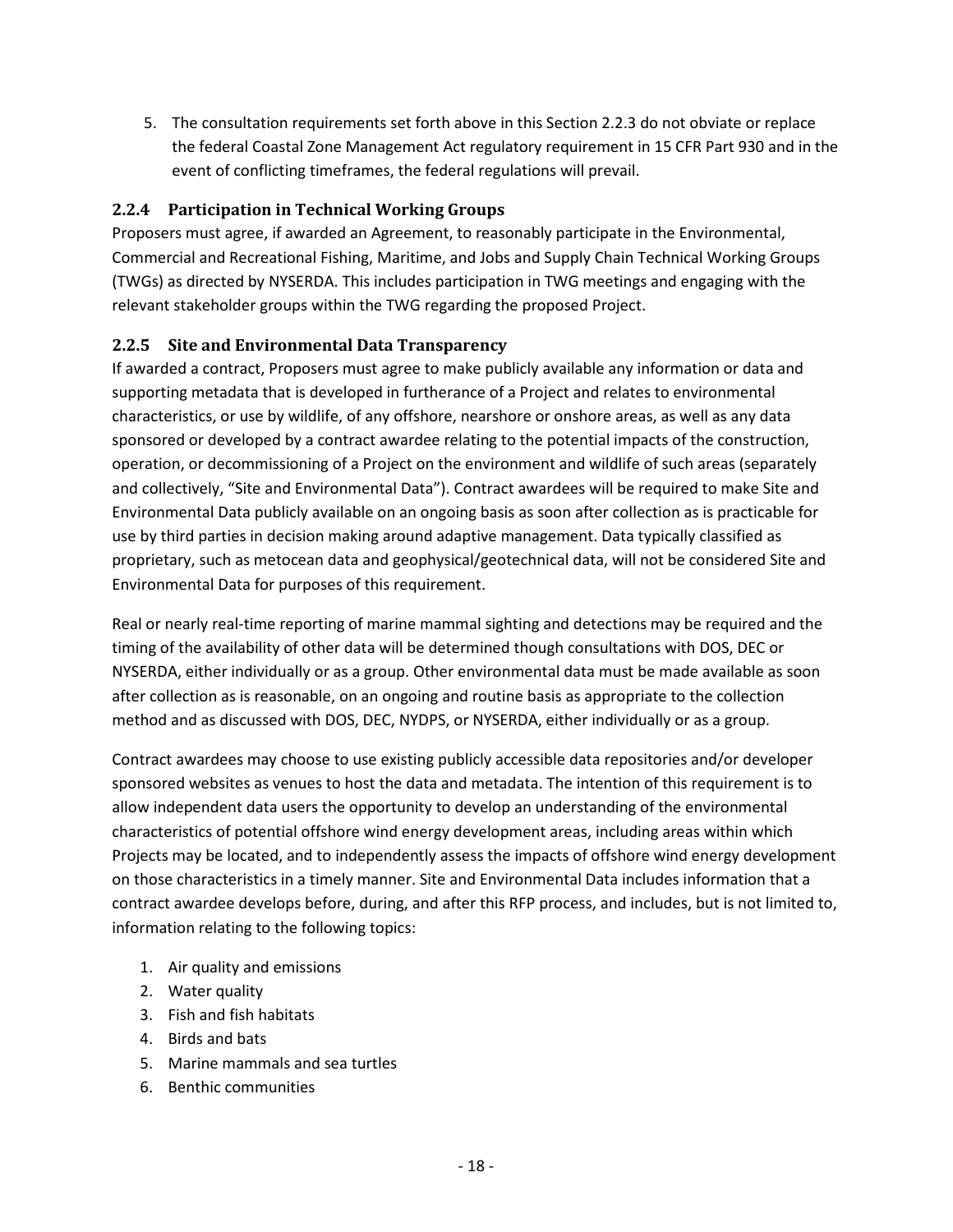### <span id="page-23-0"></span>**2.2.6 Lighting Controls**

If awarded a contract, Proposers must agree to install lighting controls to minimize nighttime visibility. NYSERDA will require that any wind turbines installed by a contract awardee in furtherance of such Contract employ aircraft detection lighting systems ("ADLS") in order to meet Federal Aviation Administration obstruction lighting requirements while minimizing lighting-related visual impact and impacts on avian species. In the event that ADLS systems do not meet Federal Aviation Administration Requirements or another technology produces a better outcome, the best available approved technology may be used upon consultation and approval of NYSERDA. Inclusion of ADLS, or an alternative approved by NYSERDA, in a contract awardee's COP submitted to BOEM will also be a requirement of any Contract.

### <span id="page-23-1"></span>**2.2.7 Fisheries Mitigation**

Proposers must submit with their Proposal, and subsequently develop and implement a Fisheries Mitigation Plan, further described in Section [6.4.12](#page-47-0) and Appendix D.

### <span id="page-23-2"></span>**2.2.8 Environmental Mitigation**

Proposers must submit with their Proposal, and subsequently develop and implement an Environmental Mitigation Plan, further described in Section [6.4.13](#page-47-1) and Appendix E.

### <span id="page-23-3"></span>**2.2.9 New York State Supplier Opportunity**

If awarded a contract, Proposers must agree to provide New York companies with the opportunity to offer to provide goods and services to developers and suppliers of the Project for which there is capability in New York State. Proposer must communicate all opportunities for contracts with an anticipated contract value of \$5 million or greater not already committed at the time of offer submission to a New York State vendor list maintained by NYSERDA and provided to contract awardees, except for the provision of goods and services that cannot practically be performed by the New York State supply chain at this time. The opportunity may come from goods or services directly tendered by Proposers or from goods and services tendered by its Major Suppliers.

If selected for an award, Proposer will be required to report on New York State Supplier Opportunity activities as a part of the progress reports to be provided under Section 6.02 of the Agreement.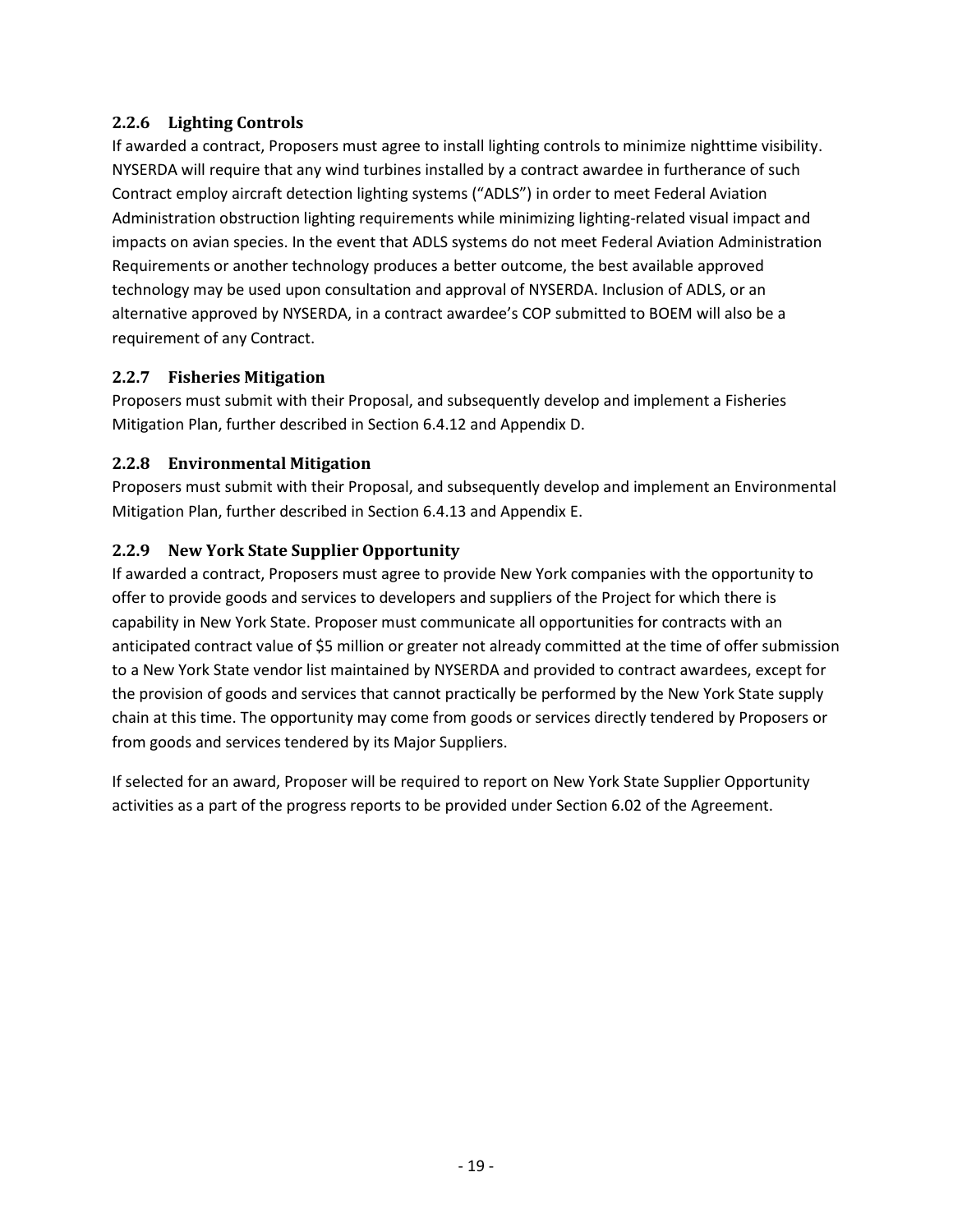# <span id="page-24-0"></span>**3 NON-PRICE EVALUATION**

# <span id="page-24-1"></span>**3.1 Overview**

The Scoring Committee will evaluate Proposals to determine whether they meet each of the eligibility requirements defined in Section [2.1.](#page-15-1) Proposals that fail to meet these requirements may be ineligible for an award. Proposals that meet the eligibility requirements will be scored and ranked with respect to three components as defined in the Offshore Wind Order.

NYSERDA will employ a scoring system that weights price and non-price factors, for a maximum total of 100 points, as follow:

- 1. Project Viability: 10 points Non-Price Evaluation
- 2. New York Economic Benefits: 20 points Non-Price Evaluation
- 3. Offer Prices: 70 points Price Evaluation

The Scoring Committee will award points for the non-price evaluation components of each Proposal (project viability and New York economic benefits).

# <span id="page-24-2"></span>**3.2 Project Viability**

The project viability evaluation considers a series of factors that demonstrate whether the proposed Project can reasonably be expected to be in service on or before the proposed Commercial Operation Date. To maximize the score received under this scoring component, Proposers must provide evidence that Project development plans are sufficiently mature, and technically and logistically feasible, that Proposers have sufficient experience, expertise, and financial resources to execute the development plans in a commercially reasonable and timely manner, and that the Project as proposed can be developed in a manner which is sensitive to ocean users and coastal communities.

Specific categories to be evaluated by the Scoring Committee include:

# <span id="page-24-3"></span>**3.2.1 Permitting Plan and Status**

Proposers must demonstrate a complete, credible and achievable plan for successfully obtaining necessary permits within the proposed Project milestones. All required federal, regional, state and local permits must be identified, and the status of each permit must be provided. Proposers must also provide information describing the extent to which support or opposition to the Project may materially affect the Project's permitting approval timelines.

### <span id="page-24-4"></span>**3.2.2 Financing Plan**

Proposers must demonstrate that they have sufficient scale, financial resources, and insurance for developing the Project, and a credit rating sufficient for Project development. Proposers must demonstrate that they have completed sufficient due diligence regarding the formulation of a credible project financing plan. A demonstration of recent experience in successfully financing like technology of comparable size and complexity will be viewed favorably.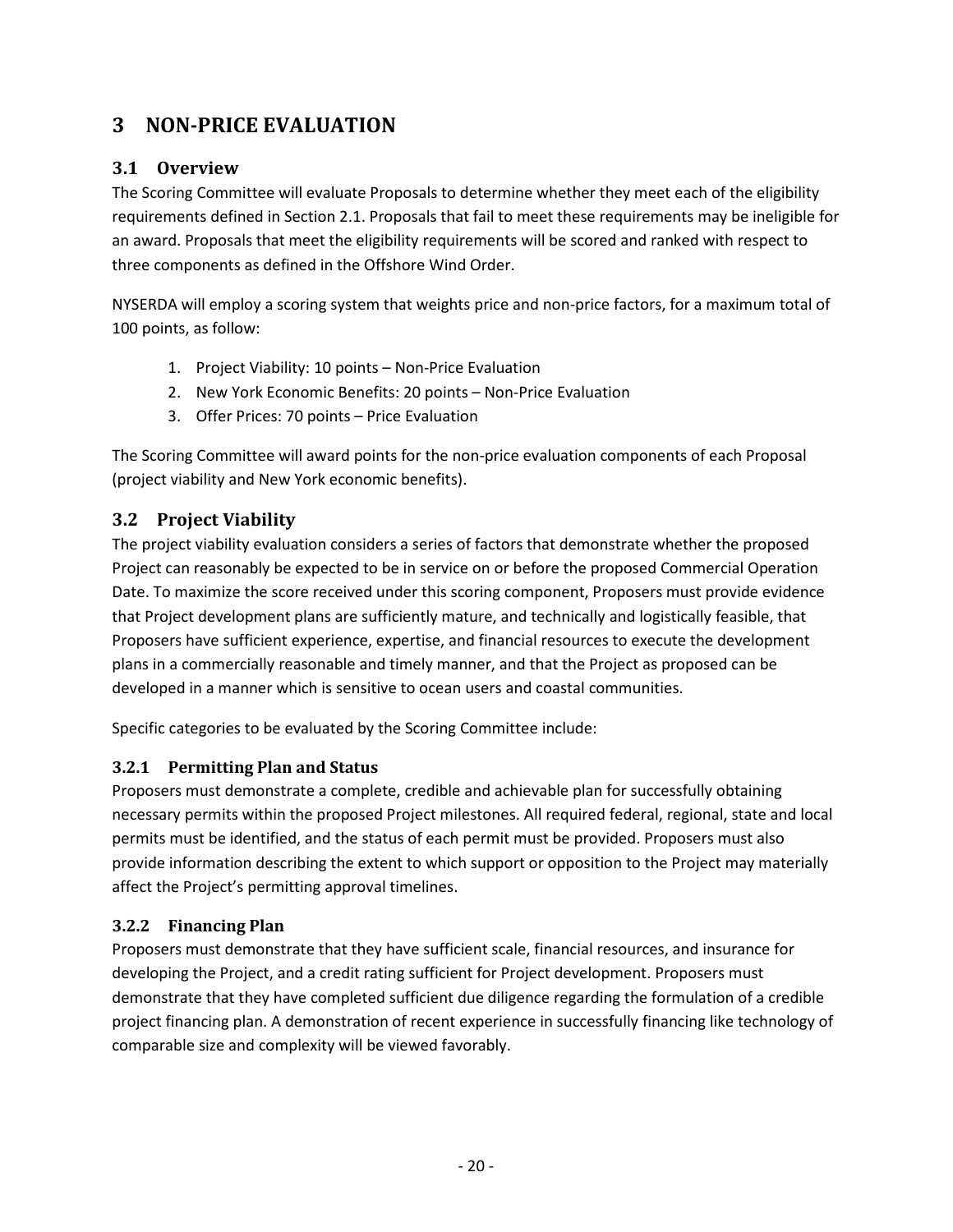### <span id="page-25-0"></span>**3.2.3 Developer Experience**

Proposers must demonstrate that the development team has sufficient relevant experience and expertise to successfully finance, develop, construct, operate and maintain its Project. Financing, development, and construction experience can be established by demonstrating that principals of the development team have undertaken relevant project management responsibilities, including: (1) successful development, construction, and operation of a similar type of project within or outside of the U.S.; or (2) successful development, construction, and operation of one or more projects of similar size or complexity or requiring similar skill sets, including experience in New York State.

### <span id="page-25-1"></span>**3.2.4 Proposed Technology**

Proposers must demonstrate that the technology it proposes to use is technically viable, and that the primary components can be procured to meet the required development schedule. Technical viability may be demonstrated by showing that the technology is commercially available, is reasonably expected to be commercially available prior to the commencement of Project construction or has been used successfully on other similar projects within or outside the U.S. in commercial operation. The Proposal must also provide a reasonable timeline and plan for procuring the primary components from identified suppliers.

### <span id="page-25-2"></span>**3.2.5 Development and Logistics Plan**

Proposers must demonstrate the logistical viability of the Project through a construction plan covering the necessary specialized equipment (*e.g*., vessels), and applicable maritime law (*e.g.*, Jones Act compliance) to complete Project development. Proposer must demonstrate that it has a plan to secure marine terminal facilities necessary for staging and deployment of major components to the Project site.

### <span id="page-25-3"></span>**3.2.6 Interconnection and Delivery**

Proposer must provide a detailed plan and a reasonable timeline to complete the interconnection process with NYISO for direct interconnection(s) to the NYCA and, if applicable, for any other interconnecting authority in an adjacent control area. The timeline must be consistent with meeting the overall development schedule and proposed Commercial Operation Date. Proposer must detail the status (and results, if applicable) of interconnection application and studies, as further described in Section [6.4.7.](#page-43-0)

NYSERDA is seeking ORECs from Offshore Wind Generation Facilities that will deliver their energy to an identified Delivery Point within NYCA over the Contract Delivery Term, in accordance with the Electricity Delivery Requirement contained in Article III of the Agreement. Proposers are obligated to demonstrate how this requirement will be satisfied. NYSERDA will not be responsible for any wheeling charges or any other transmission or administrative related cost levied by an adjacent Control Area associated with delivery of energy to the NYCA, other than payment of the contractually determined OREC Price.

Project eligibility requirements do not preclude the option to propose multiple interconnection points in NYCA as may be necessary to reasonably minimize interconnection costs. Proposals must further provide detail regarding the available capacity, at the time of submission, of the proposed Injection Point. Proposals that demonstrate efficient interconnections and that avoid the creation of stranded assets. may receive higher project viability scores.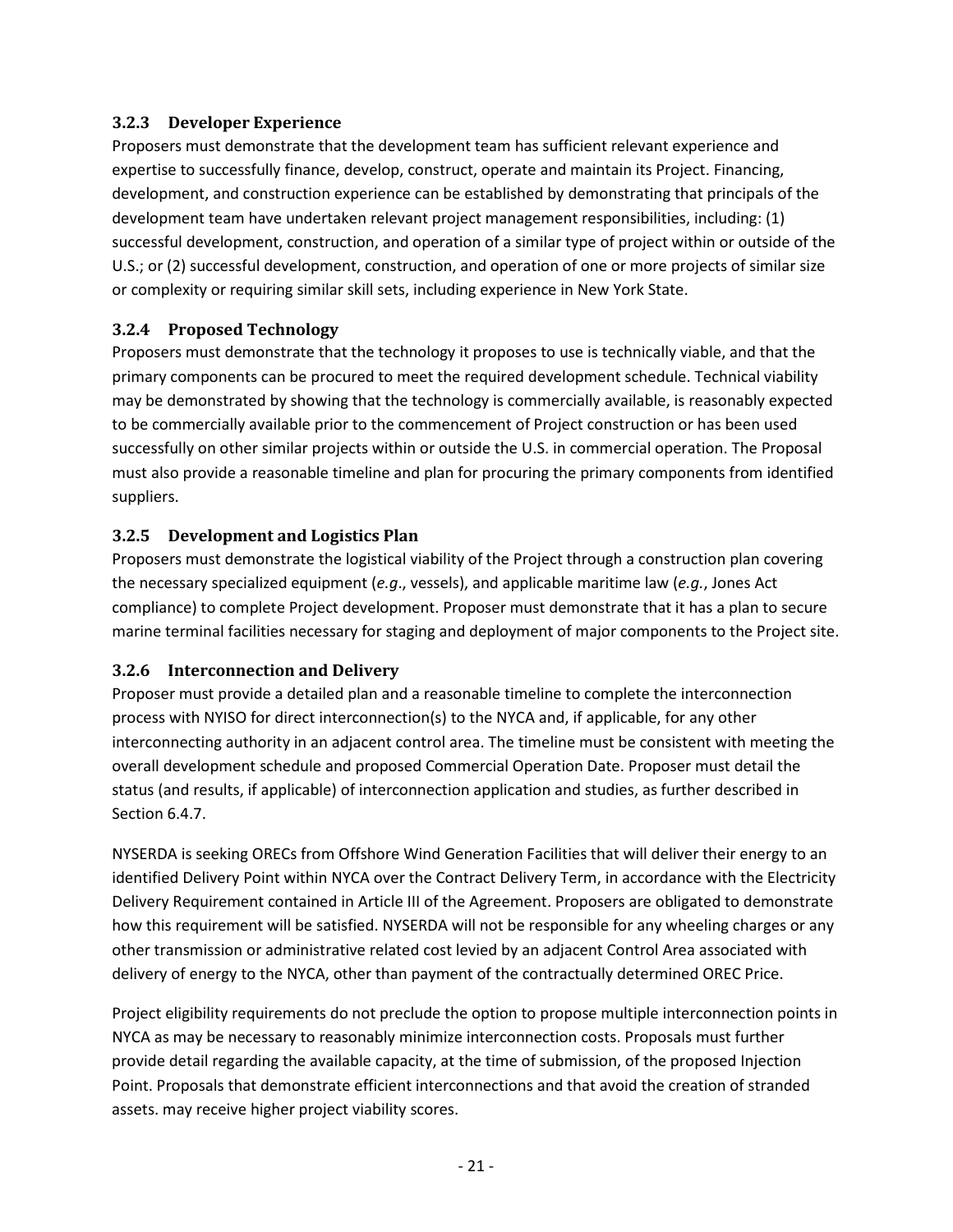### <span id="page-26-0"></span>**3.2.7 Proposed Commercial Operation Date**

Proposer must provide a proposed Commercial Operation Date, accounting for the permitting, financing, interconnection, and other development milestones associated with the Proposal.

The Proposal must demonstrate that the Project can reasonably be permitted, developed, financed, and constructed within the proposed Project schedule. Proposers must submit reasonable milestones that are achievable, thereby placing the Project on an achievable milestone schedule to support the proposed Commercial Operation Date. Proposals with an earlier proposed Commercial Operation Date may receive higher project viability scores so long as the Scoring Committee concludes that the proposed Commercial Operation Date is reasonable and is supported by the overall Proposal, including the Project Schedule submitted by Proposers in accordance with Sectio[n 6.4.10](#page-45-1) of this RFP.

### <span id="page-26-1"></span>**3.2.8 Community Outreach**

The Proposal must present a reasonable community outreach plan with a thoughtful approach to build Project support and respectfully respond to opposition. Proposers awarded a contract are encouraged to consult with NYSERDA before and during the implementation of their community outreach plans and will be required to update NYSERDA on their community outreach progress and plans in their quarterly progress reports. Thoughtful community outreach plans may include: a description and analysis of affected communities; a plan for regionally targeted education and marketing strategies that include advertisements and/or direct mailings, outreach events and activities such as exhibiting at local events, hosting open houses, and targeted engagement with local community groups. Community outreach plans should also demonstrate consideration for engagement of priority or disadvantaged populations located near Project sites.

### <span id="page-26-2"></span>**3.2.9 Fisheries and Environmental Mitigation Plans**

Proposers must provide a fisheries mitigation plan that demonstrates a full understanding of the potential impact of the Offshore Wind Generation Facility on commercial and recreational fishing and provides a feasible plan to mitigate such impacts. Proposers must also provide an environmental mitigation plan that demonstrates an understanding of environmental impacts during construction and operation of the Offshore Wind Generation Facility and provides a feasible plan to mitigate such impacts.

### <span id="page-26-3"></span>**3.2.10 Visibility and Viewshed Impacts**

Proposers must address a Project's visibility from shore as described in Section [6.4.15,](#page-47-3) with more stringent requirements placed on Projects proposed to include turbines less than 20 statute miles from the nearest shoreline point.

### <span id="page-26-4"></span>**3.2.11 Energy Resource Assessment**

The Proposal must demonstrate the credibility of the energy resource assessment and production profile, sufficient to demonstrate the Project's financeability and to support the purported environmental and reliability benefits.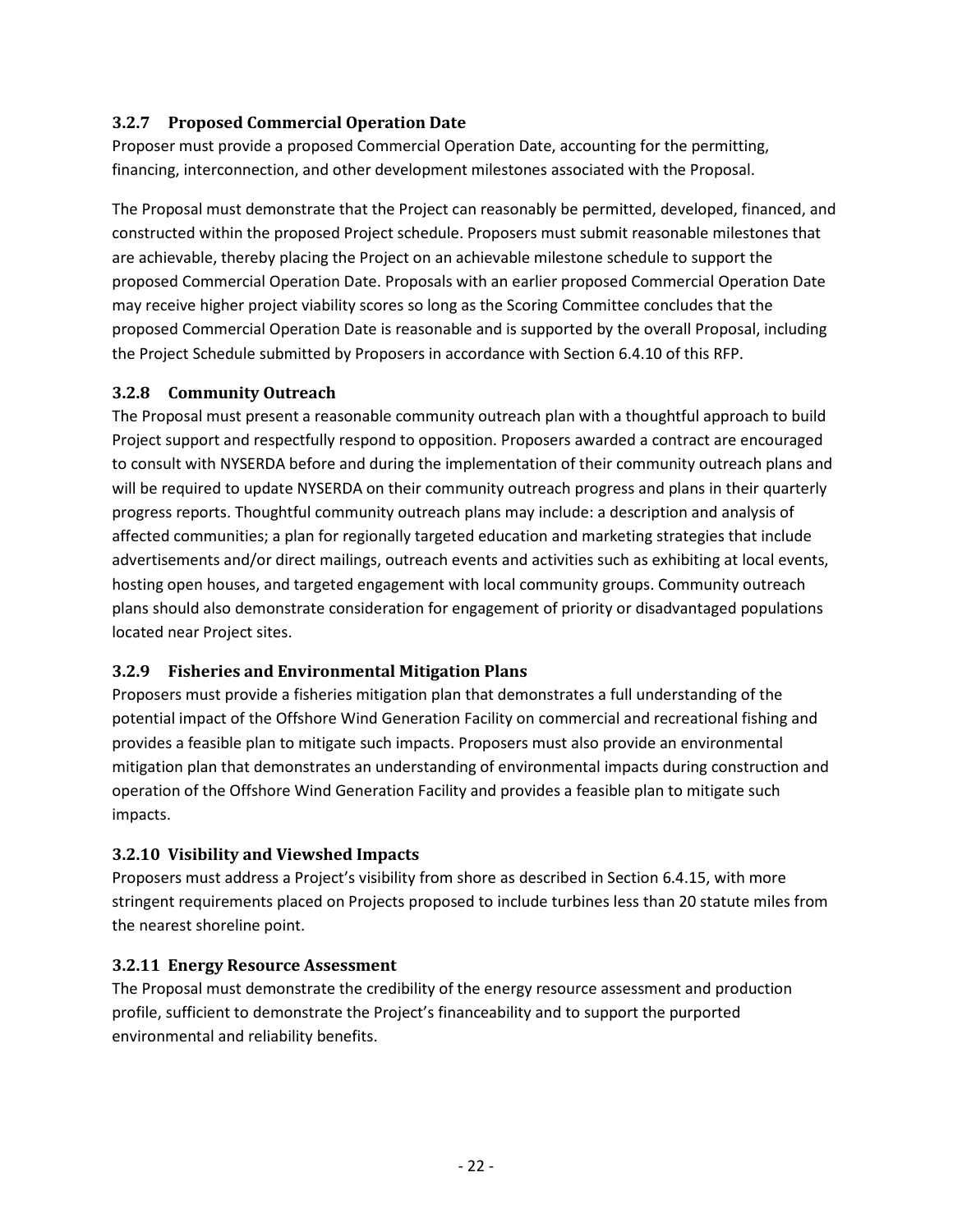## <span id="page-27-0"></span>**3.3 New York Economic Benefits**

Inclusion of the New York economic benefits evaluation criteria reflects the importance of positive impacts of the OREC procurement on New York State's economy, and the long-term benefits that a mature, locally-based industry can sustain. New York economic benefits include both Incremental Economic Benefits and Contingent Economic Benefits, as described below. Both should be included in the Offer Data Form and the Economic Benefits Plan.

At the time of award, a determination will be made as to whether and/or how the Contingent Economic Benefits claims will be included in the Expected Total Dollars or Economic Benefits Report and whether and/or how such claims will subject to any subsequent verification process (see Appendix C and Section 12.01(b) of the Agreement).

**Incremental Economic Benefits.** Those economic benefits within the categories specified in Appendix C that a Proposer can demonstrate: (1) will accrue subsequent to an award under this RFP, (2) would not have accrued but for the award of a contract under this RFP, and (3) are not contingent on the support, funding, investment, or cooperation of New York State or its instrumentalities.

**Contingent Economic Benefits.** Contingent Economic Benefits claims include those that are contingent on support, funding, investment, or cooperation of New York State or its instrumentalities, related to the development, refurbishment, or expansion of port facilities in New York State that are in addition to New York State's standard economic development support and incentive programs.<sup>[10](#page-27-1)</sup> Any Contingent Economic Benefits claim should align with needs identified by New York State through its Jobs and Supply Chain Technical Working Group.

### Three general New York economic benefits categories will be considered by the Scoring Committee:

Category 1: Project-specific spending and job creation in New York State.

Category 2: Investment in offshore wind-related supply chain and infrastructure development in New York State.

Category 3: Input activities that provide opportunities for the New York offshore wind supply chain, workforce, and research and development.

The Scoring Committee will consider the support for each claim provided in an Economic Benefits Plan submitted with the Proposal. Incremental and/or Contingent Economic Benefits must be quantifiable and verifiable. For evaluation purposes, additional weight will be attributed by the Scoring Committee to those expenditures and investments that are firm and credible and that create persistent and sustainable institutional or worker capabilities in New York State, as well as those expenditures and investments expected to lower the cost of future offshore wind projects, both to the State and the region.

l

<span id="page-27-1"></span><sup>10</sup> <https://esd.ny.gov/industries/cleantech-and-renewable-energy>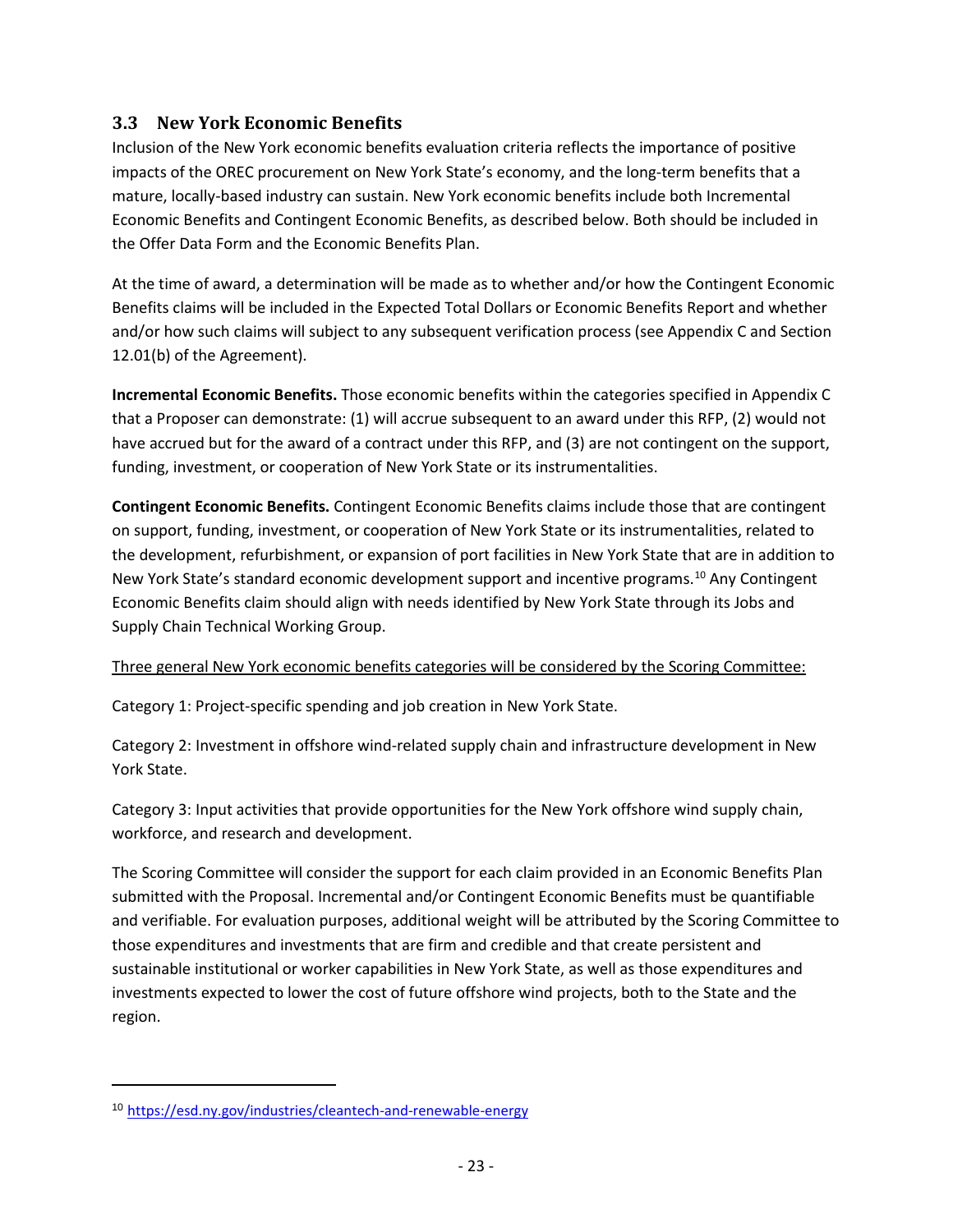For Categories 1 and 2, to facilitate comparison by the Scoring Committee between Project submissions with larger or smaller Offer Capacities, the total of such adjusted claimed expenditures and investments will be unitized by dividing each Proposal's eligible claims by the Offer Capacity offered in the Proposal.

In Category 3, Proposals will be assessed on the scale of the likely impact of the proposed actions and the firmness of the commitments. Proposals will be scored on the number, range, maturity, firmness, and credibility of the commitments being made and the scale of the potential benefits. In awarding points in Category 3, the Scoring Committee will consider the:

- 1. nature, quantity and importance of the proposed claims;
- 2. effectiveness of the approach to developing the proposed claims;
- 3. supporting documentation to substantiate the nature, firmness and maturity of their commitments, including, for example, letters of support, memoranda of understanding, letters of intent, option agreements, or binding contracts.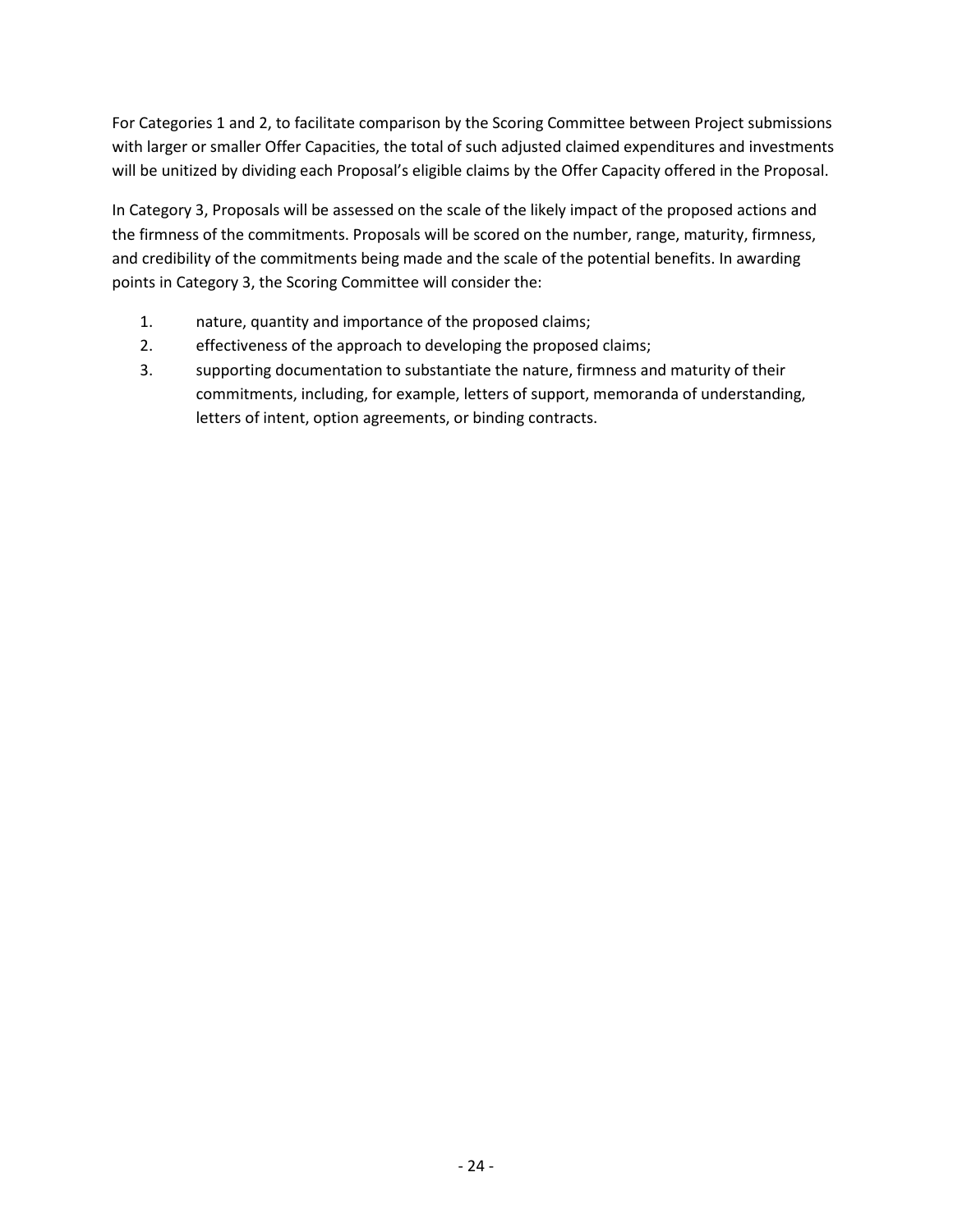# <span id="page-29-0"></span>**4 OFFER PRICING STRUCTURE AND PRICE EVALUATION**

Two separate offer prices are required for each Proposal. One offer will be for a Fixed OREC price, and the other will be for an adjustable OREC price based on an offer strike price using an Index OREC price. The two offers will be weighted according to the procedure noted in Section [4.3,](#page-31-0) and the price component of the Proposal will be scored based on the combined weighted value of both offers.

NYSERDA may select either price structure as the Applicable OREC Price Method. NYSERDA's decision will be based upon NYSERDA's projection of the different relative costs of the Fixed ORECs and Index ORECs over the life of the contract compared to NYSERDA's projection of the different relative price risks of the Fixed ORECs and Index ORECs over the life of the contract.

If NYSERDA selects the Fixed OREC Price, the Fixed OREC Price shall remain the Applicable OREC Price Method for the entire Contract Delivery Term. If NYSERDA selects the Index OREC Price, the Index OREC Price shall remain the Applicable OREC Price Method unless and until such Index OREC Price is invalidated, as further described in Section 4.01 of the Agreement.

# <span id="page-29-1"></span>**4.1 OREC Products Pricing**

# <span id="page-29-2"></span>**4.1.1 Fixed OREC Pricing**

Under the Fixed OREC pricing, the Monthly OREC Price is equal to the Fixed OREC Strike Price, shown in Equation 1, below.

Monthly OREC Price =  $OSP<sup>Fixed</sup>$  (Equation 1)

where:

*OSPFixed* = Fixed OREC Strike Price (\$/MWh)

# <span id="page-29-3"></span>**4.1.2 Index OREC Pricing**

Under the Index OREC pricing, the Monthly OREC Price varies monthly during the Contract Delivery Term and is calculated according to Equation 2, below.

$$
Monthly \,OREC \, Price = OSP^{Index} - REP - RCP \, (Equation \, 2)
$$

where:

*OSPIndex* = Index OREC Strike Price (\$/MWh)

*REP* = Reference Energy Price (\$/MWh)

*RCP* = Reference Capacity Price (\$/MWh)

NYSERDA will calculate the Reference Energy Price and Reference Capacity Price for each month according to Section 4.03 of the Agreement. The Monthly OREC Price will be calculated during a settlement period following the conclusion of each month according to Section 4.04 of the Agreement.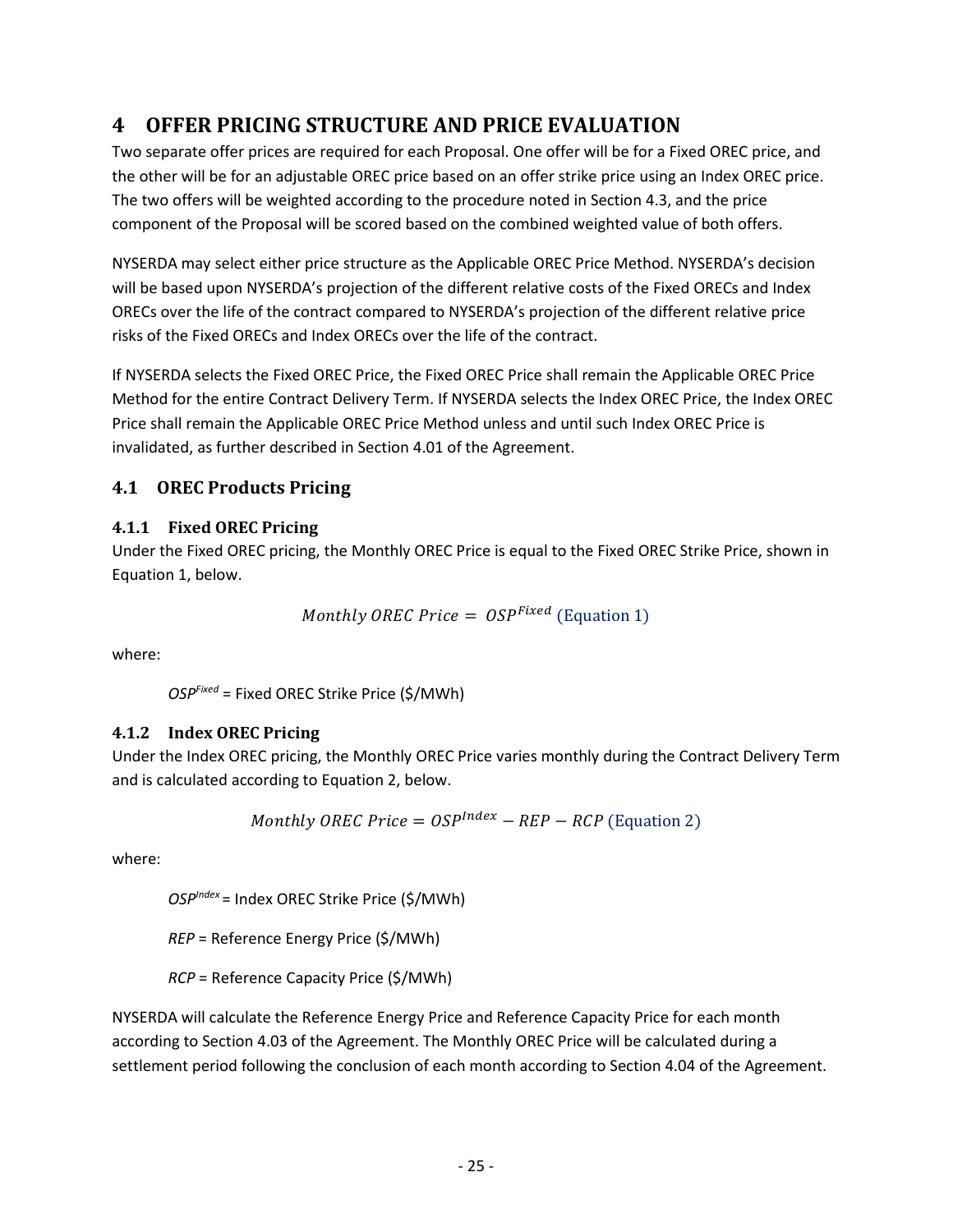The calculation of each month's Reference Capacity Price will be based on a Reference UCAP Price, as defined in Section 4.03 of the Agreement. The Reference UCAP Price is converted to its \$/MWh equivalent, the Reference Capacity Price, through Equation 3, below.

$$
RCP = \frac{RUP \times UPF \times IC \times 1,000}{OQ}
$$
 (Equation 3)

where:

l

*RUP* = Reference UCAP Price (\$/kW-month) *UPF* = UCAP Production Factor (decimal fraction) *IC* = Installed capacity (ICAP) of the generator (MW) *OQ* = Metered delivered energy 1,000 = kW to MW conversion factor

The UCAP Production Factor multiplied by the Project's installed capacity is a proxy for the NYISO UCAP in MW. The UCAP Production Factor will be specified separately for a Winter Capability Period (November through April) and a Summer Capability Period (May through October). A default UCAP Production Factor of 38% for both capability periods may be used, consistent with current guidance from the NYISO's Installed Capacity Manual.<sup>[11](#page-30-1)</sup> Proposers have the option to replace these default values with Proposal-specific UCAP Production Factors that shall be constant throughout the Contract Delivery Term. Any winter and summer UCAP Production Factor values between 0 and 1 are allowed.

### <span id="page-30-0"></span>**4.2 Settlement Mechanism**

To calculate the amount payable to Seller, the Monthly OREC Price will be multiplied by the number of ORECs produced from Actual Eligible Production in the prior month and delivered into NYSERDA's NYGATS account. These payments will be calculated after the close of each calendar month during the Contract Delivery Term. During each month's settlement period, NYSERDA will only purchase ORECs such that the cumulative ORECs purchased in the active Contract Year do not exceed the Annual OREC Cap. The Annual OREC Cap is 1.1 multiplied by the P10 Annual Exceedance Estimate, which may be adjusted prior to Commercial Operation, per Section 2.01(e) of the Agreement.

In the case of a negative Monthly OREC Price, the associated payment from Seller to NYESRDA will not be cash-settled on a month-by-month basis. Instead, the amount owed from Seller to NYSERDA will accrue as a debit to be deducted from each subsequent monthly payment until fully recovered. If, due

<span id="page-30-1"></span><sup>11</sup> NYISO Installed Capacity Manual, published March 2018.

[http://www.nyiso.com/public/webdocs/markets\\_operations/documents/Manuals\\_and\\_Guides/Manuals/Operatio](http://www.nyiso.com/public/webdocs/markets_operations/documents/Manuals_and_Guides/Manuals/Operations/icap_mnl.pdf) [ns/icap\\_mnl.pdf](http://www.nyiso.com/public/webdocs/markets_operations/documents/Manuals_and_Guides/Manuals/Operations/icap_mnl.pdf)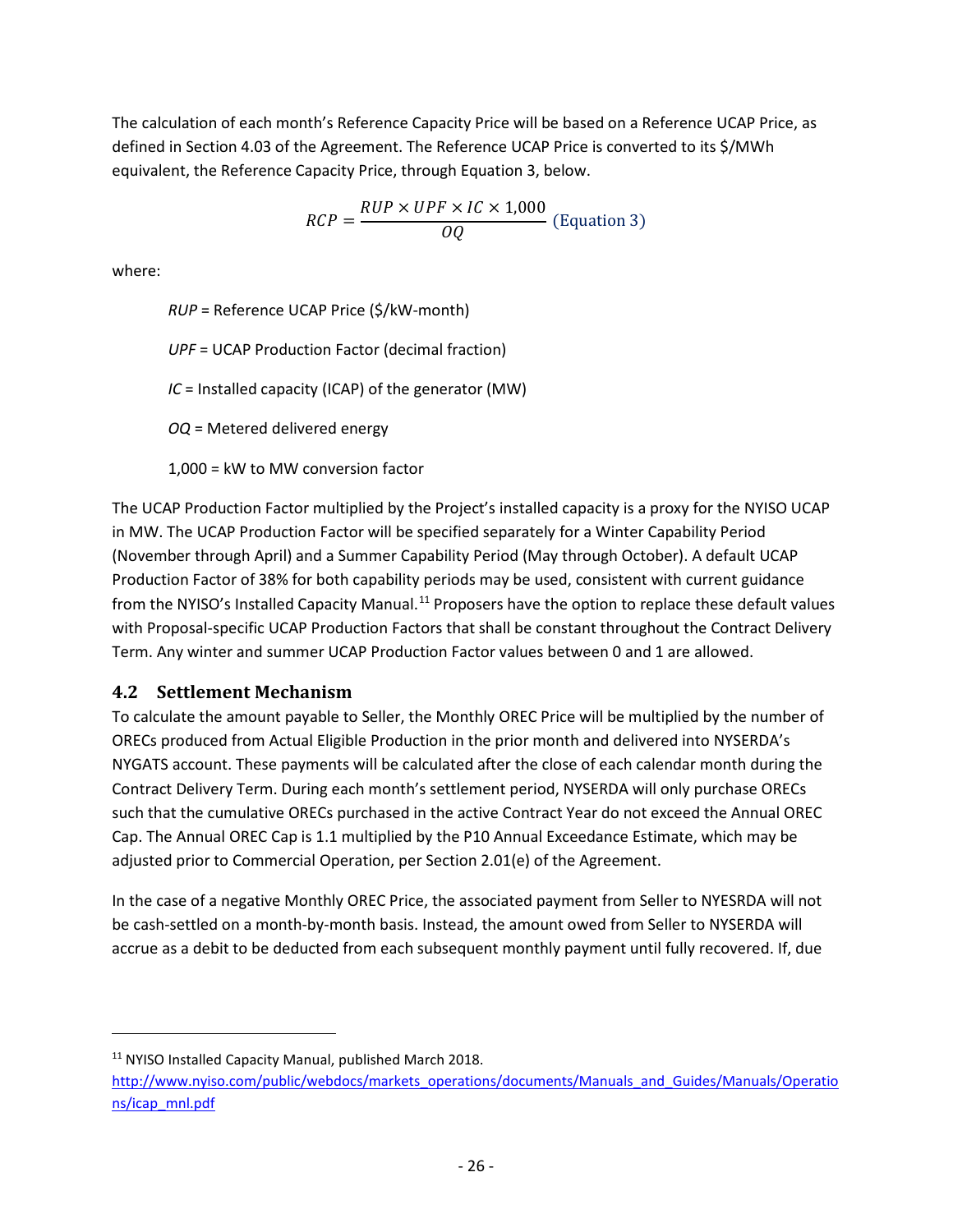to sustained negative OREC prices, any such debit goes unrecovered for twelve months, Seller shall pay the unrecovered amount to NYSERDA in cash as described in Section 4.05 of the Agreement.

### <span id="page-31-0"></span>**4.3 Offer Price Evaluation Metric**

The offer pricing evaluation will be conducted by NYSERDA and NYSERDA Consultants. A quantitative method will be applied to all offers in order to screen and rank the pricing offers using a uniform cost metric. For evaluation purposes, offer strike prices will be converted to a Levelized Net OREC Cost (LNOC) in base year \$/MWh for both the Fixed OREC and Index OREC Strike Price offers. The LNOC price measure allows for an equitable comparison among Proposals with different pricing structure (constant or non-decreasing schedule), OREC quantities schedule, Commercial Operation Date, and Contract Tenor.

The LNOC for Proposal *p* using pricing form *f* is the quotient of the cumulative present value of the annual net OREC costs for each calendar year over the proposed Contract Tenor, divided by the cumulative present value of the projected annual number of ORECs produced from Actual Eligible Production over the same calendar years. The annual quantities are discounted at a real discount rate. The resulting quotient is expressed in base year dollars per OREC or MWh.

$$
LNOC_{p,f} = PVNOC_{p,f} / PVOQ_p
$$

where:

$$
PVNOC_{p,Fixed} = PV of Net OREC Cost for Proposal p, pricing form Fixed (\$ PV)
$$

$$
= \sum_{y=2019}^{y=2050} \left\{ \sum_{m=1}^{m=12} OSP_{p,m,y}^{Fixed} \times OQ_{p,m,y} \right\} \div (1 + NDR)^{(y-Y_b)}
$$

*PVNOCp,Index* = PV of Net OREC Cost for Proposal *p*, pricing form Index (\$ PV)

$$
= \sum_{y=2019}^{y=2050} \left\{ \sum_{m=1}^{m=12} (OSP_{p,m,y}^{Index} - RPE_{m,y}^{Pred} - RPC_{m,y}^{Pred}) \times OQ_{p,m,y} \right\} \div (1 + NDR)^{(y - Y_b)}
$$

 $PVOQ<sub>p</sub>$  = PV of OREC delivery quantities for Proposal  $p$  (MWh)

$$
= \sum_{y=2019}^{y=2050} \left\{ \sum_{m=1}^{m=12} OQ_{p,m,y} \right\} \div (1 + RDR)^{(y-Y_b)}
$$

*OQp,m,y =* OREC delivery quantity for Proposal *p* applicable to month *m* of calendar year *y* (OREC or MWh)

<sup>Pred</sup> = Predicted Reference Energy Price index for month *m* in calendar year *y* (nominal \$/MWh)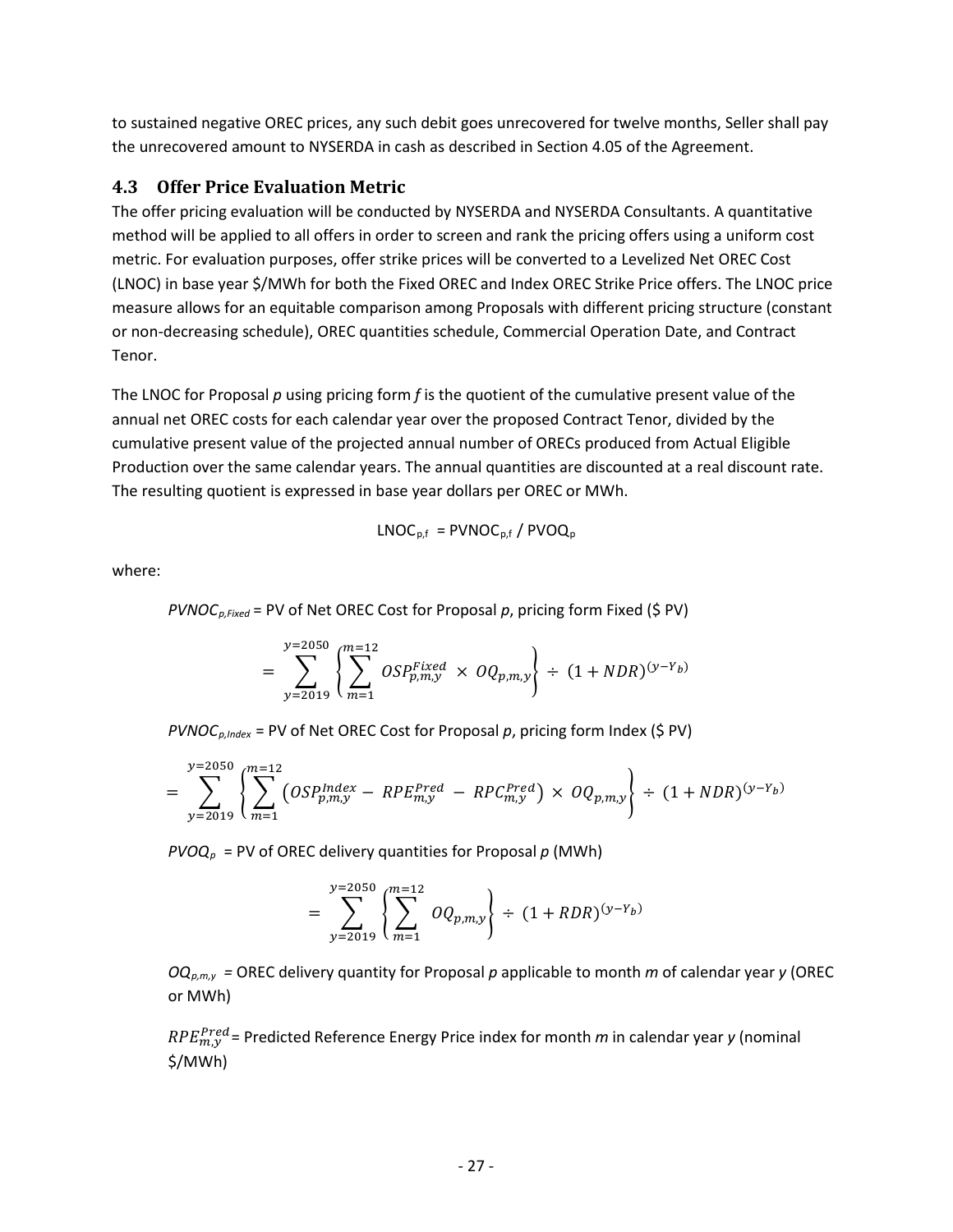<sup>Pred</sup> = Forecasted Reference Capacity Price index for month *m* in calendar year *y* (nominal \$/MWh)

*NDR* = Nominal Discount Rate (decimal)

*INF* = Inflation Rate (decimal)

 $RDR = (1 + NDR) / (1 + INF) - 1 = Real Discount Rate$ 

 $Y_b$  = Base year for cost and PV

A nominal discount rate of 6.55% per year and a long-term inflation rate assumption of 2.0% per year will be used in the LNOC calculation procedure.

For the Index OREC form of pricing, strike prices will be converted into expected annual OREC values by subtracting a forecast of expected Reference Energy Prices and Reference Capacity Prices from the strike prices, based on the energy and capacity prices forecasted with a regional multi-zonal hourly production cost simulation model. Multiple long-run scenarios will be developed, and a probabilityweighted average of the individual scenario forecast values will be used as a proxy for expected future energy and capacity prices. Neither the price forecasts nor details of the modeling procedures will be disclosed to Proposers.

## <span id="page-32-0"></span>**4.4 Offer Price Scoring**

The dual Fixed OREC and Index OREC offer strike prices will be evaluated with a hybrid LNOC index value calculated by using constant weighting factors to combine the separate LNOC values for the Fixed OREC and Index OREC forms of pricing. The weighting factors will be 0.1 for the Fixed OREC LNOC and 0.9 for the Index OREC LNOC.

For purposes of cost containment, Benchmark LNOC prices will be derived for both the Index OREC and the Fixed OREC. NYSERDA will employ Benchmark LNOCs in the offer evaluation process that support the consideration of and potential disqualification for award of all Proposals that exceed either Benchmark LNOC price. For purposes of this procurement, the Benchmark LNOC price is synonymous with the "Maximum Acceptable Offer Price Metric" used in NYSERDA's Tier 1 RES procurements. The calculation method will materially differ, however. NYSERDA retains the right to reject any and all project Proposals that exceed the benchmark price(s). Use of the Benchmark LNOC Prices will support a reasonable balance between encouraging investment in new offshore wind projects and protecting ratepayer interests from the incurrence of any deadweight costs associated with accepting a Proposal at any price.

In deriving the Benchmark LNOC prices, NYSERDA will, in particular, account for the price results in recent procurements held in New England. A number of additional considerations will be factored into the derivation of the Benchmark LNOC prices. Either positive or negative, such additional considerations may include: different hedge efficiency attributes related to the PPA structure used in New England versus the Index or Fixed OREC structure; geotechnical and physical considerations; local spend considerations in New York State, including labor; transmission interconnection and deliverability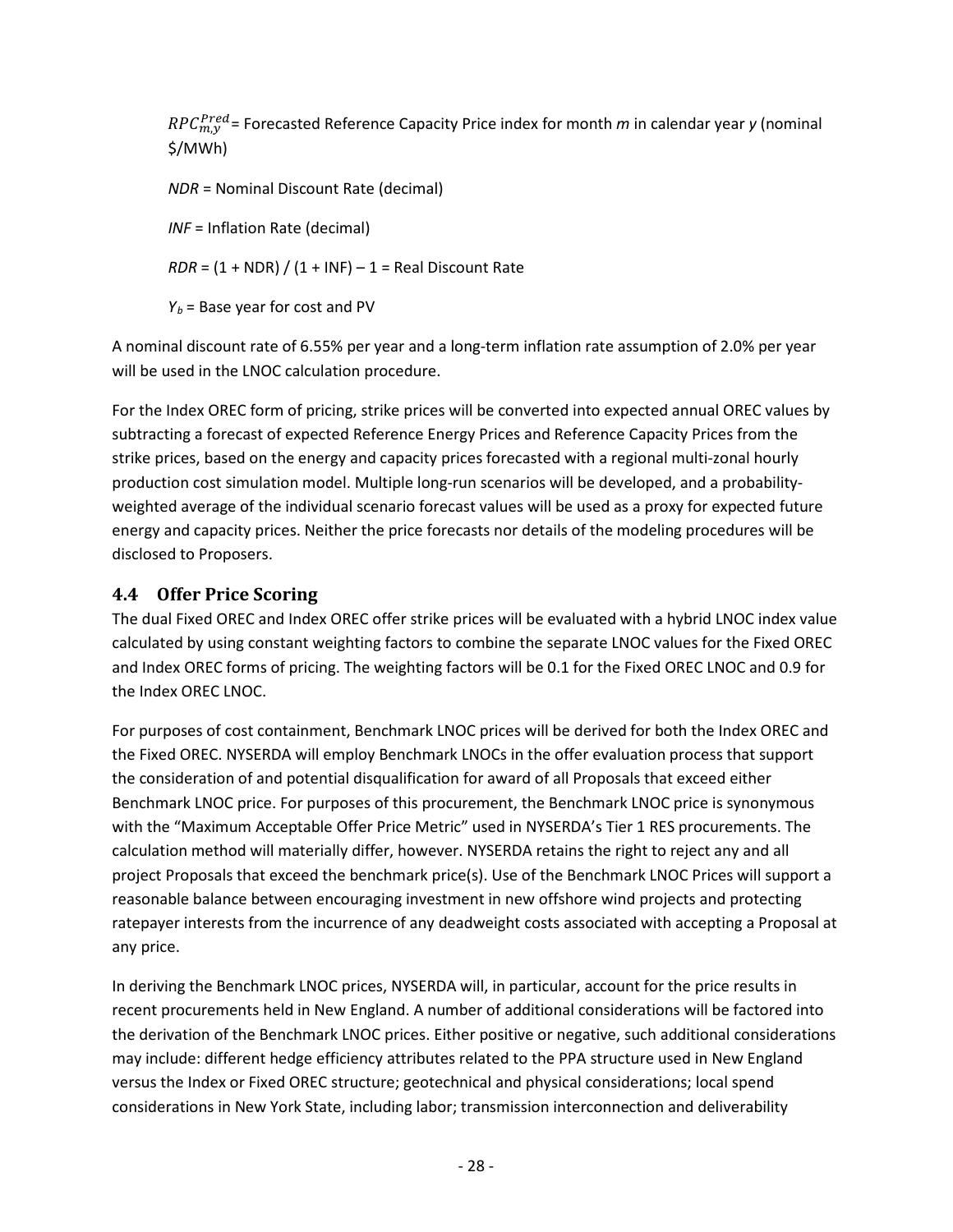criteria; the market value of energy and/or capacity; environmental mitigation costs; Project size; and Project timing. In formulating benchmark prices, NYSERDA may add or subtract from the list of additional cost considerations.

Proposals with a LNOC higher than the applicable Benchmark LNOC will not be eligible for an award. NYSERDA has at all times the authority to reject all Proposals, taking into account not only the Benchmark LNOC but also recent auctions and market conditions.

Eligible Proposals with LNOC values below the Benchmark LNOCs will have their LNOC values converted into points. The Proposal with the lowest hybrid LNOC will receive the maximum 70-point score and higher LNOC offers will receive lower scores. NYSERDA will implement a method that ensures that the scores of higher LNOC Proposals are sufficiently dispersed below the maximum of 70 points such that the final score that aggregates price, viability, and economic benefits retains the intended scoring emphasis on price to the maximum reasonable extent.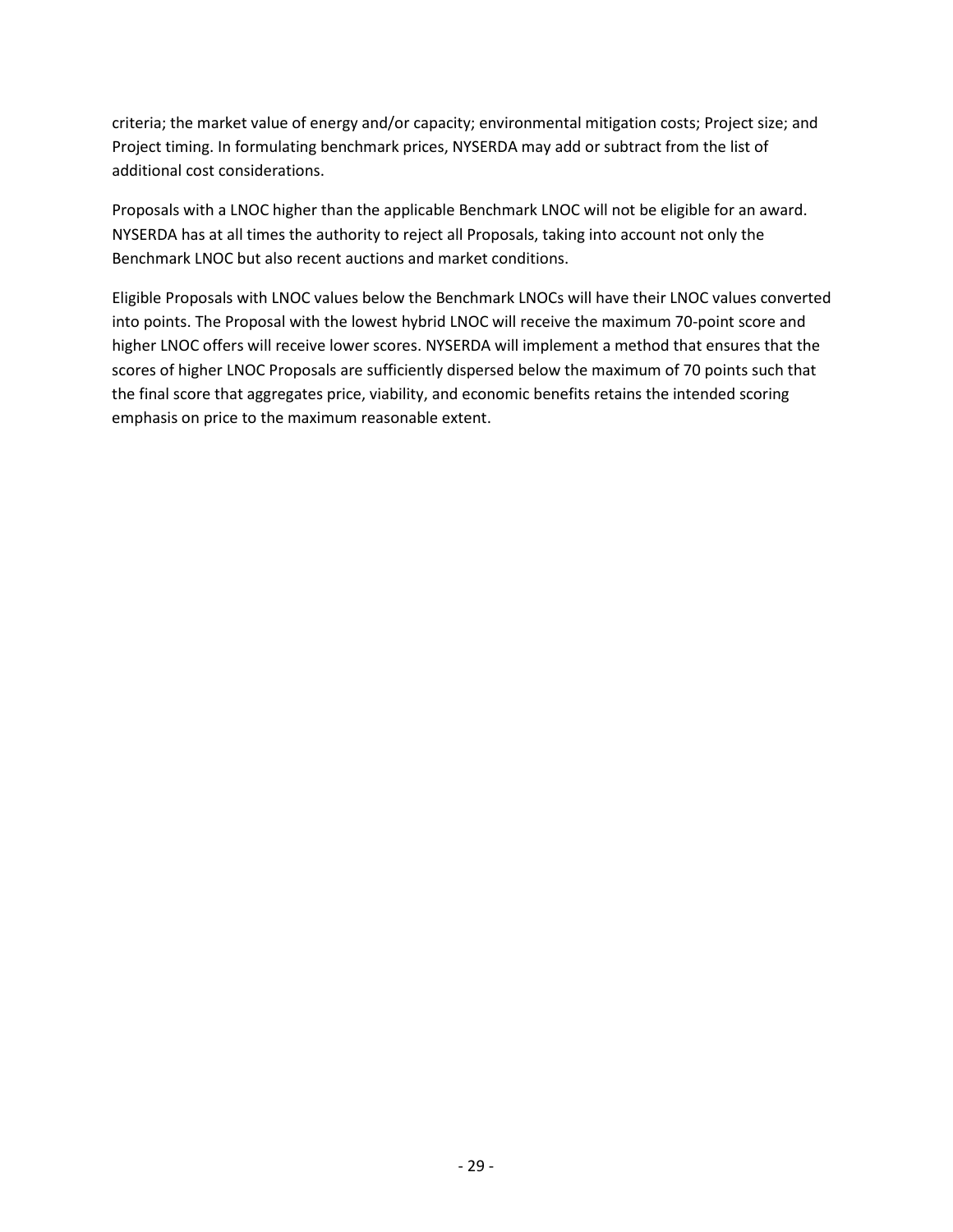# <span id="page-34-0"></span>**5 PRELIMINARY RANKING, PORTFOLIO EVALUATION, AND FINAL AWARD GROUP**

# <span id="page-34-1"></span>**5.1 Preliminary Rank Order**

The calculated scores for the project viability, New York economic benefits, and offer strike price components of the Proposal scoring system will be summed. The Proposals will then be ranked by their total scores as a preliminary step in selection.

# <span id="page-34-2"></span>**5.2 Portfolio Evaluation; Consideration of Commission Objectives**

In its Offshore Wind Order the Commission identified many potential benefits for this initiative beyond its contribution to the achievement of the CES mandate and the reduction of greenhouse gas emissions. The Offshore Wind Order also recognized that award decisions may be influenced by portfolio considerations including but not limited to diversity, economy of scale and market competition.

The final evaluation steps are to consider and balance a set of program policy factors, which include the composition of the portfolio and timing criteria, as well as the various non-scored aspects of each Proposal in relation to the objectives identified by the Commission when it established the Offshore Wind Standard. The final evaluation will consider the efficient utilization of key transmission points of interconnection.

In making awards the Scoring Committee and NYSERDA may consider the following list of program policy factors:

- Reliability and geographic benefits and/or costs in the NYCA, and the reduction of execution risk through diversity;
- Public health benefits of reducing local air contaminants by displacing fossil generation in downstate New York;
- Secondary economic benefits in addition to those represented in the quantification of Incremental Economic Benefits, including those provided by indirect jobs and new and increased tax payments;
- Potential for visual, environmental and economic impacts and benefits, including the potential for a new source of coastal tourism;
- Competitive benefits of two or more smaller Projects versus the potential scale economy anticipated with a single large Project;
- Economic and environmental tradeoffs related to accelerated fulfilment of the 2,400 MW offshore wind procurement goal earlier versus the potential OREC cost reduction in future procurements due to technology progress, offshore wind transmission infrastructure development, and supply chain efficiencies serving New York.

# <span id="page-34-3"></span>**5.3 Award Group**

The initial award group will be comprised of the Proposal(s) that demonstrate the most valuable contribution in securing the various benefits for which the Offshore Wind Standard was created. In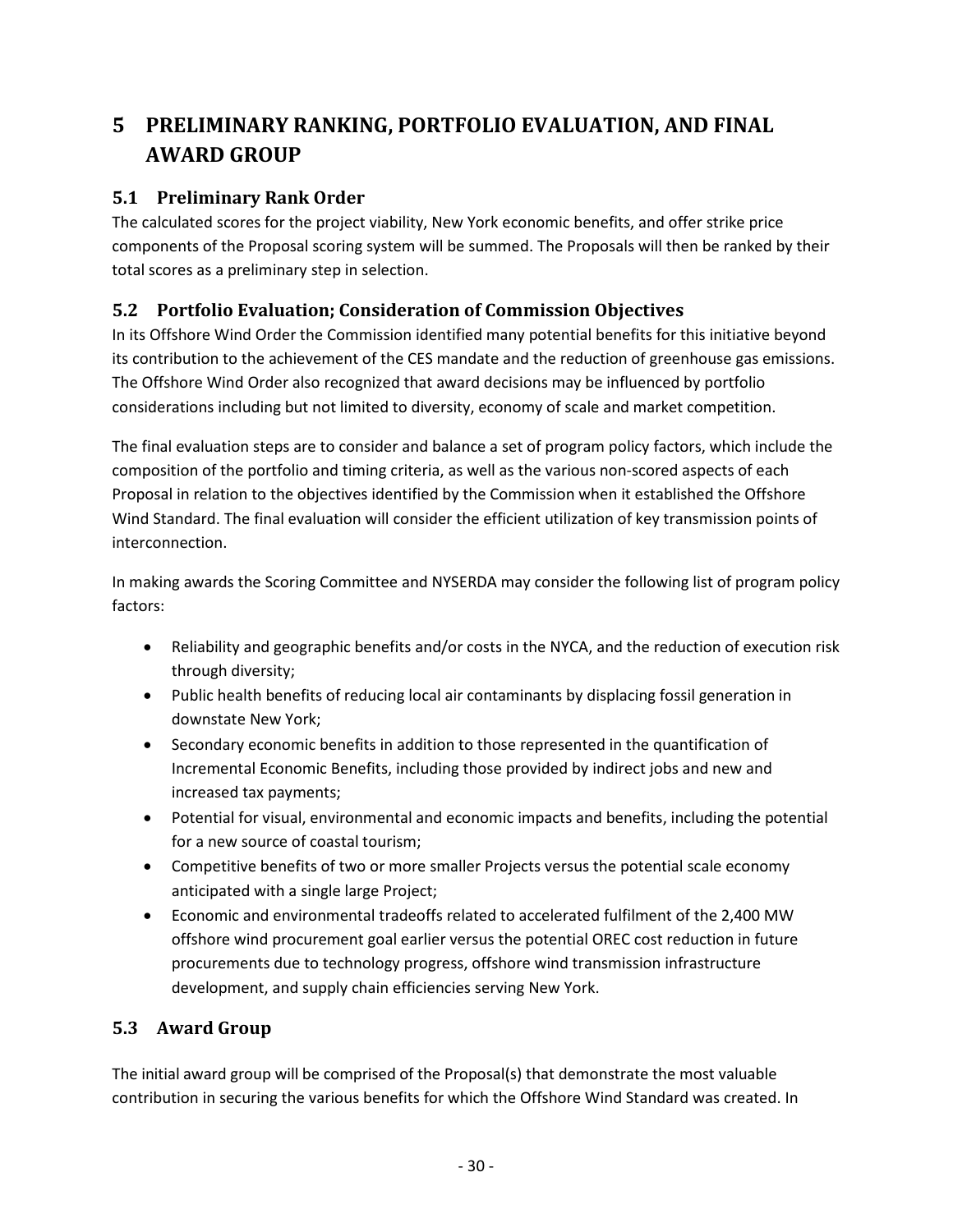addition to the numerical-score components that support the preliminary rank, NYSERDA, NYDPS, and the Scoring Committee must assess and balance the elements of each Proposal and the stated Commission objectives. As granted by the Offshore Wind Order, the portfolio, timing, and balancing of benefits considerations and the conformance of the Project(s) with the Commission's objectives will be components of the Scoring Committee's collective judgment to determine the initial award group.

To be eligible for an initial award the Proposer must have demonstrated the existence of a fullyexecuted lease for the BOEM commercial wind energy lease area within which the Offshore Wind Generation Facility is to be sited. NYSERDA will notify the initial awardees by both voice and written communication. The date upon which NYSERDA provides such written notification shall be the initial Award Notification Date.

Selection for an initial award does not give the Proposer any legal right or entitlement. Once selected for initial award, Proposers must negotiate a final version of the Agreement with NYSERDA. See Sections 6.6 and 7. NYSERDA also reserves the right to solicit revised Offer Prices and/or to make counteroffers as it deems appropriate. In such case NYSERDA will provide notice by voice communication and email to Proposer's Authorized Agent(s), as identified on the Proposal. Proposer's Designated Agent(s) must be authorized to respond and to commit to counteroffers on behalf of Proposer.

NYSERDA may also establish a waitlist of Proposals beyond those Projects offered an initial award. Proposals represent offers to contract and must remain open for a period of at least 180 days from the Deadline for Submission of Proposals indicated in Section [1.3.](#page-11-1)

**NYSERDA RESERVES THE RIGHT TO REJECT OR ACCEPT ANY OR ALL PROPOSALS.**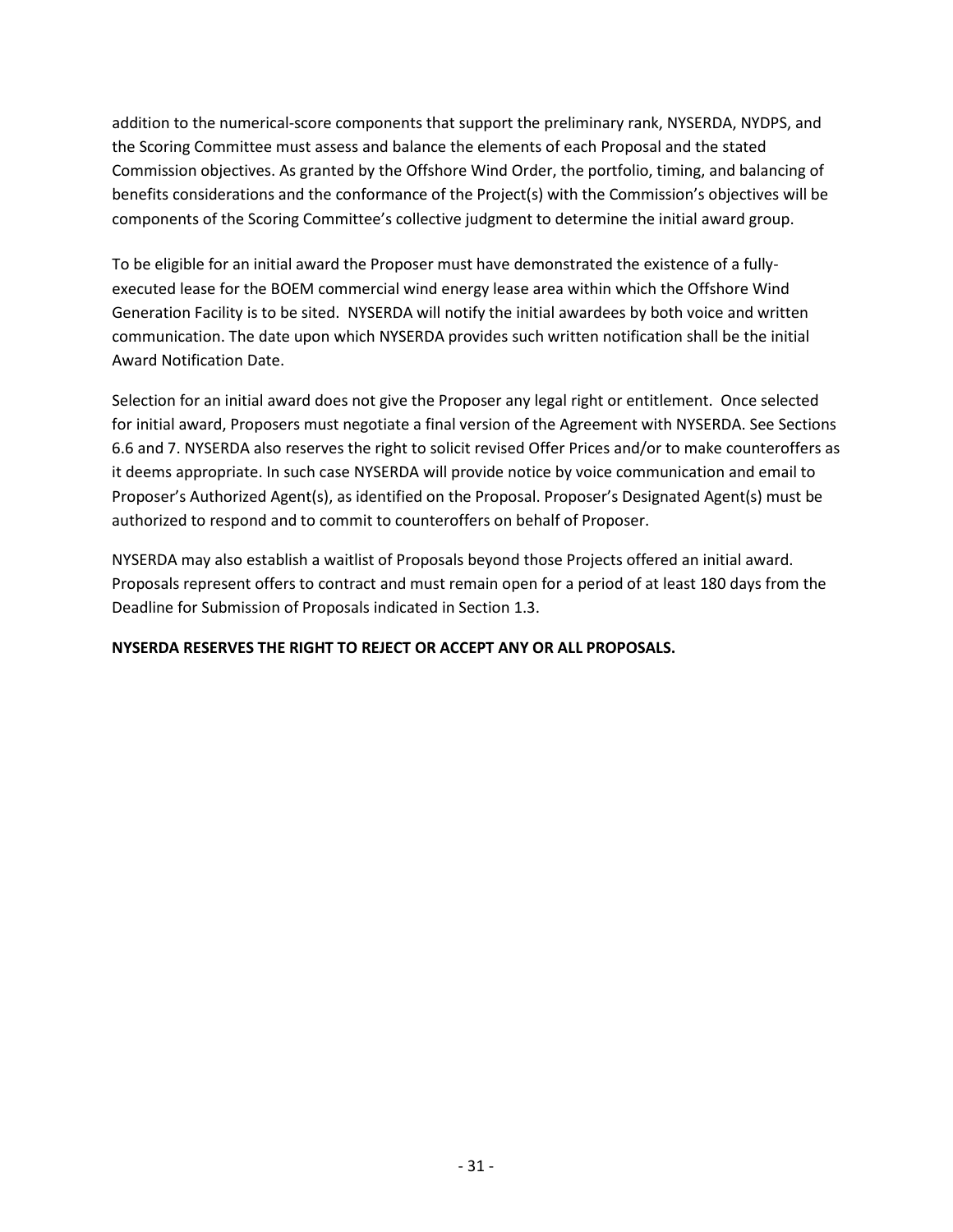# <span id="page-36-0"></span>**6 INSTRUCTIONS TO PROPOSERS**

# <span id="page-36-1"></span>**6.1 Preparation of Proposals**

Each Proposer shall have sole responsibility for reviewing this RFP and all attachments hereto and for investigating and informing itself with respect to all matters pertinent to this RFP, including the [NYGATS](https://www.nyserda.ny.gov/All-Programs/Programs/NYGATS/Registration-Documents)  [Operating Rules](https://www.nyserda.ny.gov/All-Programs/Programs/NYGATS/Registration-Documents) and NYISO's Open Access Transmission Tariff (OATT) and market rules, and those of the control area into which the Project may interconnect.

Proposers should rely only on information provided in this RFP and any associated written updates posted on the on the [NYSERDA Offshore Wind](https://www.nyserda.ny.gov/offshore-wind-2018-solicitation) 2018 Solicitation website when preparing their Proposals. Each Proposer shall be solely responsible for and shall bear all of its costs incurred in the preparation of its Proposal and/or its participation in this RFP. Submission of Proposals including confidential information shall be filed in accordance with Sectio[n 6.2.2](#page-37-0) of this RFP.

# <span id="page-36-2"></span>**6.2 Organization and Submission of the Proposal**

## <span id="page-36-3"></span>**6.2.1 Organization of the Proposal**

Proposers are required to organize their Proposals consistent with the instructions provided herein. Each Proposal must include three separate files:

- 1. **Offer Data Form,** a provided Excel workbook template, contains pricing, technical, and operational information for the proposed Offshore Wind Generation Facility, and claimed Incremental and Contingent Economic Benefits of the Project. The Offer Data Form allows any of the four combinations of pricing and tenor for a technical configuration.
- 2. **Proposal Narrative,** a description of the proposed Project including the Offshore Wind Generation Facility, information required to demonstrate the eligibility, viability, claimed Incremental and Contingent Economic Benefits of the Project, and other relevant information and supporting documentation required to evaluate the Proposal. The organization and contents of the Proposal narrative *must* be organized in the order presented in Section [6.4](#page-39-0) and may include appendices.
- 3. **Proposal Certification Form,** a form (Appendix B) that must be signed by Proposer's authorized representative to certify the validity of the offer and attest to other representations.

Proposers may also submit an unlimited number of supporting attachments (each file size capped at 100MB) to provide information or studies related to the Proposal.

In addition, a single set of files must be provided that cover all Proposals:

4. **Master Offers Form,** a provided Excel workbook template, contains common Project descriptive information and a list of one or more Offer Data Form files.

If a Proposer submits a separate Required Transmission Proposal or Alternate Proposals, a separate set of Offer Data Forms, Proposal Narratives, and Proposer Certifications must be submitted for each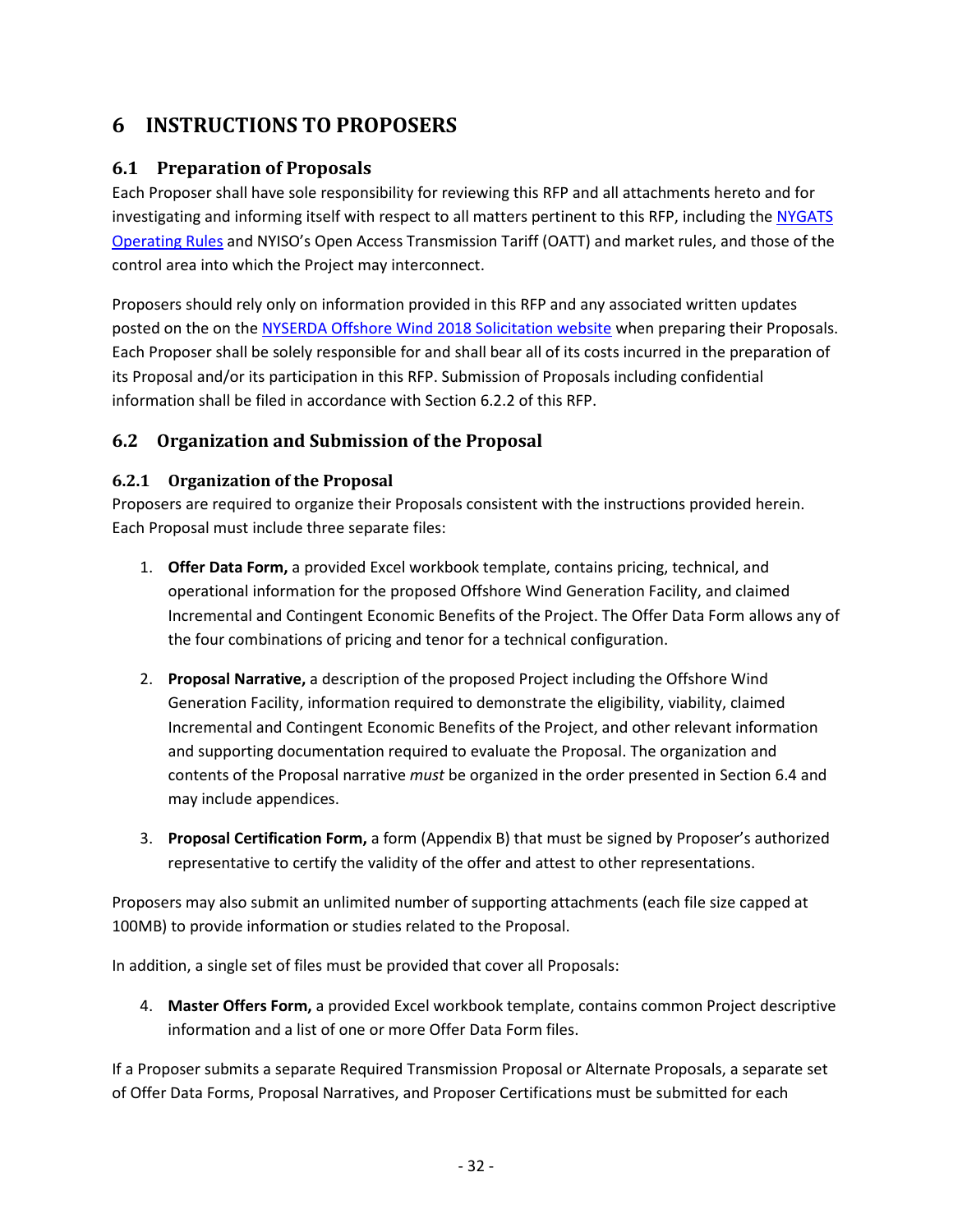Proposal. A Proposer may submit the same marked up Agreement for all Proposals, or a Proposer may submit separate marked up Agreements for each Proposal if there are reasons for material differences.

### <span id="page-37-0"></span>**6.2.2 Submission Instructions**

NYSERDA uses a secure Salesforce site to accept Proposal submissions.

To use this site, Proposers must first [register](https://portal.nyserda.ny.gov/Core_Registration_Page?programName=Offshore_Wind) to the Salesforce Portal at: [https://portal.nyserda.ny.gov/Core\\_Registration\\_Page?programName=Offshore\\_Wind.](https://portal.nyserda.ny.gov/Core_Registration_Page?programName=Offshore_Wind)

For detailed instructions toward submission and interfaces with this site refer to Appendix I, Proposal Submission Guide. Proposers must submit two versions for each Proposal: a complete, unredacted version of the Proposal and a public version of the Proposal Narrative, as described below. Both versions of the Proposal must be uploaded to NYSERDA's secure Salesforce site at: [https://portal.nyserda.ny.gov/login.](https://portal.nyserda.ny.gov/login)

Technical support for NYSERDA's Salesforce application may be reached by emailing [offfshorewind@nyserda.ny.gov.](mailto:offfshorewind@nyserda.ny.gov)

### **6.2.2.1 Confidential Version of Proposals**

A Proposer must submit an unredacted complete version of the Proposal(s). The confidential version of the Proposal must include the Offer Data Form as a working Excel file, with all required information included. The confidential version of the Proposal will be treated as confidential and sensitive information by the Scoring Committee, subject to the treatment of confidential information discussed in Sectio[n 8.1](#page-53-1) of this RFP.

# **6.2.2.2 Public Version of Proposal Narrative**

Each Proposal Narrative must be also submitted to NYSERDA in a publicly available version. The public version must include descriptive information on all categories described in Section [6.4,](#page-39-0) but Proposers may redact information where there is a reasonable basis to assert that Proposer would be commercially harmed as a result of the disclosure of such information. See Section [8.1.](#page-53-1)

This public version of the Proposal Narrative will be posted on the [NYSERDA Offshore Wind 2018](https://www.nyserda.ny.gov/offshore-wind-2018-solicitation)  [Solicitation website](https://www.nyserda.ny.gov/offshore-wind-2018-solicitation) shortly after the Proposal submittal deadline. The file name of the submitted file should include the words "Public Version." NYSERDA will not further redact the public versions of Proposal Narrative. Anything submitted in the public version will be made available to the public.

# <span id="page-37-1"></span>**6.3 Offer Data Forms**

The Master Offers Form and Offer Data Form (ODF) documents are Microsoft Excel workbooks that can be downloaded from the [NYSERDA Offshore Wind 2018 Solicitation website.](https://www.nyserda.ny.gov/offshore-wind-2018-solicitation) Each Proposer must submit a single Master Offers Form. A separate ODF document is required for the Required Base Proposal, the Required Transmission Proposal, and each Alternate Proposal with respect to aspects other than pricing. All pricing alternatives for Proposals with the same non-price aspects are included within a single ODF document. General user guide information for both forms is included in the Master Offers Form.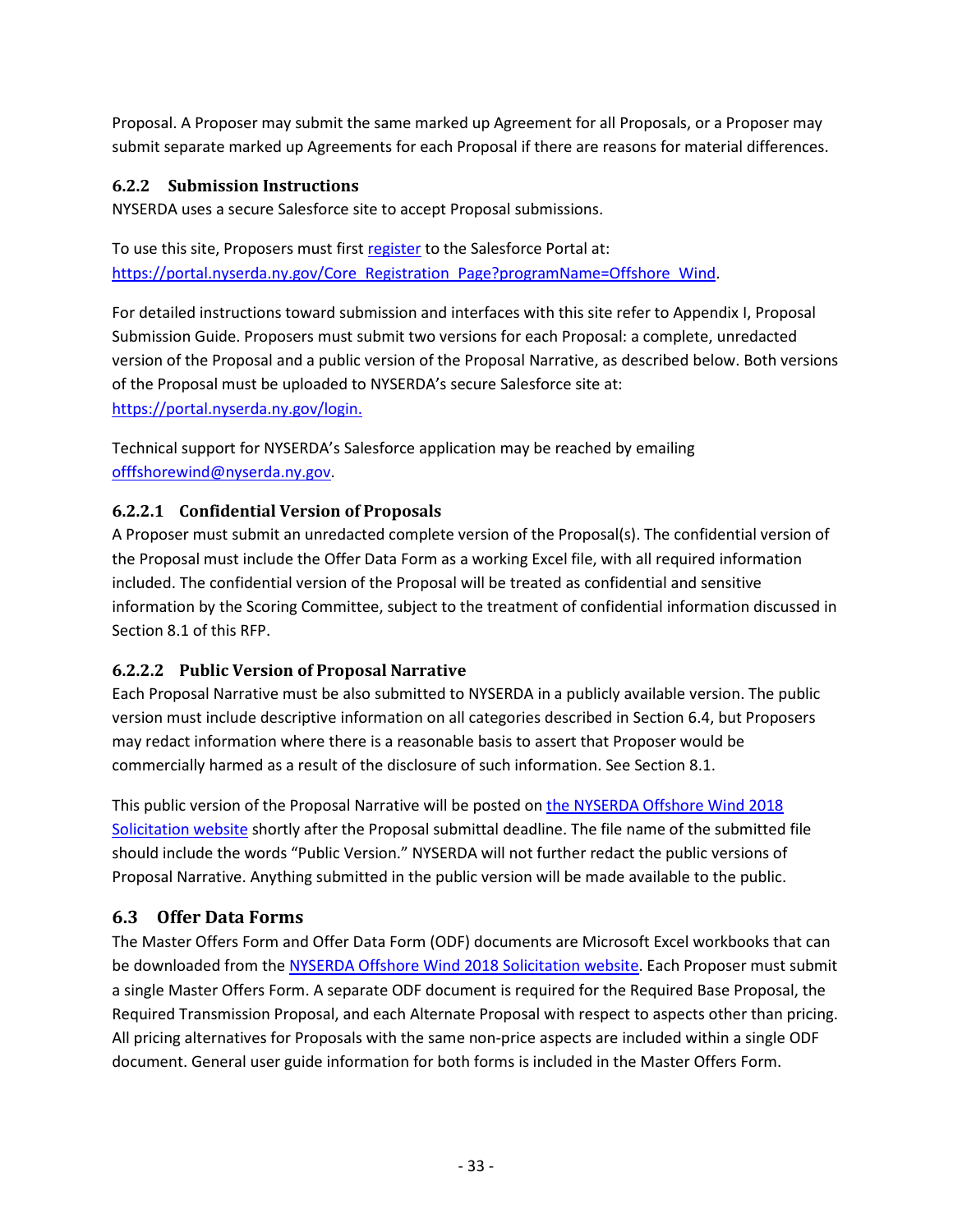The purpose of the Master Offers Form is to summarize the Proposals and to calculate the total Proposal fee. The Master Offers Form includes common Project information, the list of ODF filenames and their respective aspects (capacity, interconnection control area, and the number of pricing/tenor offers) that create additional Proposal fees. The Master Offers Form also identifies, by ODF ID number, other ODFs with Proposals that would be precluded or required upon selection of a given Proposal.

The ODF document has five parts, listed below. If Proposer provides information in other sections of its Proposal(s) that conflicts with the information provided in the ODF, the ODF shall be considered to contain the governing and binding information for both the evaluation and any resulting contract offer.

#### Part I Identification Worksheet

Proposer name, Offshore Wind Generation Facility unique Proposal name, BOEM renewable energy lease number, installed Offer Capacity, proposed interconnection (Injection Point) control area, names of other ODFs containing Proposals that would be precluded or required upon selection of a given Proposal.

### Part II Project Definition Worksheet

Indicate whether full Offer Capacity will enter Commercial Operation in more than one tranche, the expected Commercial Operation Date of the first tranche, a monthly schedule of installed capacity for the first three years of Commercial Operation, the P10 Annual OREC Exceedance value, the summer and winter UCAP production factors, and Injection Point and Delivery Point descriptive information.

Part III Expected Performance Worksheet

Table III-1. P50 Generation (before outages and land-based transmission and curtailment losses) as fractions of installed capacity by month and hour of day.

Table III-2. Operable NYCA delivery capability as fractions of installed capacity by month and hour of day.

### Part IV Pricing Worksheet

Offer nominal prices by Contract Year for each tenor and price shaping schedule selected. Four schedules are allowed, 25 and 20-year tenors combined with constant and non-decreasing prices. For each type of pricing schedule, both Fixed OREC Prices and Index OREC Strike Prices must be provided. The ODF with the Required Base Proposal must include offers for the nominal level 25-year Contract Tenor pricing schedule.

### Part V Economic Benefits Worksheets (See 6.4.16 and Appendix C)

Table V-1. Incremental Economic Benefits Category 1, Project-specific spending and job creation data are entered by ID number, Project phase, expenditure type, classified as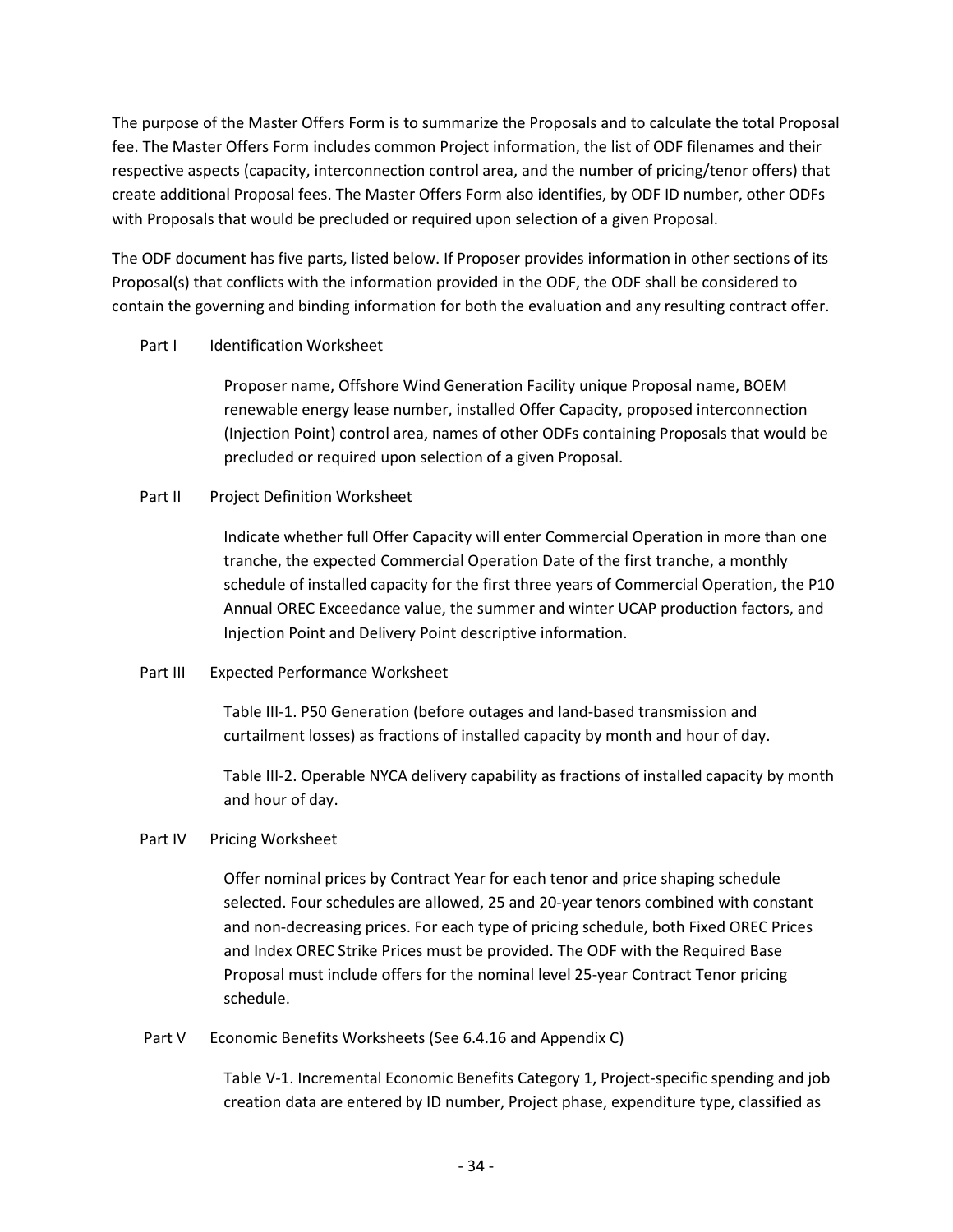related to the development, construction, or operation phase, and the net expenditure (stated in constant dollars) and the numbers of short-term and long-term jobs (stated in FTE-years) created in New York State. Expenditure and jobs data are included through the end of the third year of Commercial Operation. Also, the ID numbers of any related Economic Benefits Category 2 items are referenced for individual Category 1 expenditures.

Table V-2. Incremental Economic Benefits Category 2, offshore wind industry-related supply chain and infrastructure investment data are entered by ID number, Project phase, and investment type. Net investment costs (stated in constant dollars) are included through the end of the third year of Commercial Operation. Also, the ID numbers of any related Economic Benefits Category 3 activities are referenced for individual Category 2 expenditures.

Table V-3. Incremental Economic Benefits Category 3, input activities data are entered by ID number, commitment type, Proposer's planned measurement metric, quantity of the input activity, and references to corresponding sections or pages in the Economic Benefits Plan.

Tables V-1C, V-2C, and V-3C are for Contingent Economic Benefits in Categories 1, 2, and 3, respectively. For such contingent activities, both the private and public dollars are to be stated in Tables V-1C and V-2C, and both the private and public roles in cooperative input activities are to be stated in Table V-3C. These tables will support the broader narrative and detail that are included in the Contingent Economic Benefits analysis, as described in Appendix C.

### <span id="page-39-0"></span>**6.4 Proposal Narrative**

### <span id="page-39-1"></span>**6.4.1 Executive Summary of the Proposal**

Proposers are required to provide an executive summary of the Proposal that documents the eligibility of the proposed Offshore Wind Generation Facility, the proposed Contract Tenor, the overall Project schedule including expected Commercial Operation Date, any contingencies specific to the Proposal or to other Proposals, and other factors Proposers deem to be important.

### <span id="page-39-2"></span>**6.4.2 Proposer Experience**

Proposers are required to demonstrate project experience and management capability to successfully develop and operate the Project proposed. NYSERDA is interested in project teams that have demonstrated success in developing generating facilities of similar size and complexity and can demonstrate an ability to work together effectively to bring the Project to commercial operation in a timely fashion. Proposers are required to provide the following information with their Proposal:

1. An organizational chart for the Project that lists the Project participants and identifies the corporate structure, including general and limited partners.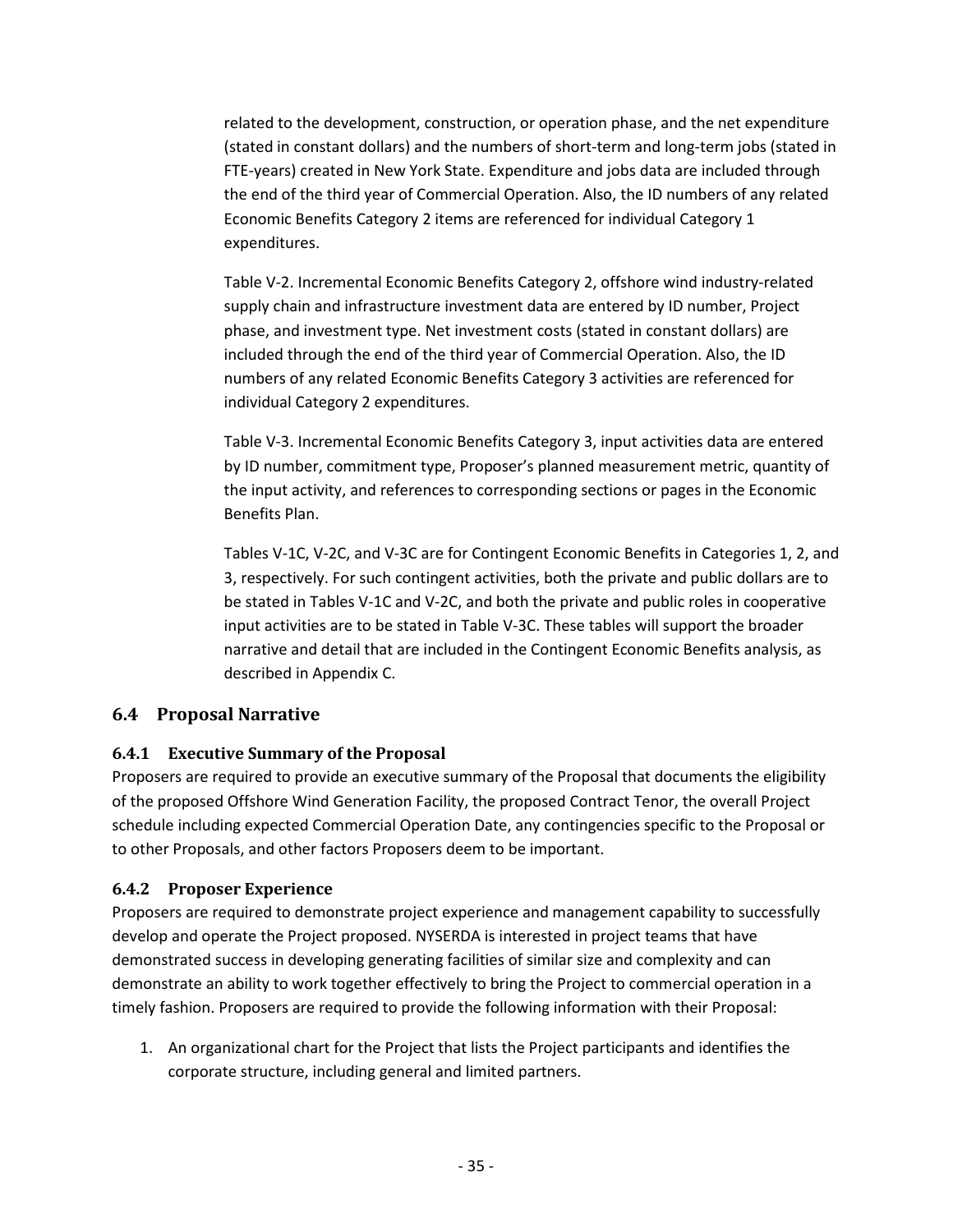- 2. Statements that list the specific experience of Proposers and each of the Project participants (including, when applicable, Proposers, partners, and proposed contractors), in developing, financing, owning, and operating generating and transmission facilities, other projects of similar type, size and technology, and any evidence that the Project participants have worked jointly on other projects.
- 3. A management chart that lists the key personnel dedicated to this Project and resumes of the key personnel. Key personnel of Proposer's development team having substantial Project management responsibilities must have:
	- a. Successfully developed and/or operated one or more projects of similar size or complexity or requiring similar skill sets; and
	- b. Experience in financing power generation projects (or have the financial means to finance the Project on Proposer's balance sheet).
- 4. A listing of projects the Project sponsor has successfully developed or that are currently under construction. Provide the following information for each project as part of the response:
	- a. Name of the project
	- b. Location of the project
	- c. Project type, size and technology
	- d. Commercial Operation Date
	- e. Estimated and actual capacity factor of the project for the past three years
	- f. Availability factor of the project for the past three years
	- g. References, including the names and current addresses and telephone numbers of individuals to contact for each reference.
- 5. With regard to Proposer's Project team, identify and describe the entity responsible for the following, as applicable:
	- a. Construction Period Lender, if any
	- b. Operating Period Lender and/or Tax Equity Provider, as applicable
	- c. Financial Advisor
	- d. Environmental Consultant
	- e. Facility Operator and Manager
	- f. Owner's Engineer
	- g. EPC Contractor (if selected)
	- h. Transmission Consultant
	- i. Legal Counsel
- 6. Details of Proposer's experience in NYISO markets. With regard to Proposer's experience with NYISO markets, please indicate the entity that will assume the duties of Market Participant for your proposed Offshore Wind Generating Facility. Please provide a summary of Proposer's or Market Participant's experience with the wholesale market administered by NYISO as well as transmission services performed by Con Edison, NYPA, and PSEG-LI/LIPA.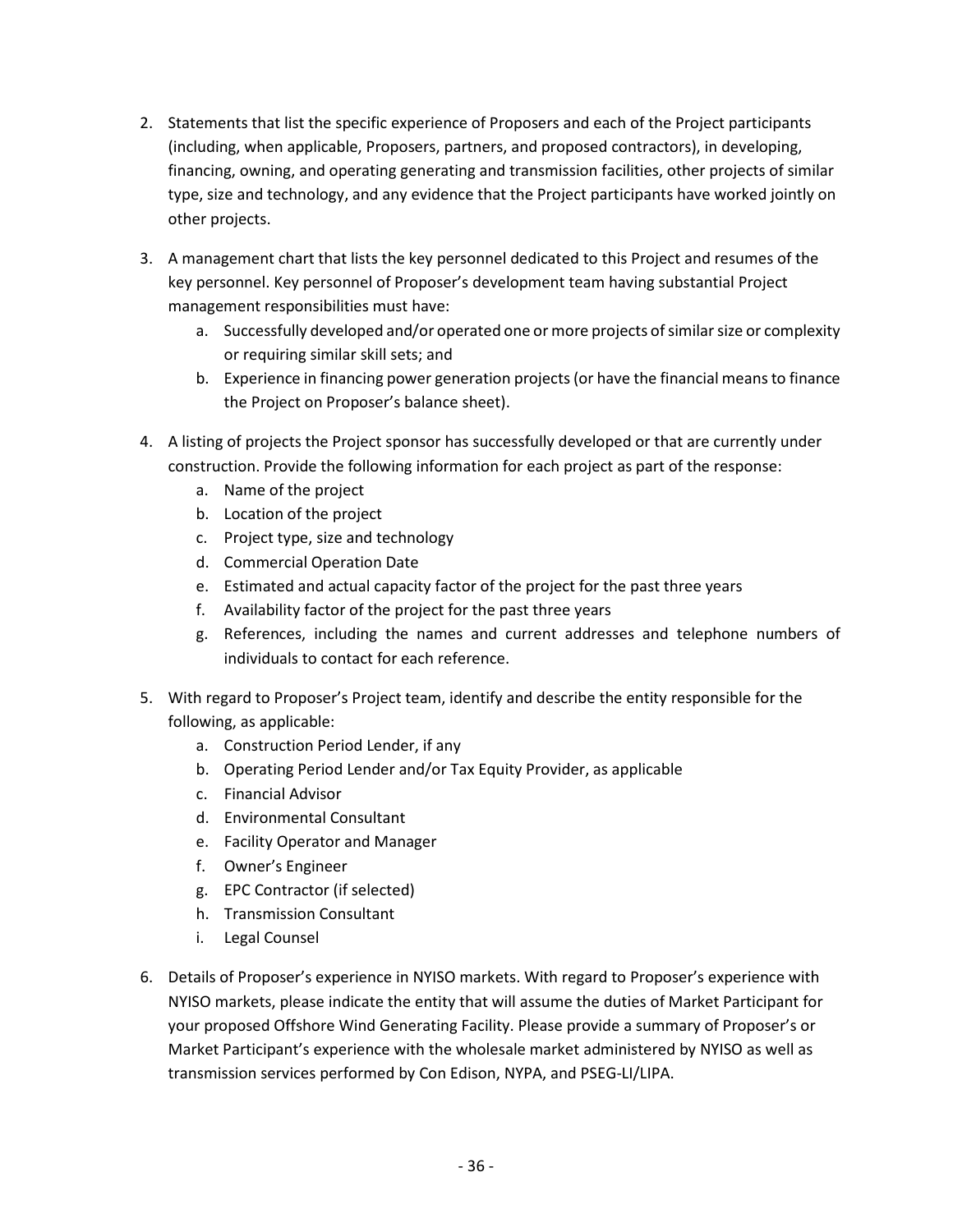### <span id="page-41-0"></span>**6.4.3 Project Description and Site Control**

Identify the BOEM wind energy area where the proposed Offshore Wind Generation Facility will be located. Provide documentation that Proposer has a valid lease or irrevocable lease option to develop the leased area within this wind energy area over the entire Contract Tenor.

Provide a site plan (or plans) including a map (or maps) that clearly identifies the location of the proposed Offshore Wind Generation Facility, collection facilities, offshore and onshore route of the generator lead line to the interconnection point, converter station(s), and the assumed right-of-way width. Identify the anticipated interconnection point, support facilities, and the relationship of the interconnection point to other local infrastructure, including transmission facilities, roadways, and waterways.

Identify any rights that Proposer or its development partner has at the interconnection point and for the generator lead line right of way. Provide a detailed plan and timeline for the acquisition of any additional rights necessary for interconnection and for the generator lead line right-of-way. Include these plans and the timeline in the overall Project schedule in Section [6.4.10.](#page-45-1)

In addition to providing the required map(s), provide a site layout plan that illustrates the location of all on-shore and offshore equipment and facilities and clearly delineates the perimeter of the area in which offshore wind turbines will be placed. Identify the distance in statute miles between the nearest shoreline point and the nearest Offshore Wind Generation Facility turbines.

### <span id="page-41-1"></span>**6.4.4 Energy Resource Assessment and Plan**

Provide a summary of all collected wind data for the proposed Offshore Wind Generation Facility site. Identify when and how (*e.g*., meteorological mast or LiDAR – for "Light Detection and Ranging") the data was collected and by whom.

Indicate where the data was collected and its proximity to the proposed Offshore Wind Generation Facility site. Include an identification of the location and height for the anemometers and/or "range gate" heights for sensing by LiDAR that were used to arrive at an assessment of the site generation capability. Describe any additional wind data collection efforts that are planned or ongoing. Provide at least one year of hourly wind resource data. Data collected from the site is preferred, though projected data is permissible. The method of data collection must also be included.

Provide a wind resource assessment report for the Proposed Offshore Wind Generation Facility site. Include an analysis of the available wind data which addresses the relationship between wind conditions and electrical output. Provide a site-adjusted power curve. Each curve should list the elevation, temperature and air density used.

### <span id="page-41-2"></span>**6.4.5 Operational Parameters**

Provide partial and complete planned outage requirements in weeks or days for the Offshore Wind Generation Facility. Also, list the number of months required for the cycle to repeat (*e.g*., list time interval of minor and major overhauls, and the duration of overhauls).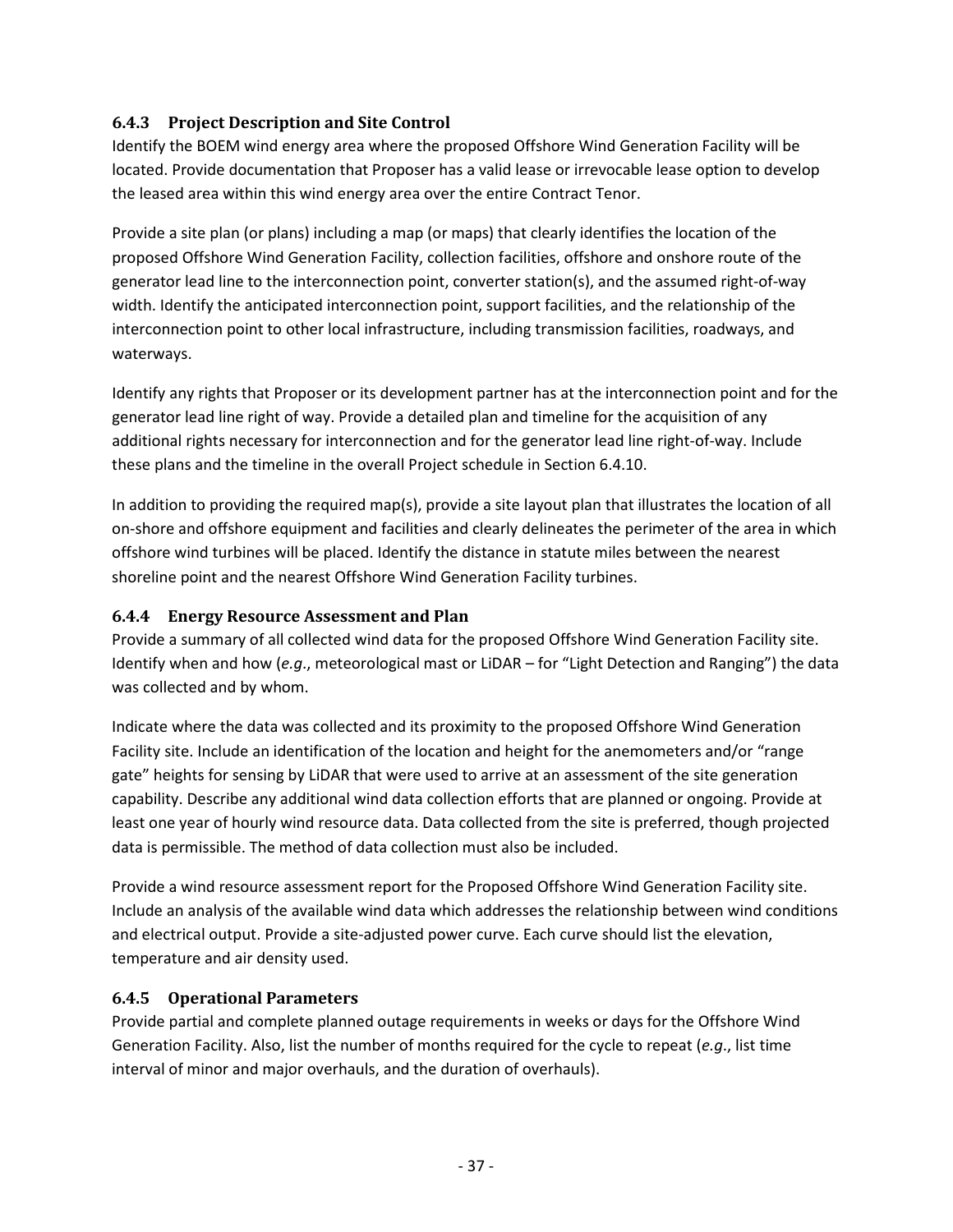Provide all the expected operating constraints and operational restrictions for the Project, the reason for the limitation, and characterize any applicable range of uncertainty.

### <span id="page-42-0"></span>**6.4.6 Business Entity and Financing Plan**

Proposers are required to demonstrate the financial viability of their proposed Project. Proposers should provide the following information:

- 1. Submit information and documentation that demonstrates that a long-term contract resulting from this RFP process would either permit Proposers to finance Proposals that would otherwise not be financeable or assist Proposers in obtaining financing of its Proposal.
- 2. Describe the business entity structure of Proposers' organization from a financial and legal perspective, including all general and limited partners, officers, directors, managers, members and shareholders, and involvement of any subsidiaries supporting the Project. Provide an organization chart showing the relationship among the different Project participants. For joint ventures, identify all owners and their respective interests, and document Proposers' right to submit a binding Proposal.
- 3. Provide a description of the financing plan for the Project, including construction and term financing. The financing plan should address the following:
	- a. Who will finance the Project (or are being considered to finance the Project) and the related financing mechanism or mechanisms that will be used (*i.e.*, convertible debenture, equity or other) including repayment schedules and conversion features
	- b. The Project's existing initial financial structure and projected financial structure
	- c. Expected sources of debt and equity financing
	- d. Describe how any such agreements would differ, contingency on NYERDA's selecting either the Fixed OREC or Index OREC form of pricing
	- e. Estimated construction costs
	- f. The projected capital structure
	- g. Describe any agreements, both pre and post Commercial Operation Date, entered into with respect to equity ownership in the proposed Project and any other financing arrangement.
- 4. Provide documentation illustrating the experience of Proposer in securing financing for projects of similar size and technology. For each project previously financed provide the following information:
	- a. Project name and location
	- b. Project type and size
	- c. Date of construction and permanent financing
	- d. Form of debt and equity financing
	- e. Current status of the project
- 5. Provide evidence that Proposer has the financial resources and financial strength to complete and operate the Project as planned.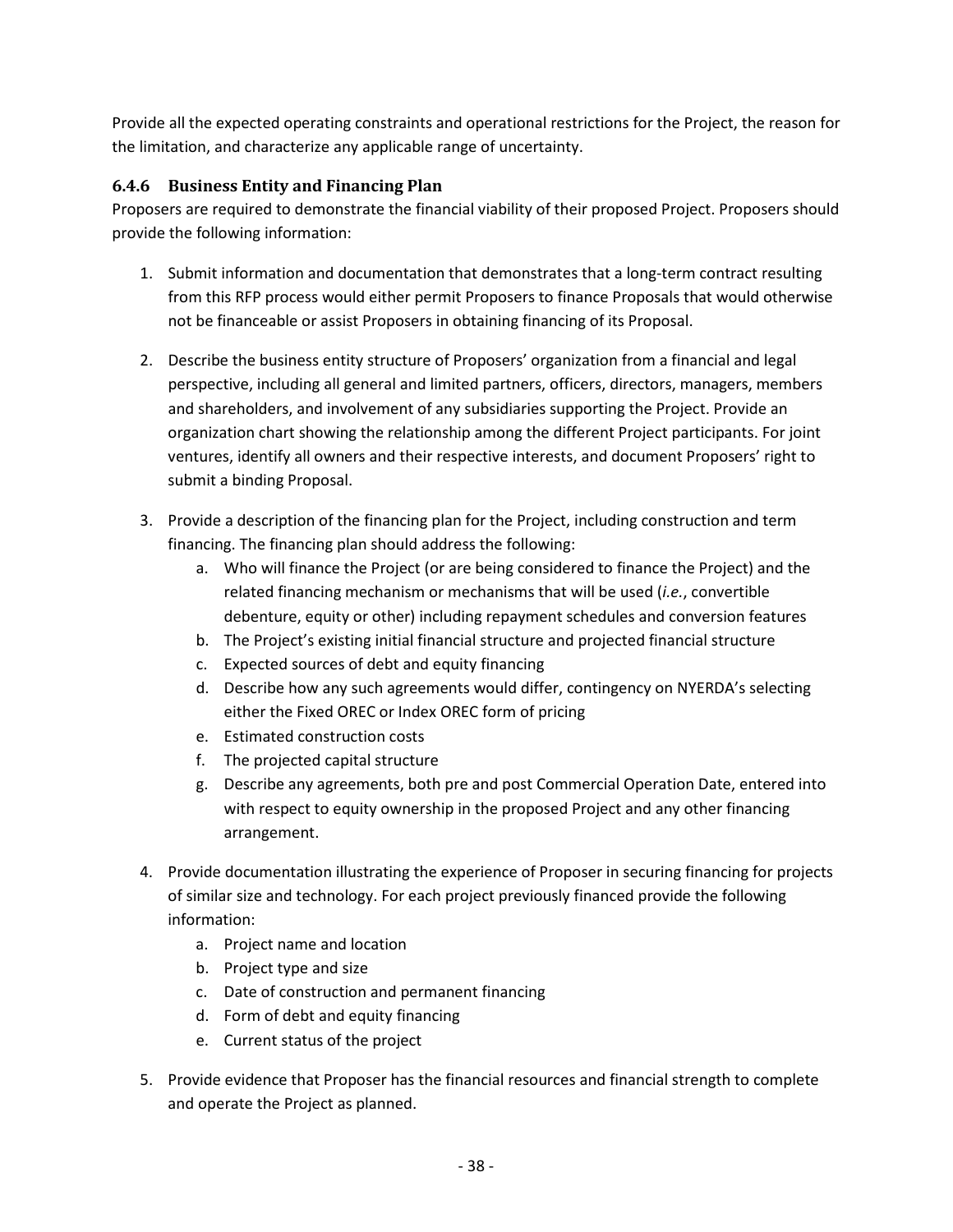- 6. Describe the role of the Federal Production Tax Credit or Investment Tax Credit (or other incentives) on the financing of the Project, including presumed qualification year and percentage. The Proposal may not be contingent on receipt of the Production Tax Credit or Investment Tax Credit.
- 7. Provide complete copies of the most recent audited financial statement and annual report for each Proposer for each of the past three years; including affiliates of Proposer (if audited statements are not available, reviewed or compiled statements are to be provided). Also, provide the credit ratings from Standard & Poor's and Moody's (the senior unsecured long-term debt rating or if not available, the corporate rating) of Proposer and any affiliates and partners.
- 8. List the board of directors, officers and trustees for the past three years and any persons who Proposer knows will become officers, board members or trustees.
- 9. Demonstrate Proposer's ability (and/or the ability of its credit support provider) to provide the required security, including its plan for doing so.
- 10. Provide a description of any current or recent credit issues/ credit rating downgrade events regarding Proposer or affiliate entities raised by rating agencies, banks, or accounting firms.
- 11. Disclose any pending (currently or in the past three years) litigation or disputes related to projects planned, developed, owned or managed by Proposer or any of its affiliates in the United States, or related to any energy product sale agreement.
- 12. Provide the expected operating life of the proposed Project and the depreciation period for all substantial physical aspects of the offer, including generation facilities, generator lead lines to move power to the grid, and transmission system upgrades.
- 13. List all of Proposers' affiliated entities and joint ventures transacting business in the energy sector.
- 14. Describe any litigation, disputes, claims or complaints, or events of default or other failure to satisfy contract obligations, or failure to deliver products, involving Proposer or an affiliate, and relating to the purchase or sale of energy, capacity or RECs or other electricity products.
- 15. Confirm that Proposer, and the directors, employees and agents of Proposer and any affiliate of Proposer are not currently under investigation by any governmental agency and have not in the last four years been convicted or found liable for any act prohibited by State or Federal law in any jurisdiction involving conspiracy, collusion or other impropriety with respect to offering on any contract, or have been the subject of any debarment action (detail any exceptions).

### <span id="page-43-0"></span>**6.4.7 Interconnection and Deliverability**

Proposers are required to demonstrate the Offshore Wind Generation Facility's interconnection status and deliverability capabilities. Proposers should provide the following information: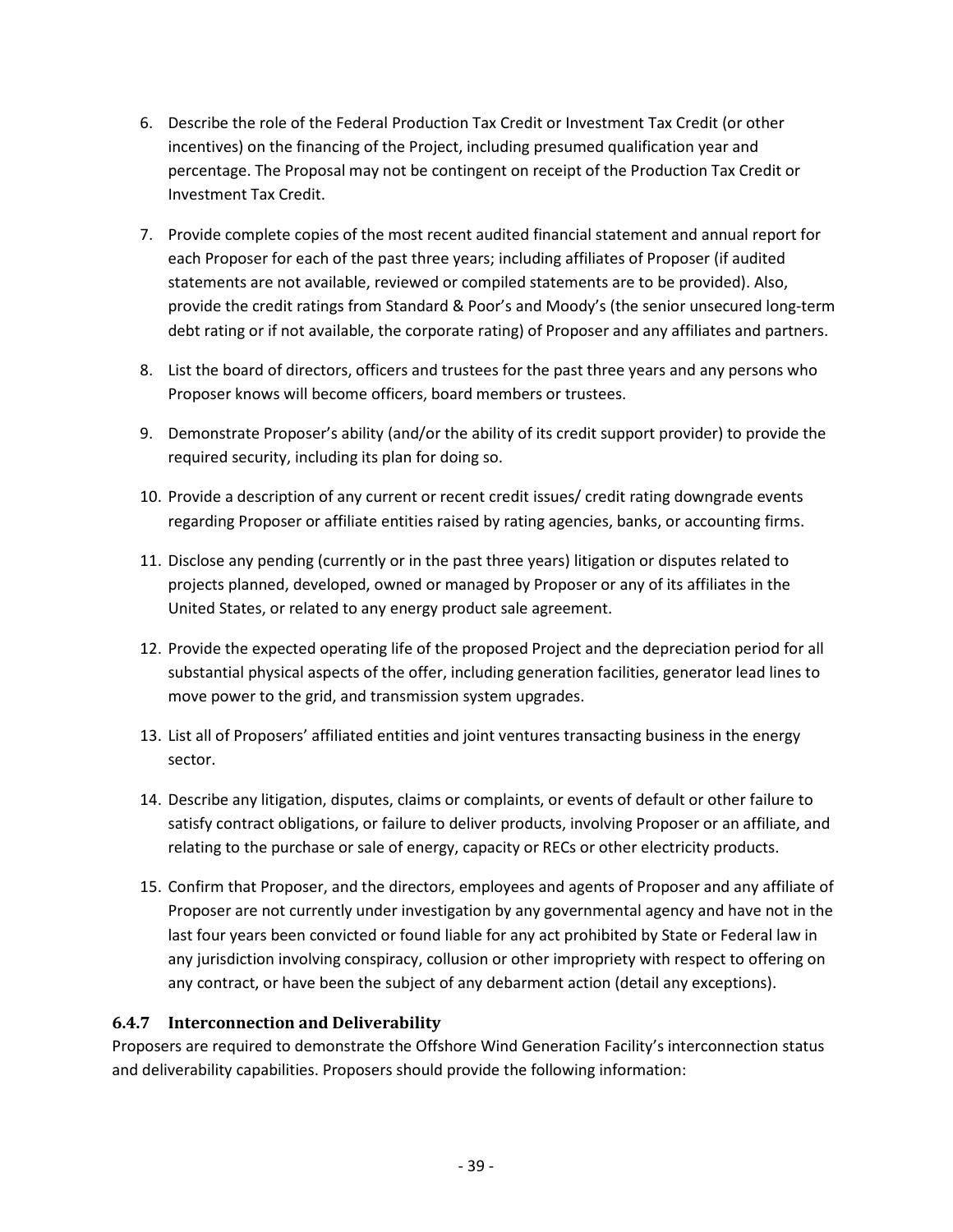- 1. Provide documentation to show evidence of the interconnection request to NYISO or any neighboring control areas for Capacity Resource Interconnection Service (CRIS) or for Energy Resource Interconnection Service, or similar interconnection standards in neighboring control areas. For Proposals where capacity is to be delivered to NYCA, Proposers should describe any required transmission system upgrades and provide an estimate of the required transmission system upgrade costs under NYISO CRIS to meet deliverability requirements in NYISO. Evidence that Proposer has a pending, valid interconnection request is sufficient. Describe the status of any planned interconnection to the grid. Any interconnection studies undertaken by the applicable control area or third parties on behalf of Proposer must be provided.
- 2. Provide a copy of an electrical one-line diagram showing the interconnection facilities and the relevant facilities of the transmission provider.
- 3. Identify and provide an estimate of cost, supported by an independent third party, for all proposed or anticipated interconnection and transmission upgrades, including any transmission upgrades beyond the point of interconnection that are needed to ensure delivery of energy from the Offshore Wind Generation Facility into NYCA. Describe measures to identify and control the regulatory and operational risks related to the delivery of energy from the Offshore Wind Generation Facility.
- 4. Demonstrate that energy and associated ORECs generated by the facility can be delivered into the NYCA. For an Offshore Wind Generation Facility interconnecting in an adjacent Control Area, describe how Proposer intends to fulfill the External Project Delivery Requirement.
- 5. Provide detail regarding the available capacity, at the time of submission, of the proposed Injection Point.

### <span id="page-44-0"></span>**6.4.8 Environmental Assessment and Permit Acquisition Plan**

Proposers are required to demonstrate a plan for environmental assessment and permit acquisition for the Offshore Wind Generation Facility. Proposers should provide the following information:

- 1. Provide a comprehensive list of all the permits, licenses, and environmental assessments and/or environmental impact statements required to construct and operate the Project. Along with this list, identify the governmental agencies that are responsible for issuing approval of all the permits, licenses, and environmental assessments and/or environmental impact statements. If a Proposer has secured any permit or has applied for a permit, please indicate this in the response.
- 2. Provide the anticipated timeline for seeking and receiving the required permits, licenses, and environmental assessments and/or environmental impact statements. Include a Project approval assessment which describes, in narrative form, each segment of the process, the required permit or approval, the status of the request or application and the basis for projection of success by the milestone date. All requirements should be included on the Project schedule in as described in Section [6.4.10.](#page-45-1)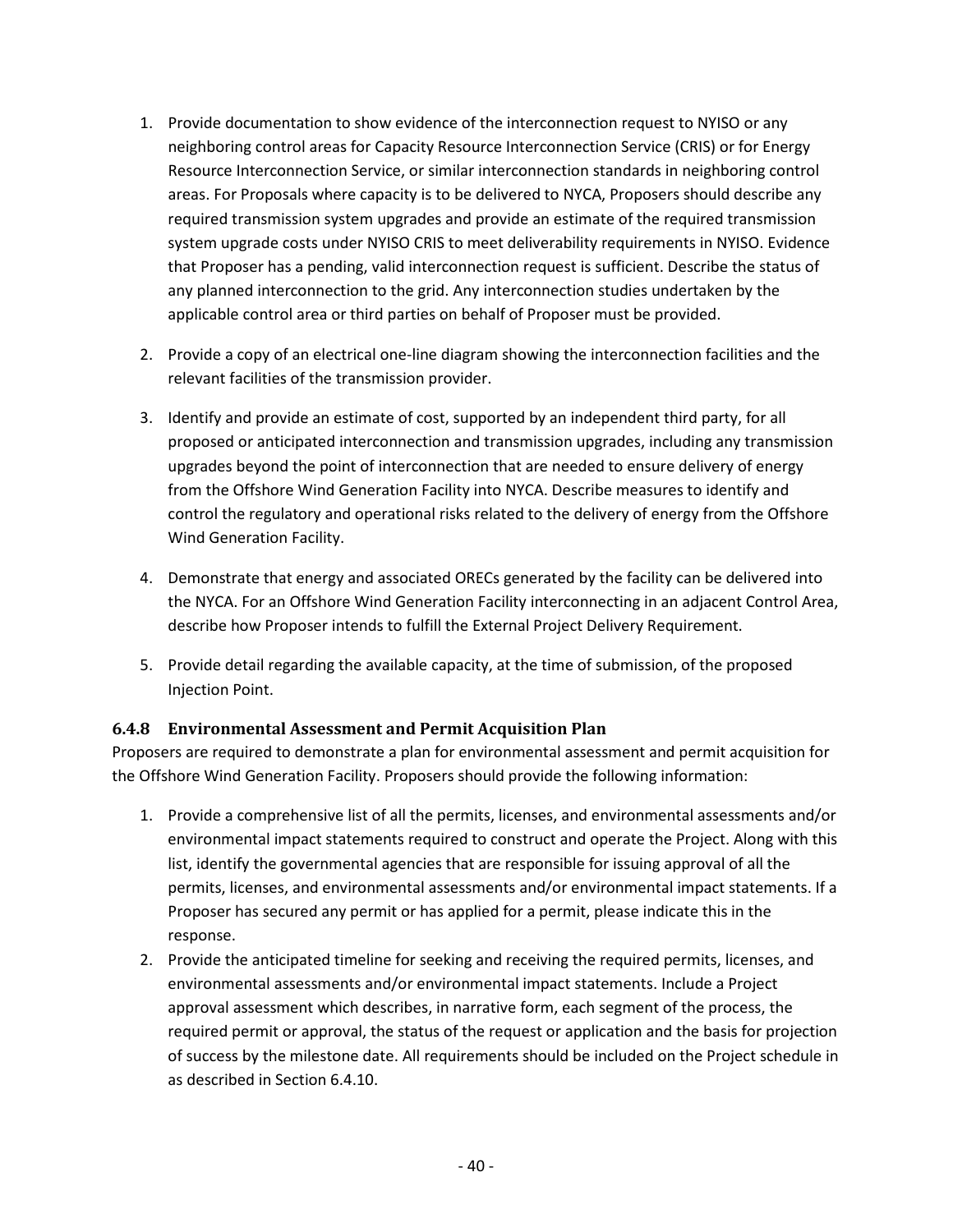3. Provide the SAP and COP, if completed. If the SAP and/or COP are not completed, provide the status of development of these plans and a proposed plan and timeline for completion.

## <span id="page-45-0"></span>**6.4.9 Engineering and Technology**

Provide information about the specific technology or equipment including the track record of the technology and equipment and other information as necessary to demonstrate that the technology is viable.

- 1. Provide a preliminary engineering plan which includes at least the following enumerated information. If specific information is not known, identify manufacturers, vendors, and equipment that will be considered.
	- a. Type of foundation, Offer Capacity, and generator lead line transmission technology
	- b. Major equipment components to be used, including nacelle, hub, blade, tower, foundation, transmission structures and platforms, electrical equipment and cable)
	- c. Manufacturer of each of the equipment components as well as the location of where each component will be manufactured
	- d. Status of acquisition of the equipment components
	- e. Status of any contracts for the equipment Proposer has or Proposer's plan for securing equipment and the status of any pertinent commercial arrangements
	- f. Equipment vendors selected/considered
	- g. Track record of equipment operations
	- h. Design considerations (technology selection, layout) for climate adaptation and resiliency such as sea level rise, potential impacts from increased frequency and severity of storms (i.e. superstorms, hurricanes), seismic activity, etc.
	- i. In the event the equipment manufacturer has not yet been selected, identify in the equipment procurement strategy the factors under consideration for selecting the preferred equipment as well as the anticipated timing associated with the selection of the equipment manufacturer, including the timing for binding commercial agreement(s).
- 2. Describe the lighting controls that will be utilized on the Offshore Wind Generation Facility and explain how these controls comply with the minimum contract standards and the Offshore Wind Order.

# <span id="page-45-1"></span>**6.4.10 Project Schedule**

A Proposer must demonstrate that its Project can be developed, financed, and constructed within a commercially reasonable timeframe. Proposer is required to provide sufficient information and documentation showing that Proposer's resources, process, and schedule are adequate for the acquisition of all rights, permits, and approvals for the financing of the Project consistent with the proposed milestone dates that support the proposed Commercial Operation Date.

Proposers are required to provide a complete critical path schedule for the Project from the notice of award to the start of commercial operations. For each Project element listed below, provide the start and end dates: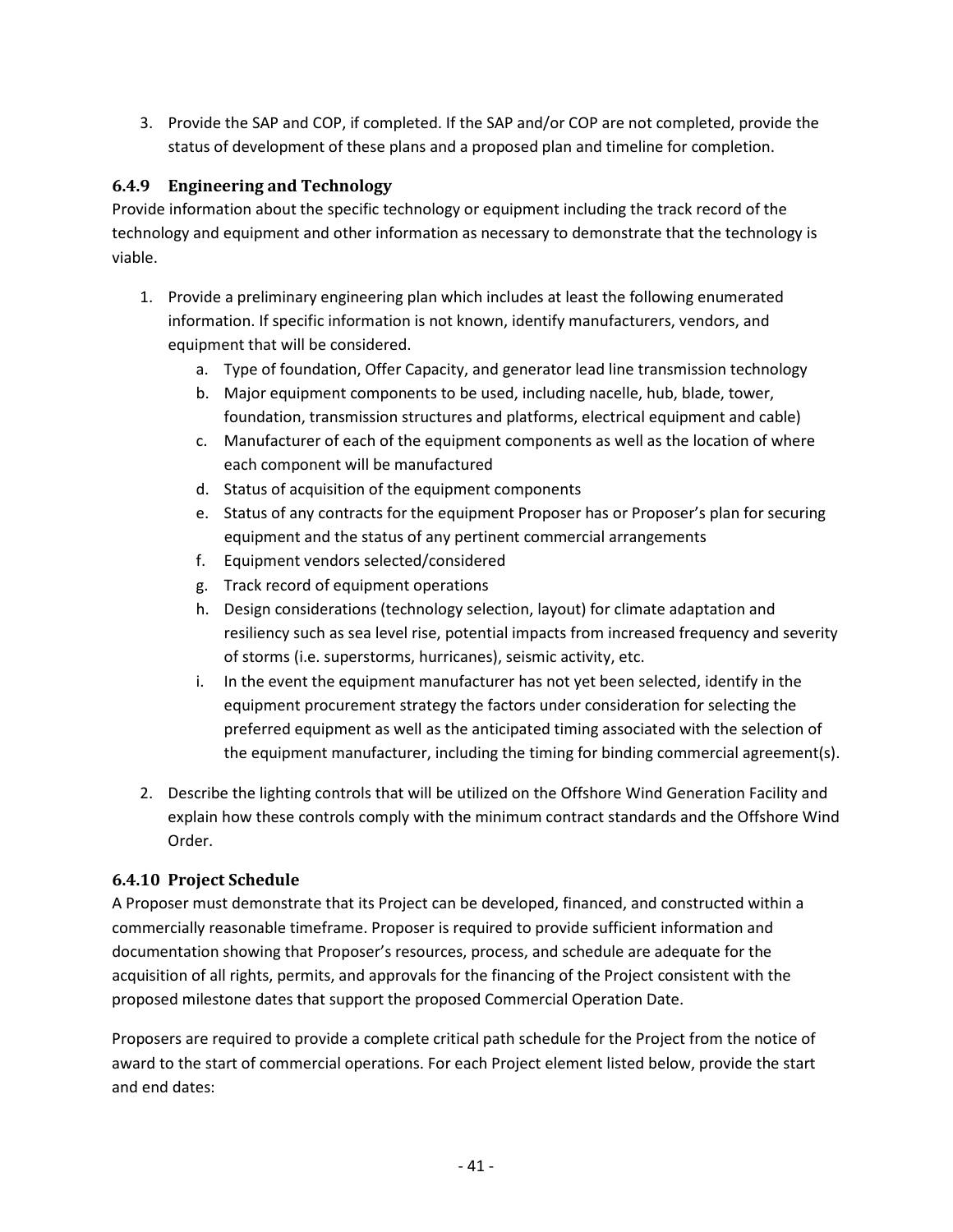- 1. Identify the elements on the critical path. The schedule should include, at a minimum, preliminary engineering, financing, acquisition of real property rights, Federal, state and/or local permits, licenses, environmental assessments and/or environmental impact statements (including anticipated permit submittal and approval dates), completion of interconnection studies and approvals culminating in the execution of the Interconnection Service Agreement, financial close, engineer/procure/construct contracts, start of construction, construction schedule, and any other requirements that could influence the Project schedule.
- 2. Describe the anticipated permissible offshore construction windows, and how the construction milestones will be accommodated within these windows.
- 3. Detail the status of all critical path items, such as receipt of all necessary siting, environmental, and NYISO approvals.

### <span id="page-46-0"></span>**6.4.11 Construction and Logistics**

This section of the Proposal addresses necessary arrangements and processes for outfitting, assembly, storage, and deployment of major Project components such as turbine nacelles, blades, towers, foundations, and transmission support structures. Please provide a construction and logistics plan that captures the following objectives:

- 1. List the major tasks or steps associated with deployment of the proposed Project and the necessary specialized equipment (*e.g.*, vessels, cranes).
- 2. Identify the marine terminals and other waterfront facilities that will be used to stage, assemble, and deploy the Project for each stage of construction.
	- a. If available, evidence that Proposer or the equipment/service provider have right(s) to use a marine terminal and/or waterfront facility for construction of the Project (*e.g.*, by virtue of ownership or land development rights obtained from the owner).
	- b. If not available, describe the status of acquisition of real property rights for necessary marine terminal and/or waterfront facilities, any options in place for the exercise of these rights and describe the plan for securing the necessary real property rights, including the proposed timeline. Include these plans and the timeline in the overall Project schedule in Section [6.4.10.](#page-45-1)
	- c. Identify any joint use of existing or proposed real property rights for marine terminal or waterfront facilities.
- 3. Describe the proposed approach for staging and deployment of major Project components to the Project site. Include a description and discussion of the laydown facility/facilities to be used for construction, assembly, staging, storage, and deployment.
- 4. Indicate the number, type and size of vessels that will be used, their respective uses, and how vessels will be secured for the required construction period. Explain how Proposer's deployment strategy will conform to requirements of the Merchant Marine Act of 1920 (the Jones Act).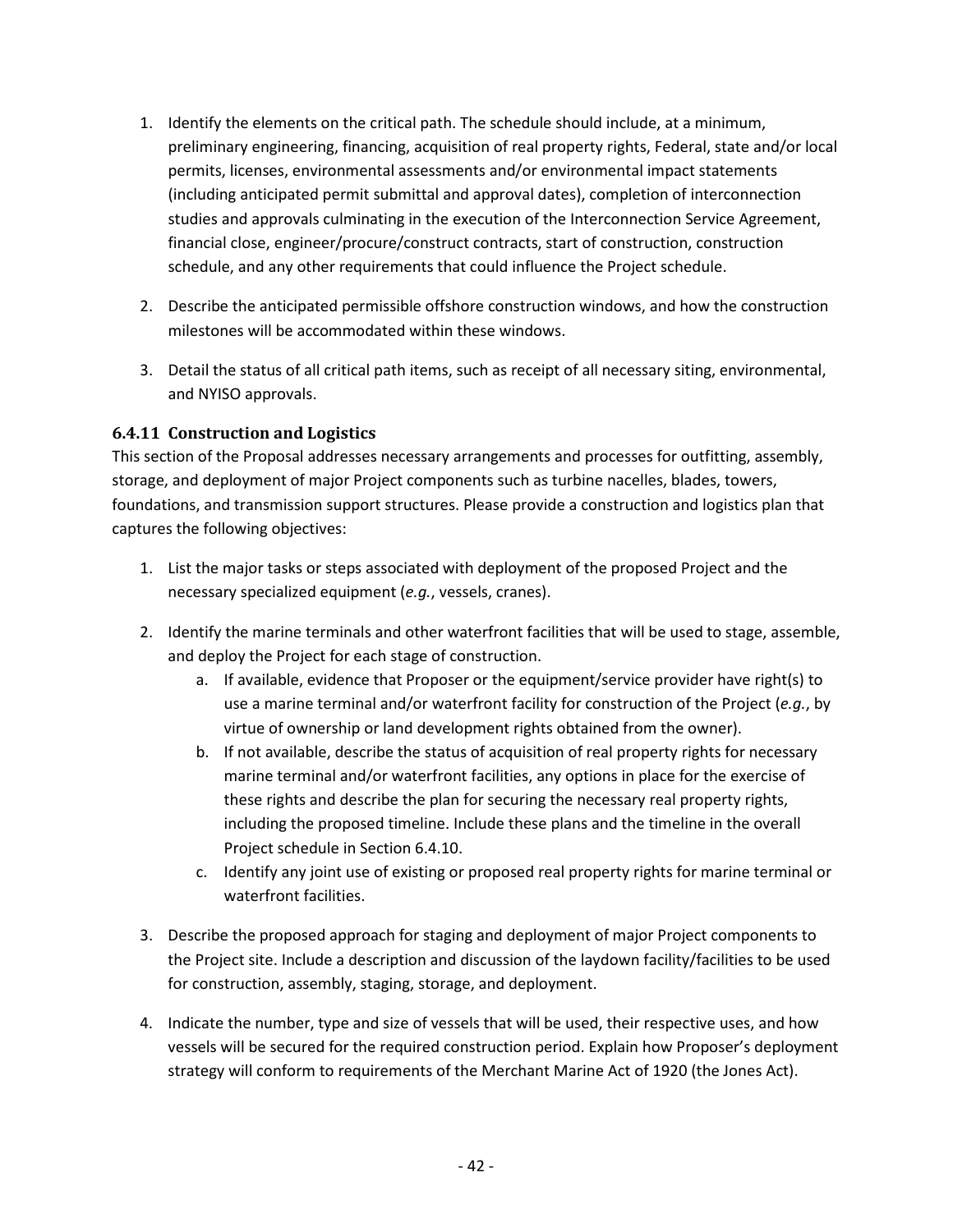5. List the party or parties responsible for each deployment activity and describe the role of each party. Describe the status of Proposer's contractual agreements with third-party equipment/service providers.

### <span id="page-47-0"></span>**6.4.12 Fisheries Mitigation Plan**

Proposers must include in their Proposal a Fisheries Mitigation Plan in as much detail as possible that describes how Proposer will mitigate adverse impacts on the commercial fishing industry that may be caused by the Project. Elements of the Fisheries Mitigation Plan are described in detail in Appendix D. Proposers are advised to review the Fish and Fisheries Study prepared for the New York State Offshore Wind Master Plan with respect to the potential impacts of offshore wind energy development on the fishing industry, and also are advised to include in their mitigation plan the appropriate Best Management Practices described in the Master Plan and supporting studies.

## <span id="page-47-1"></span>**6.4.13 Environmental Mitigation Plan**

Proposers must include in their Proposals a detailed Environmental Mitigation Plan that describes how Proposer will mitigate adverse environmental impacts that may be caused by the Project. Elements of the Environmental Mitigation Plan are described in detail in Appendix E. Proposers are advised to review the environmental studies prepared for the New York State Offshore Wind Master Plan with respect to the potential impacts of offshore wind energy development on the environment, and also are advised to include in their mitigation plan the appropriate Best Management Practices described in the Master Plan and supporting studies.

### <span id="page-47-2"></span>**6.4.14 Community Outreach Plan**

Provide a community outreach plan that identifies proposed stakeholder engagement activities during construction and operation of the Project. Provide copies of any agreements with communities and other constituencies impacted by the Project, not already covered in the Fisheries Mitigation Plan or the Environmental Mitigation Plan. Discuss the status of implementing the community outreach plan.

Provide documentation identifying the level of public support for the Project including letters from public officials, newspaper articles, *etc*. Include information on specific localized support and/or opposition to the Project of which Proposer is aware.

# <span id="page-47-3"></span>**6.4.15 Visibility and Viewshed Impacts**

Proposers must address a Project's visibility from shore. If a Project is proposed to include turbines less than 20 statute miles from the nearest shoreline point of any state, Proposers must explain (i) how the Project will minimize adverse impacts related to visibility of turbines, including potential impacts on the local and state economy and historic and visual resources, such as publicly-accessible viewsheds, and (ii) how consideration of economic and environmental concerns contributed to the proposed distance from shore.

Additionally, all Proposals, regardless of distance from the nearest shoreline, must include a visibility study that presents visual simulations of the proposed Offshore Wind Generation Facility. Visibility studies must include a map or maps along with supporting GIS shape files that depict the nearest coastline, the boundary of the proposed site to be developed and any other reasonable reference points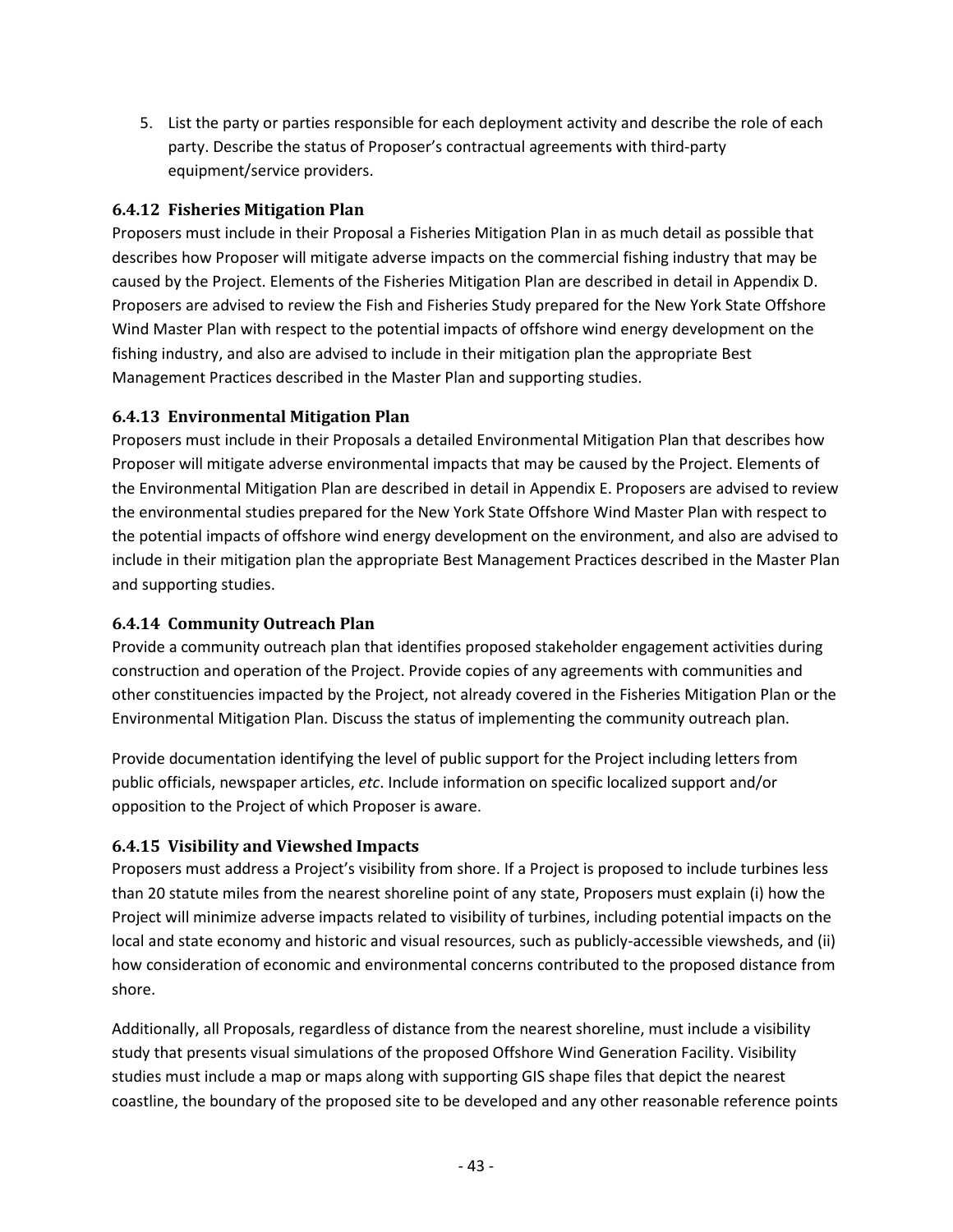(e.g. coastal cities, historic sites, other wind energy areas). Simulations must be single frame, photographic images with superimposed simulations of the proposed wind turbine technology configured to represent a commercially-scaled and technically feasible scenario that is consistent with the proposed Project including operating capacity, wind turbine size, and generic spacing and configuration. Viewing instructions must be included on each simulation.

Visual simulations must represent, at a minimum, clear, partly cloudy, and overcast conditions during early morning, mid-afternoon, and late day, as well as one simulation at night with the turbines lit under clear conditions. Visual simulations must be provided from a minimum of two representative vantage points which represent the closest points to shore from any turbine within the Offshore Wind Generation Facility and, if applicable, any sensitive or historic viewpoints within 20 statute miles of the nearest turbine. The visibility study must also include analysis of the percentage of time during which different visibility conditions are expected to occur based on past meteorological data.

The simulations must be provided in a format suitable to be printed or electronically viewed by the public and/or the Scoring Committee.

## <span id="page-48-0"></span>**6.4.16 New York Economic Benefits (See Appendix C)**

Proposers must submit their claimed Incremental Economic Benefits and Contingent Economic Benefits by category using the Offer Data Form and support these claims by submitting an Economic Benefits Plan. All claimed expenditures and investments should be in real dollars (U.S.) at the time of Proposal submission.

The Economic Benefits Plan must include descriptions and supporting documentation for their Incremental Economic Benefits and Contingent Economic Benefits claims, as described below.

The prorated portion of investments in oversized transmission and interconnection facilities not needed to support the Offshore Wind Generation Facility shall not be included as an Economic Benefit.

### **6.4.16.1 Economic Benefits Plan**

The purpose of the Economic Benefits Plan is (i) to allow Proposer to document its approach to fulfilling the claims that are provided in the Offer Data Form, (ii) to allow Proposer to explain and justify its Incremental and Contingent Economic Benefits claims, (iii) to help NYSERDA assess the credibility of the Incremental and Contingent Economic Benefits claimed in the Offer Data Form.

Contingent Economic Benefits must also be supported by a Contingent Economic Benefit analysis to be submitted as part of the Economic Benefits Plan. The Contingent Economic Benefit analysis must include technical, financial, operational, and economic detail sufficient for NYSERDA to evaluate such claims for their technical, financial, and operational viability, as well as their short- and long-term economic benefits to New York.

In the Economic Benefits Plan, Proposer must also describe the manner in which Proposer will comply with the New York State Supplier Opportunity requirement described in Sectio[n 2.2.9.](#page-23-3) The Economic Benefits Plan should: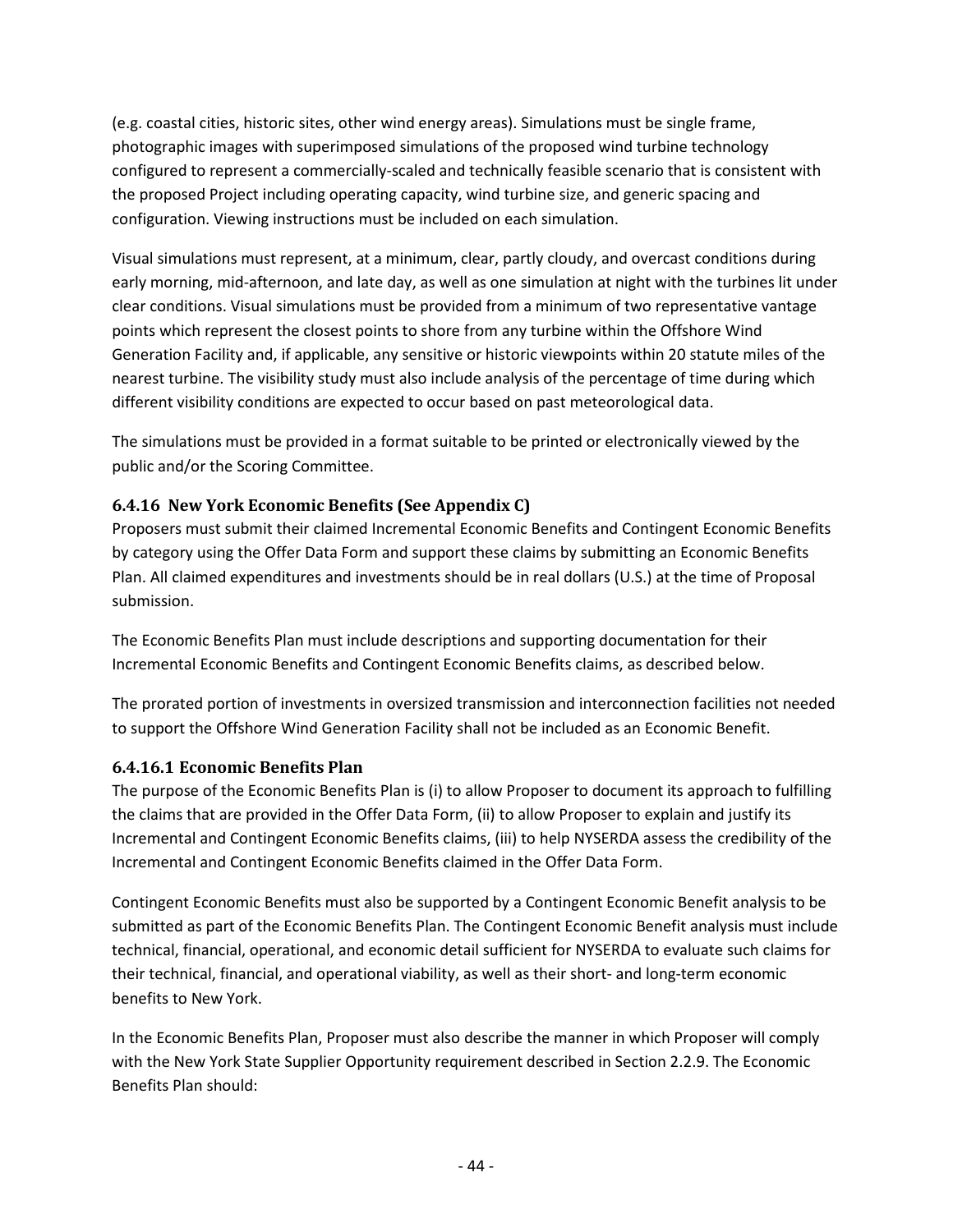- 1. Provide a description of how Proposer will evidence in post-contracting biannual reports such compliance for any package of work, on Proposer's behalf or on behalf of its Major Suppliers, with respect to information such as:
	- a. The expected scope of work;
	- b. The estimated value of the scope of work;
	- c. The names of New York companies invited to tender; and
	- d. Evidence that New York State companies have been made aware of the opportunity.
- 2. Identify any exceptions to providing opportunities to New York vendors for those opportunities deemed by Proposer as impractical to be serviced by the New York State supply chain at this time, along with the reason and justification for designating the contracting opportunity as an exception. There are three exceptions to providing opportunities to New York vendors:
	- a. No New York company can reasonably be expected to l have the capability to deliver a scope of work in the timescale needed for the Project;
	- b. Proposer or its Major Suppliers have existing or committed contractual arrangements at the time of the offer with suppliers outside of New York; or
	- c. The selection of a New York supplier would be impractical (for example, if the customer for the scope of work is outside of New York) or if it would add significant commercial or technical risk to the Project.

### **6.4.16.2 Economic Benefits Category 1: Project-Specific Spending and Job Creation**

Economic Benefits Category 1 is comprised of offshore wind Project-specific spending and job creation in New York State. It includes those net expenditures by developers and their supply chains in New York State, including in-state purchases, employment, and payments/benefits to New York State government or other entities. The Proposal will also describe the degree to which the development and construction of the Offshore Wind Generation Facility will directly create short and long-term jobs in New York State. Induced benefits related to the expenditure of workers' and proprietors' salaries will not be considered.

A description of Category 1 expenditure types is provided in Appendix C.

Under Category 1 and Category 2, New York State content is the percentage of New York State expenditure in the base costs, where the base cost is the value of aggregated internal costs and external subcontracts. The calculation of New York State content excludes the ultimate destination of profits. If it is unclear whether an expenditure belongs in Category 1 or Category 2, Proposer may elect an allocation of the investment or expenditure between Categories 1 and 2 provided that there is no double counting of the same dollar expenditure, expenditures are appropriately cross referenced in the Offer Data Form, and such allocation is described in the Economic Benefits Plan. For dollars allocated to Category 2, Proposer must explain the basis for the claim of persistency.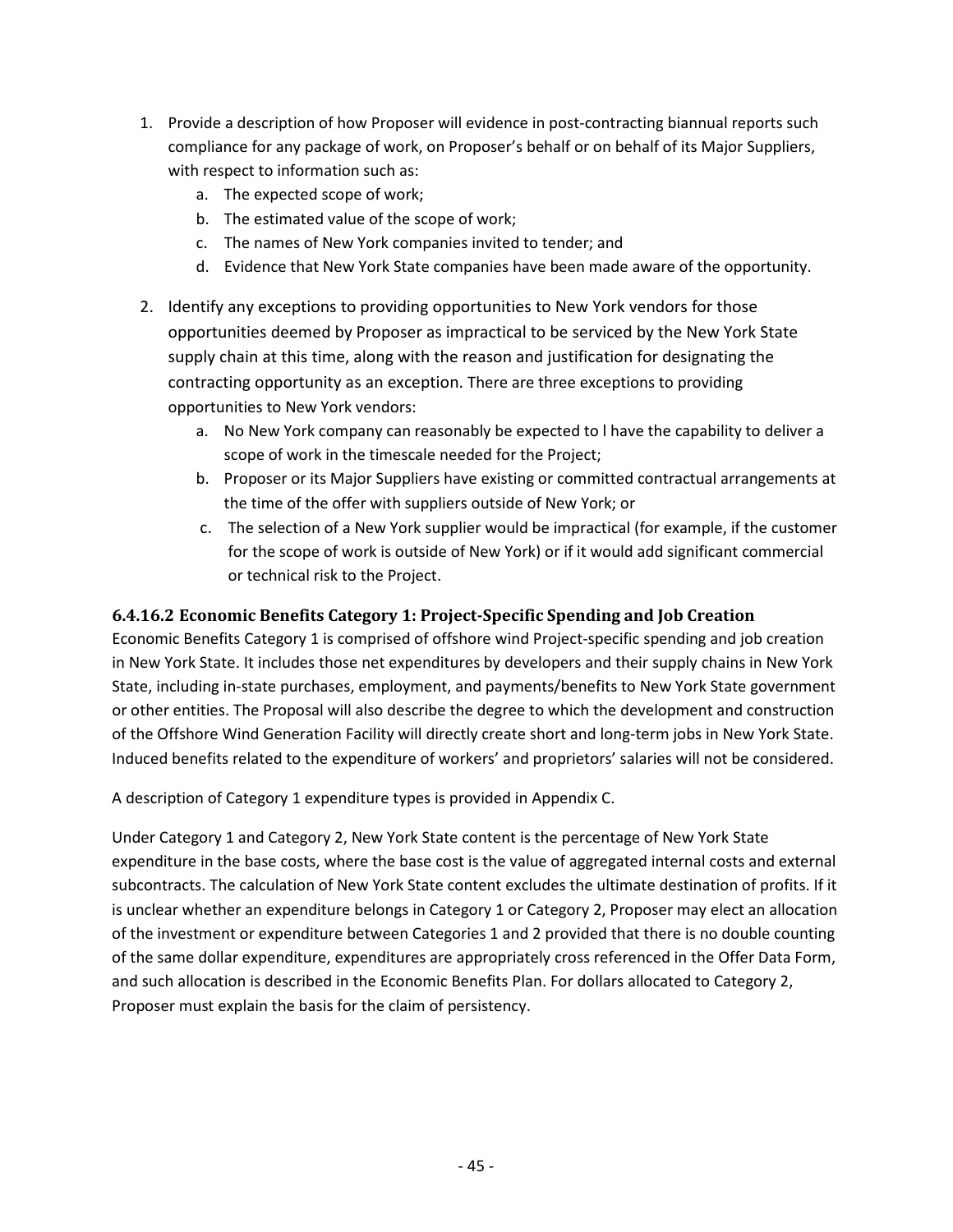## **6.4.16.3 Economic Benefits Category 2: Offshore Wind Industry-related Supply Chain and Infrastructure Investment**

Category 2 includes long-term capital investments in offshore wind-enabling supply chain, infrastructure, workforce development and research and development (R&D) initiatives in the state that will have an enduring impact on the offshore wind industry and the New York State economy. Such investments are expected to include economic benefits from subsequent Project development that would leverage improved infrastructure and deliver additional long-term economic benefits to New York State, lower the cost of future offshore wind energy, and/ or reduce future offshore wind project risk.

For Category 2, the Economic Benefit Plan must include a written description of the investments and benefits that are expected to arise from supply chain and infrastructural investments, including a description of the persistent nature of the investment. For each listed investment, Proposer must describe its approach, cost, the circumstances under which the investment will take place, and any risks or uncertainties associated with the likelihood that the investment will occur. Commitments of greater maturity and/or firmness will be considered to carry greater weight.

Proposer should quantify and provide a written description of the expenditures that are expected to arise from investment in enabling offshore wind supply chain, infrastructure, workforce development, and research and development (R&D) investment in New York State. Emphasis should be placed on investments that create an enduring impact on future offshore wind economic activity in New York, reduce cost of future offshore wind energy or reduced future offshore wind project risk. Proposer should explain the strategic importance of its commitment and how it fits into overall regional offshore wind market development and identify the duration of any commitment. In addition, Proposer may identify and discuss the capability of any partners, and provide supporting documentation to substantiate the nature, firmness and maturity of their commitments.

Investments meeting the definition of Incremental Economic Benefits that are not unique to the Project (*e.g.*, supporting multiple offshore wind facilities) may be included for consideration under this RFP, provided that the investment is made on Category 2 investment types listed in Appendix C.

### **6.4.16.4 Economic Benefits Category 3: Input Activities**

Category 3 consists of input activities that provide opportunities for New York State supply chain, workforce, and research and development. This category includes programmatic actions that will have desirable impacts on the New York State supply chain and workforce, but the value of which is not denominated in dollars and is therefore indirectly tied to, or difficult to compare to the large expenditures grouped under Category 1 or Category 2. These input activities include impactful actions taken on the part of Proposer to enhance the New York offshore wind market, supply chain development, or local workforce. Expenditures associated with these actions should be included in Category 2. The actions and value of those actions and metrics by which they are to be measured should be included in Category 3.

Input activities that have the potential to benefit New York State may include but are not limited to those actions and/or developments are delineated in Appendix C. Category 3 input activities are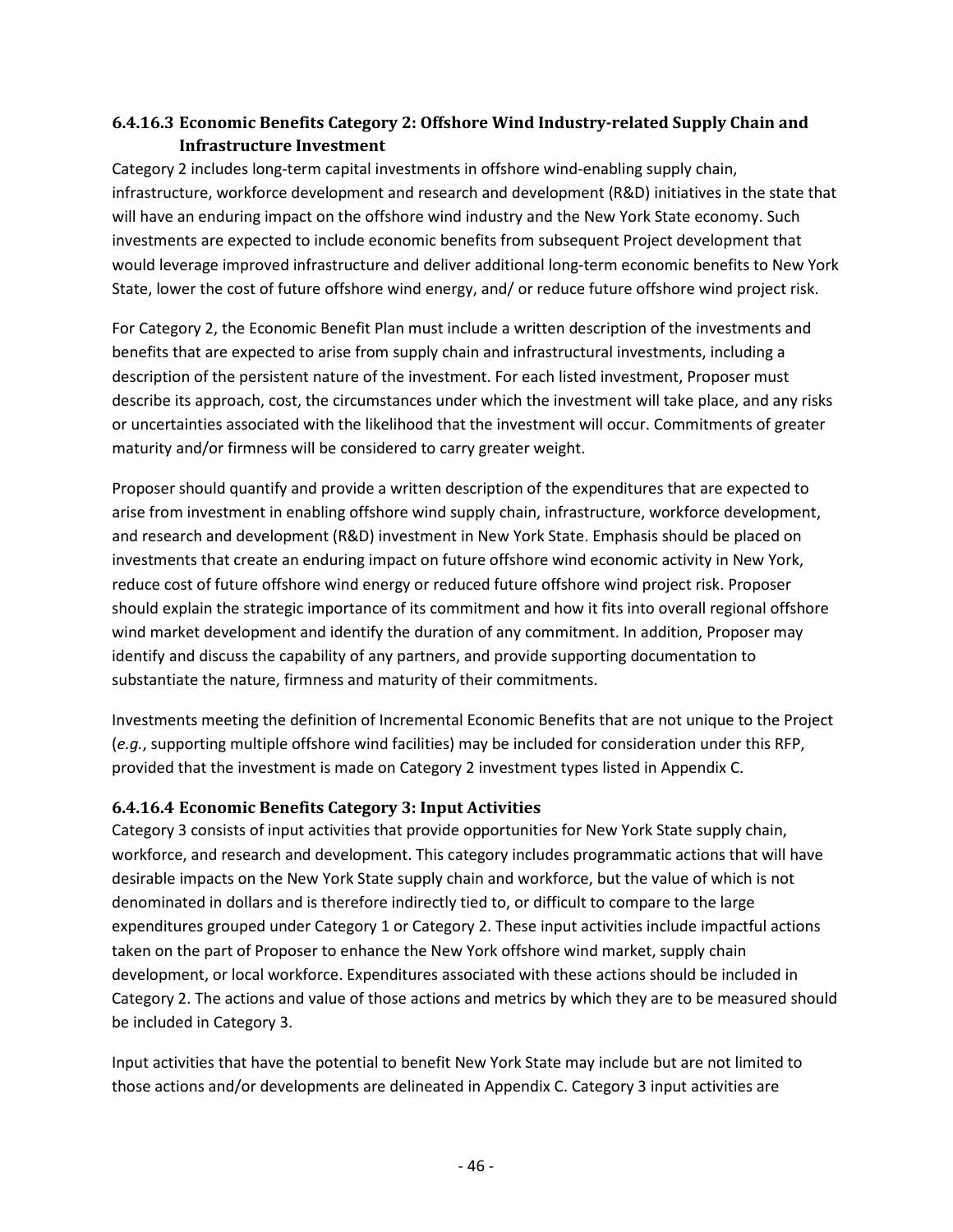*additional* to the New York State Supplier Opportunity threshold requirement that Proposers must agree to provide companies with the opportunity to offer to provide goods and services to developers of the Project for which there is capability in New York State.

The Economic Benefit Plan must include a written description of the input activities that Proposer will take under Category 3. Where possible, Proposer should seek to quantify the input activities, and provide documentary evidence of past examples of similar activities and the impacts they had and supporting documentation from potential partners or beneficiaries. In general terms, Proposers should describe:

- 1. The nature of the intended commitment;
- 2. The timetable for undertaking the activity;
- 3. A discussion of any risks or uncertainties, including the degree to which it is dependent on factors outside Proposer's control, and describe what these factors are;
- 4. The potential impact of the activities and the factors that will influence the impact;
- 5. The resources Proposer will deploy (financial or manpower) to deliver the activity; and
- 6. The organizations with whom Proposer will work.

Proposer should summarize any engagement with third-party organizations that would be involved in the successful delivery of Proposer's commitments. The Category 3 description must also include subsections for Business and Workforce Engagement Plans. Proposer should explain the strategic importance of commitment and how it fits into overall regional offshore wind market development and identify the duration of any commitment.

# <span id="page-51-0"></span>**6.5 Proposer Certification**

Proposer must complete and submit the Proposer Certification in Appendix B. The Proposer Certification must be signed by an authorized officer or other duly authorized representative of Proposer.

# <span id="page-51-1"></span>**6.6 Exceptions to Agreement**

If Proposer is proposing any exceptions to the Agreement, included as Appendix F, Proposer must provide a redlined markup of the Agreement and provide an explanation and justification for each requested change.

Note that ORECRFP18-1 is a competitive procurement. Competitive procurement rules and the Offshore Wind Order limit NYSERDA's ability to alter the terms of the Agreement. Should the Project receive an award, NYSERDA will contact Proposers to schedule a discussion regarding the terms identified in the redlined markup of the Agreement. Requested changes that recognize the limitations imposed by the competitive procurement rules and the Offshore Wind Order will have no impact on the scoring or evaluation of the Proposal.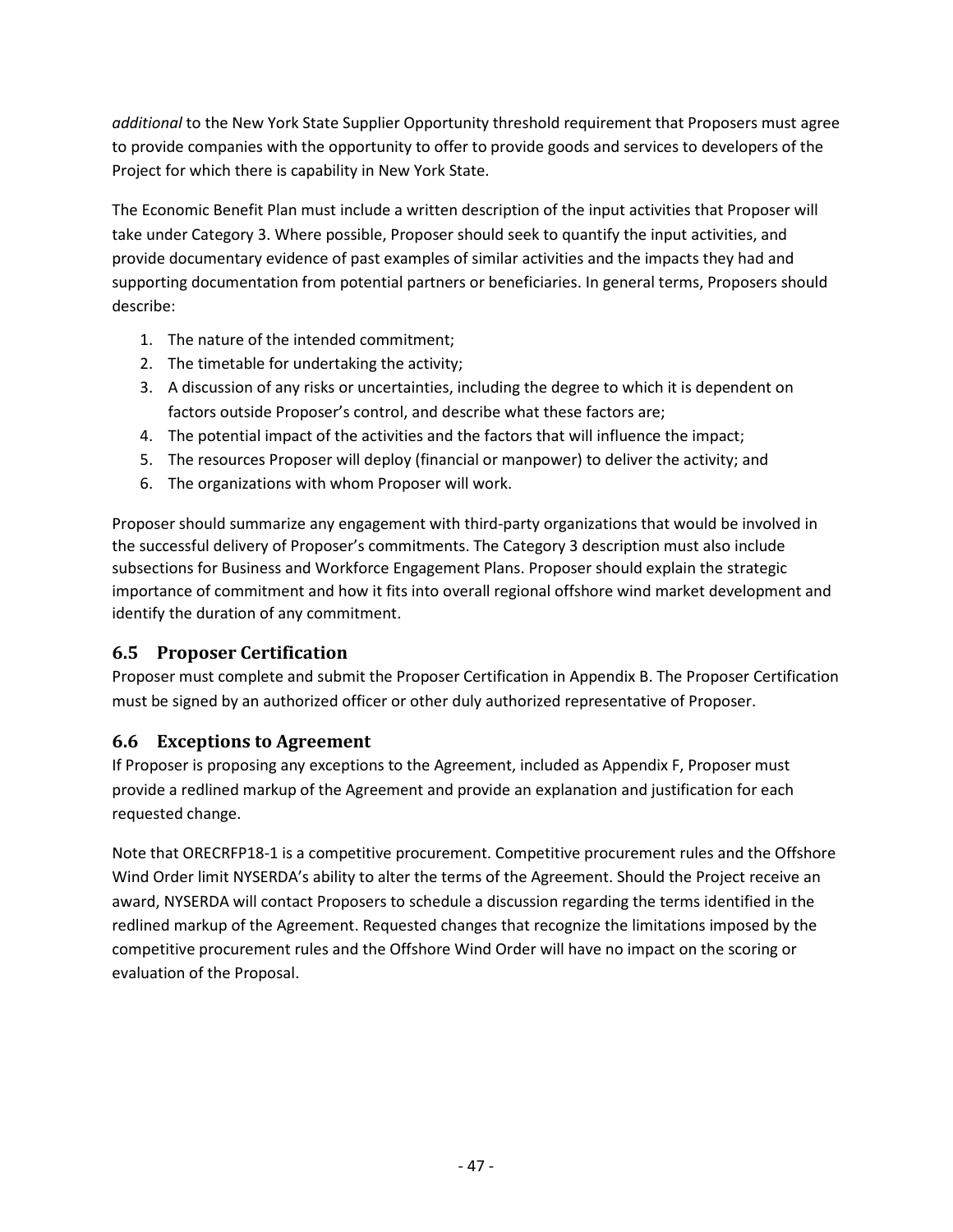# <span id="page-52-0"></span>**7 POST-AWARD PROCESS**

## <span id="page-52-1"></span>**7.1 Provision of Contract for Execution**

Upon successful completion of negotiations regarding the terms and conditions, NYSERDA will prepare a conformed copy of the Agreement (Appendix F) which will be delivered to the awarded Proposer, in a manner to be agreed upon, for Proposer's execution and return. NYSERDA may rescind an award should negotiations with the Proposer fail or should such negotiations continue unsuccessfully beyond a reasonable time beyond the initial Award Notification Date.

## <span id="page-52-2"></span>**7.2 Provision of Contract Security**

Upon successful completion of negotiations, Awardees will be required to provide Contract Security as described in Article XV of the Agreement.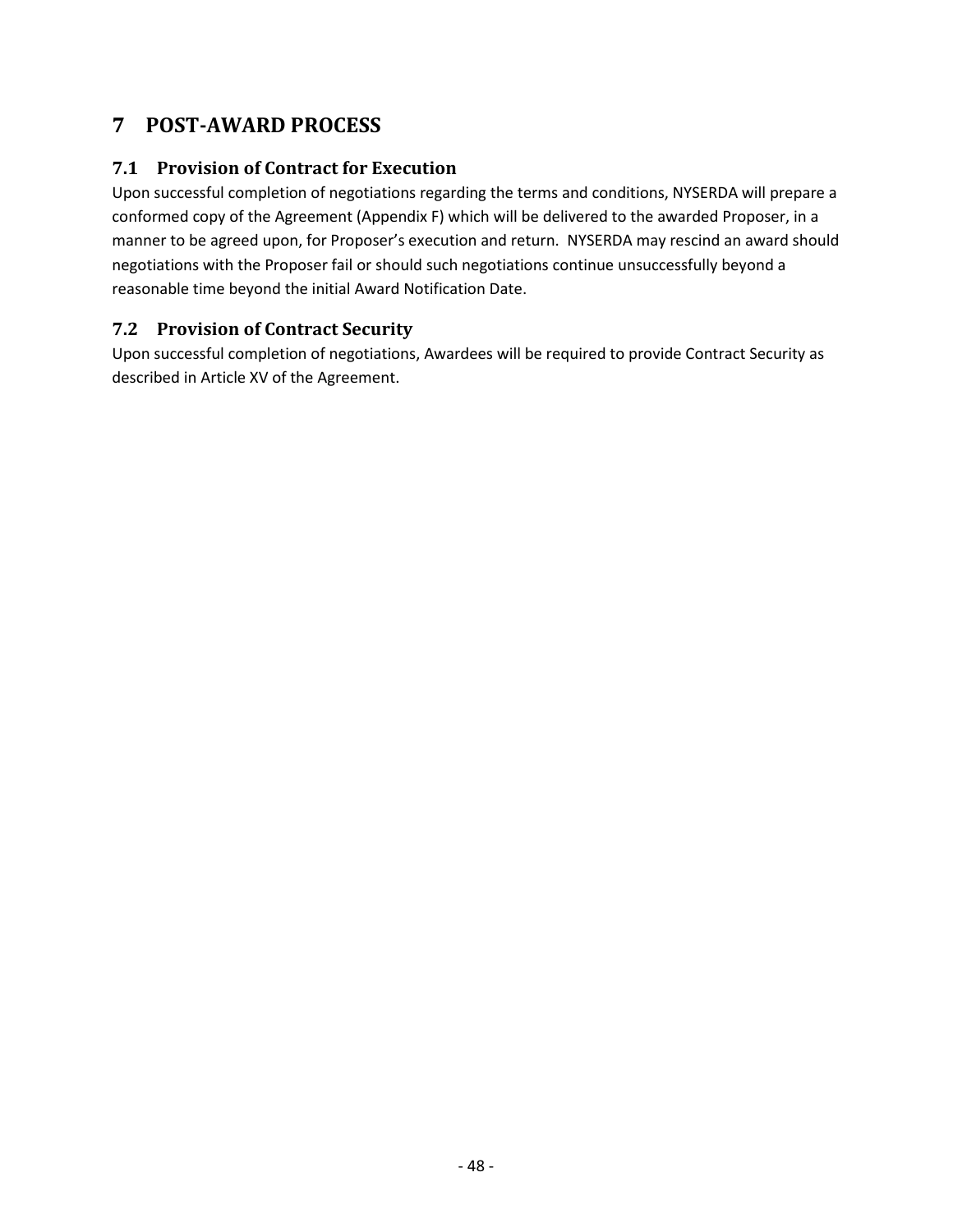# <span id="page-53-0"></span>**8 GENERAL CONDITIONS**

## <span id="page-53-1"></span>**8.1 Proprietary Information**

Consideration should be given before confidential information is submitted to NYSERDA as part of any Proposal. Proposers should consider and review whether information is critical for evaluation, and whether general, non-confidential information may be adequate for review and evaluation purposes. The NYS Freedom of Information Law, Public Officers law, Article 6, provides for public access to information NYSERDA possesses. The Public Officers Law includes exceptions to disclosure, including Section 87(2)(d) which provides for exceptions to disclosure for records or portions thereof that "are trade secrets or are submitted to an agency by a commercial enterprise or derived from information obtained from a commercial enterprise and which if disclosed would cause substantial injury to the competitive position of the subject enterprise." Additional information submitted to NYSERDA that Proposer wishes to have treated as proprietary, and confidential trade secret information, should be identified and labeled "Confidential" or "Proprietary" on each page at the time of disclosure. This information should include a written request to except it from disclosure, including a written statement of the reasons why the information should be excepted. See Public Officers Law, Section 89(5) and the procedures set forth in 21 NYCRR Part 50[1 http://www.nyserda.ny.gov/About/-](http://www.nyserda.ny.gov/About/-/media/Files/About/Contact/NYSERDA-Regulations.ashx) [/media/Files/About/Contact/NYSERDA-Regulations.ashx.](http://www.nyserda.ny.gov/About/-/media/Files/About/Contact/NYSERDA-Regulations.ashx)

However, NYSERDA cannot guarantee the confidentiality of any information submitted. NYSERDA reserves the right to make public, after the fifth anniversary of the award date, the Agreement executed with any awarded Proposal.

# <span id="page-53-2"></span>**8.2 State Finance Law Sections 139-j & 139-k**

NYSERDA is required to comply with State Finance Law sections 139-j and 139-k. These provisions contain procurement lobbying requirements which can be found at <http://www.ogs.ny.gov/aboutogs/regulations/advisoryCouncil/StatutoryReferences.html>

Proposer must certify that he/she will comply with State Finance Law sections 139-j and 139-k and a provide disclosure statement regarding whether Proposer has been found non-responsible under section 139-j of the State Finance Law within the previous four years.

# <span id="page-53-3"></span>**8.3 Tax Law Section 5-a**

NYSERDA is required to comply with the provisions of Tax Law Section 5-a, which requires a prospective contractor, prior to entering an agreement with NYSERDA having a value in excess of \$100,000, to certify to the Department of Taxation and Finance (the Department) whether the contractor, its affiliates, its subcontractors and the affiliates of its subcontractors have registered with the Department to collect New York State and local sales and compensating use taxes. The Department has created a form to allow a prospective contractor to readily make such certification. See, ST-220-TD (available at [http://www.tax.ny.gov/pdf/current\\_forms/st/st220td\\_fill\\_in.pdf\)](http://www.tax.ny.gov/pdf/current_forms/st/st220td_fill_in.pdf). Prior to contracting with NYSERDA, the prospective contractor must also certify to NYSERDA whether it has filed such certification with the Department. The Department has created a second form that must be completed by a prospective contractor prior to contacting and filed with NYSERDA. See, ST-220-CA (available at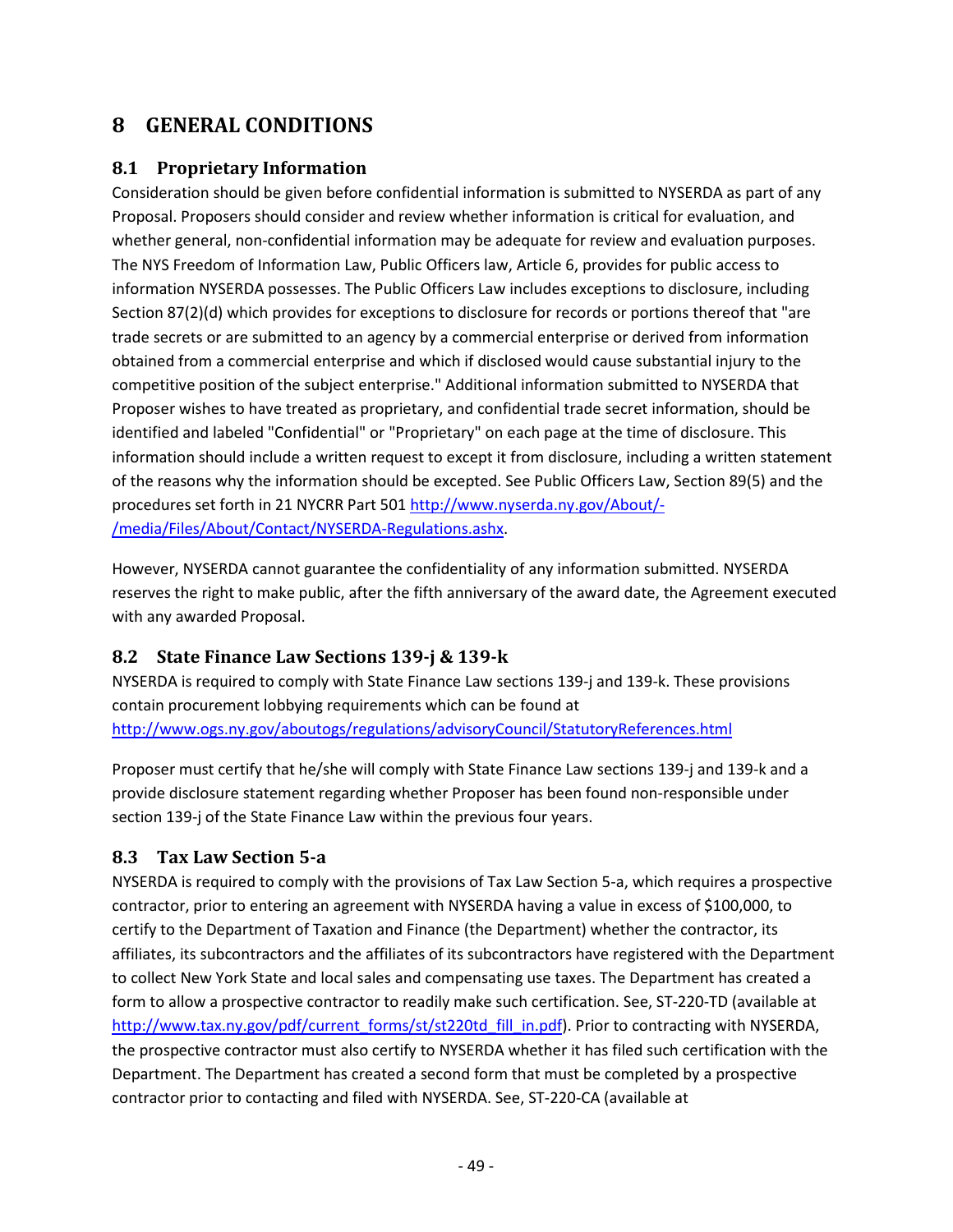[http://www.tax.ny.gov/pdf/current\\_forms/st/st220ca\\_fill\\_in.pdf\)](http://www.tax.ny.gov/pdf/current_forms/st/st220ca_fill_in.pdf). The Department has developed guidance for contractors which is available at [http://www.tax.ny.gov/pdf/publications/sales/pub223.pdf.](http://www.tax.ny.gov/pdf/publications/sales/pub223.pdf)

## <span id="page-54-0"></span>**8.4 Omnibus Procurement Act of 1992**

It is the policy of New York State to maximize opportunities for the participation of New York State business enterprises, including minority- and women-owned business enterprises, as Proposers, subcontractors, and suppliers on its procurement Agreements.

Information on the availability of New York subcontractors and suppliers is available from:

Empire State Development Division for Small Business 30 South Pearl Street Albany, NY 12245

A directory of certified minority- and women-owned business enterprises is available from:

Empire State Development Minority and Women's Business Development Division 30 South Pearl Street Albany, NY 12245

# <span id="page-54-1"></span>**8.5 Disclosure Requirement**

Proposer shall disclose any indictment for any felony, or any conviction for a felony within the past five years, under the laws of the United States or any state or territory of the United States, and shall describe circumstances for each. When a Proposer is an association, partnership, corporation, or other organization, this disclosure requirement includes the organization and its officers, partners, and directors or members of any similarly governing body. If an indictment, investigation, enforcement proceeding, or conviction should come to the attention of NYSERDA after the award of a contract, NYSERDA may exercise its stop-work right pending further investigation, or terminate the agreement; the contractor may be subject to penalties for violation of any law which may apply in the particular circumstances. Proposers must also disclose if they have ever been debarred or suspended by any agency of the U.S. Government or the New York State Department of Labor.

# <span id="page-54-2"></span>**8.6 Press Releases and Media Contact**

Proposer shall not distribute any press release or contact the media until after the Agreement is executed by both parties and any New York State press releases regarding the awards have been issued. If Proposer wishes to contact the press regarding the award, Proposer must collaborate with NYSERDA's Designated Contacts and Director of Communications to prepare any press release and/or to plan for any announcement. NYSERDA reserves the right to make public, after the fifth anniversary of the Award Notification Date, the Agreement executed with any awarded Project.